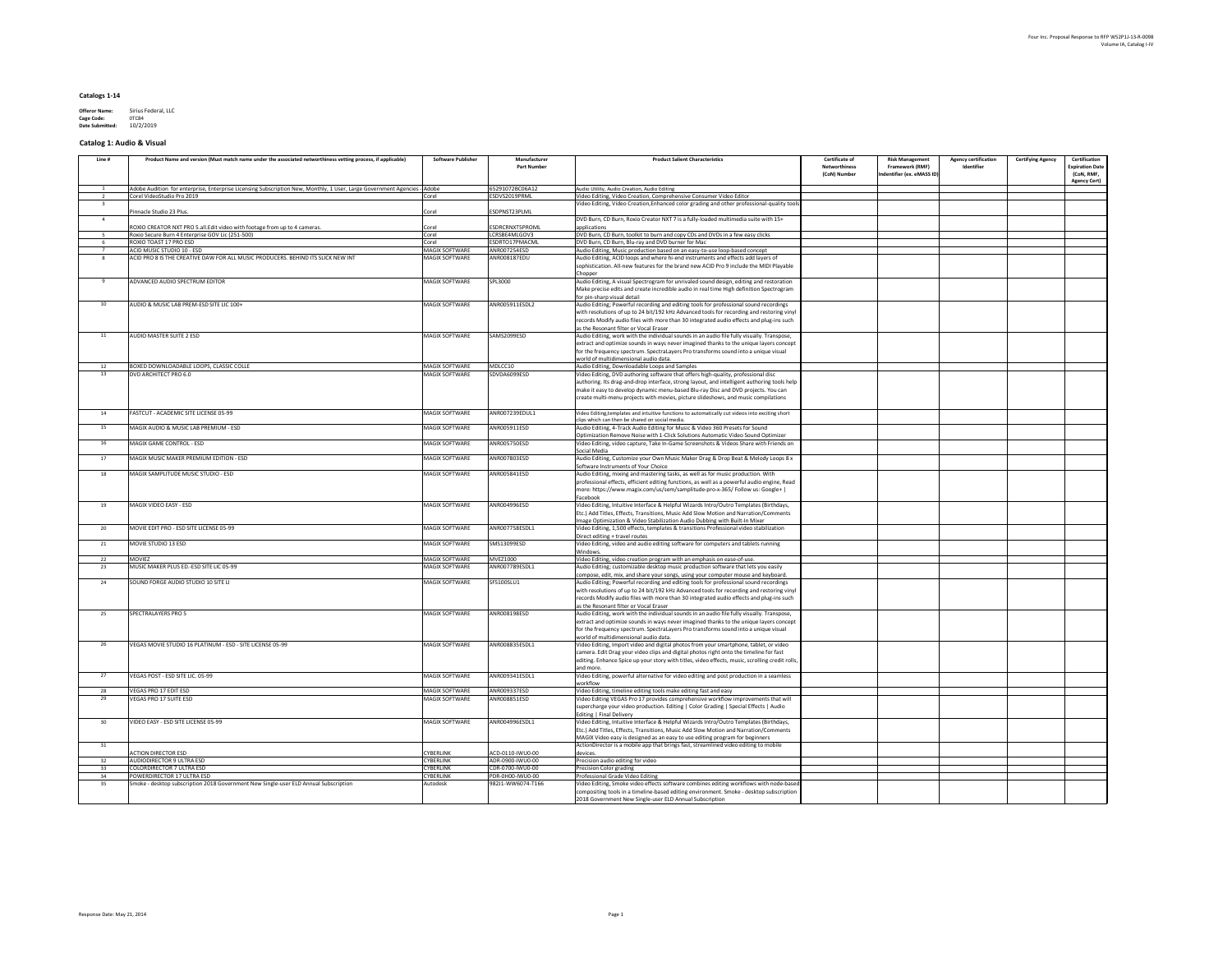| <b>Agency certification</b><br>Identifier | <b>Certifying Agency</b> | <b>Certification Expiration Date</b><br>(CoN, RMF, Agency Cert) |
|-------------------------------------------|--------------------------|-----------------------------------------------------------------|
|                                           |                          |                                                                 |
|                                           |                          |                                                                 |
|                                           |                          |                                                                 |
|                                           |                          |                                                                 |
|                                           |                          |                                                                 |
|                                           |                          |                                                                 |
|                                           |                          |                                                                 |
|                                           |                          |                                                                 |
|                                           |                          |                                                                 |
|                                           |                          |                                                                 |
|                                           |                          |                                                                 |
|                                           |                          |                                                                 |
|                                           |                          |                                                                 |
|                                           |                          |                                                                 |
|                                           |                          |                                                                 |
|                                           |                          |                                                                 |
|                                           |                          |                                                                 |
|                                           |                          |                                                                 |
|                                           |                          |                                                                 |
|                                           |                          |                                                                 |
|                                           |                          |                                                                 |
|                                           |                          |                                                                 |
|                                           |                          |                                                                 |

### **Catalogs 1-14**

| <b>Offeror Name:</b>   | Sirius Federal, LLC |
|------------------------|---------------------|
| <b>Cage Code:</b>      | 0TC84               |
| <b>Date Submitted:</b> | 10/2/2019           |

# **Catalog 2: Business & Finance**

| Line # | Product Name and version (Must match name under the associated networthiness vetting process, if applicable)                                              | Software<br><b>Publisher</b> | Manufacturer<br><b>Part Number</b> | <b>Product Salient Characteristics</b>                                                                                                                                                                                                                                                                                                                                                                                                                                                                | <b>Certificate of</b><br><b>Networthiness</b><br>(CoN) Number | <b>Risk Management</b><br><b>Framework (RMF)</b><br>Indentifier (ex. eMASS<br>ID) | <b>Agency certification</b><br>Identifier | <b>Certifying Agency</b> | Certification<br>(CoN, RMF |
|--------|-----------------------------------------------------------------------------------------------------------------------------------------------------------|------------------------------|------------------------------------|-------------------------------------------------------------------------------------------------------------------------------------------------------------------------------------------------------------------------------------------------------------------------------------------------------------------------------------------------------------------------------------------------------------------------------------------------------------------------------------------------------|---------------------------------------------------------------|-----------------------------------------------------------------------------------|-------------------------------------------|--------------------------|----------------------------|
|        | Dynamics 365 Customer Engagement Plan for Government Tier 1 (1-99 users)                                                                                  | Microsoft                    |                                    | a210b80b-5748-4251-95cb-e5937 Customer Relationship Management, CRM; Microsoft<br>Dynamics 365 Customer Engagement (CE) is a leading<br>cloud-based customer relationship management (CRM)<br>business solution that can help you drive sales<br>productivity and improve the value of your marketing<br>efforts through social insights, business intelligence, and<br>campaign management.                                                                                                          |                                                               |                                                                                   |                                           |                          |                            |
|        | Dynamics 365 for Customer Service Enterprise for Government                                                                                               | Microsoft                    |                                    | 51157085-eebd-4396-b2ba-7eb49 Customer Relationship Management, CRM; Differentiate<br>your brand with Microsoft Dynamics 365 for Customer<br>Service. Built-in intelligence delivers faster, more<br>personalized service and adds value to every interaction.                                                                                                                                                                                                                                        |                                                               |                                                                                   |                                           |                          |                            |
|        | Dynamics 365 for Field Service for Government                                                                                                             | Microsoft                    |                                    | 4c839db0-6011-4ac5-a8d6-5522c(Customer Relationship Management, CRM; Optimize your <br>field operations with built-in intelligence, remote<br>monitoring, and tools that enable your technicians to<br>deliver quality work—all available through Dynamics 365<br>for Field Service.                                                                                                                                                                                                                  |                                                               |                                                                                   |                                           |                          |                            |
|        | Dynamics 365 for Project Service Automation for Government                                                                                                | Microsoft                    |                                    | af6e07eb-8fc0-4336-8b34-b337bd Customer Relationship Management, CRM, Build trusted<br>customer relationships by delivering outstanding project<br>experiences. Dynamics 365 for Project Service<br>Automation empowers you to deliver profitable projects<br>on time and within budget while increasing employee<br>productivity.                                                                                                                                                                    |                                                               |                                                                                   |                                           |                          |                            |
|        | Dynamics 365 for Sales Enterprise for Government                                                                                                          | Microsoft                    |                                    | 2694eaf8-d928-4903-bb85-31848 Customer Relationship Management, CRM, Go beyond<br>sales force automation with Dynamics 365 for Sales to<br>better understand customer needs, engage more<br>effectively, and win more deals                                                                                                                                                                                                                                                                           |                                                               |                                                                                   |                                           |                          |                            |
|        | SharePoint Online (Plan 1) for GCC                                                                                                                        | Microsoft                    |                                    | ace0339c-34af-42b9-89e0-ad3f05 Collaboration, File Sharing, SharePoint is a web-based<br>collaborative platform that integrates with Microsoft<br>Office primarily sold as a document management and<br>storage system                                                                                                                                                                                                                                                                                |                                                               |                                                                                   |                                           |                          |                            |
|        | IBM Cognos Analytics Administrator per Authorized User License + SW Subscription & Support 12 Months                                                      | <b>IBM</b>                   | D17BALL                            | Analytics, perform Cognos server administration, data<br>management, security and content administration,<br>activities management, and services administration. You<br>can also perform the following administrative tasks:<br>automating tasks, setting up your environment, and<br>configuring your database for multilingual reporting<br>installing fonts setting up printers configuring web<br>browsers allowing user access to Series 7 reports<br>restricting access to IBM Cognos software. |                                                               |                                                                                   |                                           |                          |                            |
|        | IBM Cognos Analytics Explorer Authorized User License + SW Subscription & Support 12 Months                                                               | <b>IBM</b>                   | D175DLL                            | Analytics; IBM Cognos IBM Cognos Analytics Explorer<br>provides a full range of data analysis tools so that users<br>have visibility and access to all the information they need<br>at all angles and perspectives.                                                                                                                                                                                                                                                                                   |                                                               |                                                                                   |                                           |                          |                            |
|        | IBM Cognos Analytics User Authorized User License + SW Subscription & Support 12 Months                                                                   | <b>IBM</b>                   | D17BGLL                            | Analytics visualization, query, and reporting over data                                                                                                                                                                                                                                                                                                                                                                                                                                               |                                                               |                                                                                   |                                           |                          |                            |
| 10     | IBM Control Desk for Maximo Internal Service Provider Edition for Linux on z Systems per Authorized User License +<br>SW Subscription & Support 12 Months | <b>IBM</b>                   | D22HQLL                            | sets to retrieve actionable insight from structured data<br>facility management, asset management, resource<br>management, IBM Control Desk for Maximo enables<br>clients to take end-to-end control of business systems<br>that span connected enterprise assets, IT assets, and IT<br>services                                                                                                                                                                                                      |                                                               |                                                                                   |                                           |                          |                            |
|        | IBM Maximo for Utilities Authorized User License + SW Subscription & Support 12 Months                                                                    | IBM                          | D0H00LL                            | facility management, asset management, resource<br>management,, transportation, resource maintenance<br>management, IBM® Maximo® for Utilities offers a<br>complete solution for work and asset management across<br>business units, including gas and electrical transmission,<br>distribution, power generation, water treatment, and<br>wastewater treatment in a single platform and database                                                                                                     |                                                               |                                                                                   |                                           |                          |                            |
| 12     | IBM Maximo Graphical Appointment Book for Scheduler Plus per Authorized User License + SW Subscription &<br>Support 12 Months                             | <b>IBM</b>                   | D1UEFLL                            | Work and human resource management, IBM® Maximo®<br>Asset Management Scheduler Plus enables you to manage<br>large projects, book customer appointments, and use<br>weather data to better plan, schedule, and dispatch work.                                                                                                                                                                                                                                                                         |                                                               |                                                                                   |                                           |                          |                            |
| 13     | IBM Maximo Health Safety and Environment Manager Concurrent User License + SW Subscription & Support 12<br>Months                                         | <b>IBM</b>                   | <b>D1Q75LL</b>                     | work management, asset management, resource<br>management,, transportation, resource maintenance<br>management, IBM® Maximo® Health, Safety and<br>Environment Manager provides enterprises with best<br>practices to help improve the productivity, efficiency, and<br>safety of their critical assets. This product manages the<br>asset lifecycle, including acquisition, work management,<br>operations, inventory control, purchasing, and preventive<br>maintenance.                            |                                                               |                                                                                   |                                           |                          |                            |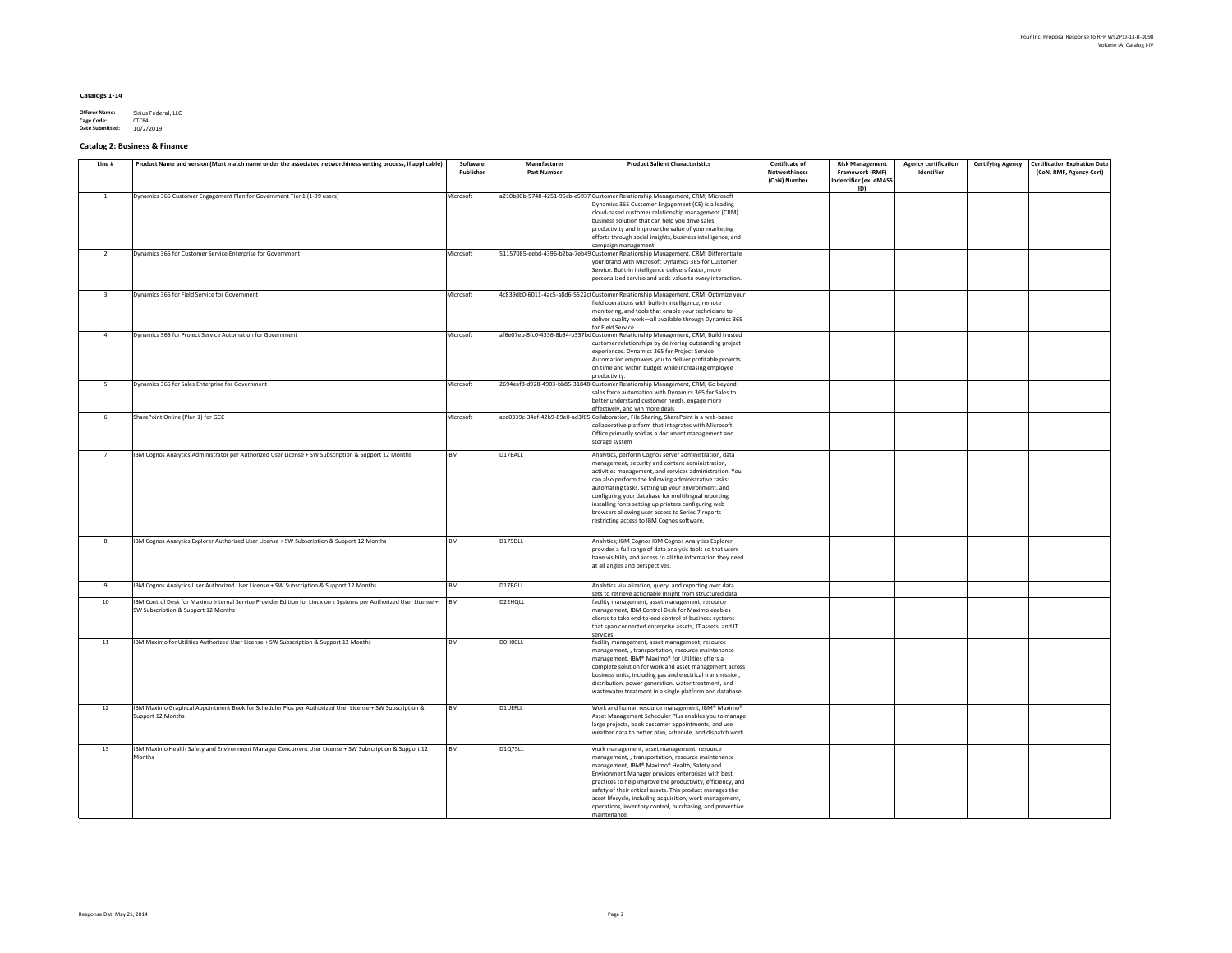| 14              | <b>IBM Maximo Spatial Asset Management Authorized User License + SW Subscription &amp; Support 12 Months</b>  | <b>IBM</b>         | DOH <sub>1</sub> BLL             | facility management, asset management, resource               |  |
|-----------------|---------------------------------------------------------------------------------------------------------------|--------------------|----------------------------------|---------------------------------------------------------------|--|
|                 |                                                                                                               |                    |                                  | management,, transportation, resource maintenance             |  |
|                 |                                                                                                               |                    |                                  | management, Asset and service managers use IBM®               |  |
|                 |                                                                                                               |                    |                                  |                                                               |  |
|                 |                                                                                                               |                    |                                  | Maximo <sup>®</sup> Spatial Asset Management to visualize the |  |
|                 |                                                                                                               |                    |                                  | spatial relationships among managed assets and other          |  |
|                 |                                                                                                               |                    |                                  | mapped features by incorporating maps; Assets,                |  |
|                 |                                                                                                               |                    |                                  | Locations, Work Order Tracking, Service Requests              |  |
| 15              | IBM Sterling Order Management Professional Edition Resource Value Unit License + SW Subscription & Support 12 | <b>IBM</b>         | D1D64LL                          | Supply Chain Management, provides cross-channel               |  |
|                 |                                                                                                               |                    |                                  |                                                               |  |
|                 | Months                                                                                                        |                    |                                  | functions to help customers to manage orders across           |  |
|                 |                                                                                                               |                    |                                  | disparate systems, track inventory globally across the        |  |
|                 |                                                                                                               |                    |                                  | supply chain, and tweak the business processes to meet        |  |
|                 |                                                                                                               |                    |                                  | the needs of the changing market conditions                   |  |
|                 |                                                                                                               |                    |                                  |                                                               |  |
| 16              | IBM TRIRIGA Real Estate Manager Concurrent User Monthly License                                               | <b>IBM</b>         | D <sub>18</sub> W <sub>1LL</sub> | facility management, IBM TRIRIGA real estate                  |  |
|                 |                                                                                                               |                    |                                  | management software generates higher returns from real        |  |
|                 |                                                                                                               |                    |                                  | estate transactions, avoids lease penalties and               |  |
|                 |                                                                                                               |                    |                                  | overpayments, and streamlines lease accounting                |  |
|                 |                                                                                                               |                    |                                  | processes.                                                    |  |
|                 |                                                                                                               |                    |                                  |                                                               |  |
| 17              | IBM TRIRIGA Workplace Performance Management Real Estate Install Monthly License                              | <b>IBM</b>         | D <sub>18</sub> W <sub>3LL</sub> | facility management, TRIRIGA® Workplace Performance           |  |
|                 |                                                                                                               |                    |                                  | Management is a suite of analytical applications that         |  |
|                 |                                                                                                               |                    |                                  | provides the insights and tools for workplace executives      |  |
|                 |                                                                                                               |                    |                                  | to align, analyze, and act immediately to improve             |  |
|                 |                                                                                                               |                    |                                  |                                                               |  |
|                 |                                                                                                               |                    |                                  | workplace performance                                         |  |
| 18              | Mindjet MindManager for Business - Government - Band 1 (1 Year Subscription) incl. Windows 2018 and Mac v.10  | Corel              | LCMM2018SUB1BGV1                 | Project Management, Flowchart, Business                       |  |
|                 |                                                                                                               |                    |                                  | Planning, Mind Manager unlocks that knowledge, by             |  |
|                 |                                                                                                               |                    |                                  | distilling the scattered ideas and disconnected data          |  |
|                 |                                                                                                               |                    |                                  | surrounding a concept, project or plan into structured,       |  |
|                 |                                                                                                               |                    |                                  |                                                               |  |
|                 |                                                                                                               |                    |                                  | interactive visual maps that make information easy to         |  |
|                 |                                                                                                               |                    |                                  | understand, adapt, act on and share.                          |  |
| 19              | Power BI Premium P1 for Government                                                                            | Microsoft          | 6eee2edb-4aef-4672-85eb-         | Analytics, Power BI is a business analytics service by        |  |
|                 |                                                                                                               |                    | 5275f5115c32                     | Microsoft. It aims to provide interactive visualizations and  |  |
|                 |                                                                                                               |                    |                                  | business intelligence capabilities with an interface simple   |  |
|                 |                                                                                                               |                    |                                  |                                                               |  |
|                 |                                                                                                               |                    |                                  | enough for end users to create their own reports and          |  |
|                 |                                                                                                               |                    |                                  | dashboards.                                                   |  |
| 20 <sub>2</sub> | PPM Configuration Named User Software E-LTU                                                                   | <b>Micro Focus</b> | <b>T5583AAE</b>                  | Project Management, Portfolio Management;                     |  |
|                 |                                                                                                               |                    |                                  | Administration of PPM configurations, roles, and              |  |
|                 |                                                                                                               |                    |                                  | environments                                                  |  |
|                 |                                                                                                               |                    | <b>T5586AAE</b>                  | Project Management, Portfolio Management; PPM                 |  |
| 21              | PPM Portfolio Management Named User Software E-LTU                                                            | Micro Focus        |                                  |                                                               |  |
|                 |                                                                                                               |                    |                                  | solution helps executives overcome all challenges by          |  |
|                 |                                                                                                               |                    |                                  | providing critical information in real-time to help PMO       |  |
|                 |                                                                                                               |                    |                                  | makes the right investment decisions by standardizing,        |  |
|                 |                                                                                                               |                    |                                  | managing, and capturing the execution of project and          |  |
|                 |                                                                                                               |                    |                                  |                                                               |  |
|                 |                                                                                                               |                    |                                  | operational activities and resources.                         |  |
| 22              | <b>PPM Project Management Named User Software E-LTU</b>                                                       | Micro Focus        | T5588AAE                         | Project Management, Portfolio Management; PPM                 |  |
|                 |                                                                                                               |                    |                                  | solution helps executives overcome all challenges by          |  |
|                 |                                                                                                               |                    |                                  | providing critical information in real-time to help PMO       |  |
|                 |                                                                                                               |                    |                                  | makes the right investment decisions by standardizing,        |  |
|                 |                                                                                                               |                    |                                  |                                                               |  |
|                 |                                                                                                               |                    |                                  | managing, and capturing the execution of project and          |  |
|                 |                                                                                                               |                    |                                  | operational activities and resources.                         |  |
| 23              | <b>PPM Time Management Named User Software E-LTU</b>                                                          | Micro Focus        | T5589AAE                         | Project Management, Portfolio Management, Resource            |  |
|                 |                                                                                                               |                    |                                  | Time Management, Maximize efficiency with                     |  |
|                 |                                                                                                               |                    |                                  | multidimensional resource planning and tracking to help       |  |
|                 |                                                                                                               |                    |                                  |                                                               |  |
|                 |                                                                                                               |                    |                                  | ensure excellent use of resources and high-value return       |  |
|                 |                                                                                                               |                    |                                  | for the business.                                             |  |
| 24              | <b>PPM User Administration Named User Software E-LTU</b>                                                      | Micro Focus        | <b>T5582AAE</b>                  | Project Management, Portfolio Management; PPM user            |  |
|                 |                                                                                                               |                    |                                  | role administration helps you manage your user's access       |  |
|                 |                                                                                                               |                    |                                  | to the portfolio of services and applications so you can      |  |
|                 |                                                                                                               |                    |                                  |                                                               |  |
|                 |                                                                                                               |                    |                                  | deliver value to the business.                                |  |
| 25              | Project and Portfolio Management Enterprise Suite Casual User Software E-LTU                                  | Micro Focus        | A7X64AAE                         | Project Management, Portfolio Management; PPM helps           |  |
|                 |                                                                                                               |                    |                                  | you manage your portfolio of services and applications so     |  |
|                 |                                                                                                               |                    |                                  | you can deliver value to the business.                        |  |
| 26              | Project Online Premium for GCC                                                                                | Microsoft          | 9d2a7add-503c-4dc2-b779-         | <b>Project Management</b>                                     |  |
|                 |                                                                                                               |                    |                                  |                                                               |  |
|                 |                                                                                                               |                    | 5a942ba58a49                     |                                                               |  |
| 27              | Red Hat Decision Manager and Process Automation Manager ELS Program, Premium (16 Cores)                       | <b>Red Hat</b>     | MW2703272                        | BPM, BRMS, Business Process Management, Process               |  |
|                 |                                                                                                               |                    |                                  | Automation                                                    |  |
| 28              | Vault Workgroup 2020 Government New Single-user ELD Annual Subscription                                       | Autodesk           | 559L1-WW7809-T788                | Productivity Management, Product data management              |  |
|                 |                                                                                                               |                    |                                  | with Vault 2020, Vault product data management (PDM)          |  |
|                 |                                                                                                               |                    |                                  |                                                               |  |
|                 |                                                                                                               |                    |                                  | software helps you automate design creation, accelerate       |  |
|                 |                                                                                                               |                    |                                  | documentation, and streamline collaboration. Integrate        |  |
|                 |                                                                                                               |                    |                                  | advanced functionality and features with business             |  |
|                 |                                                                                                               |                    |                                  | applications.                                                 |  |
|                 |                                                                                                               |                    |                                  |                                                               |  |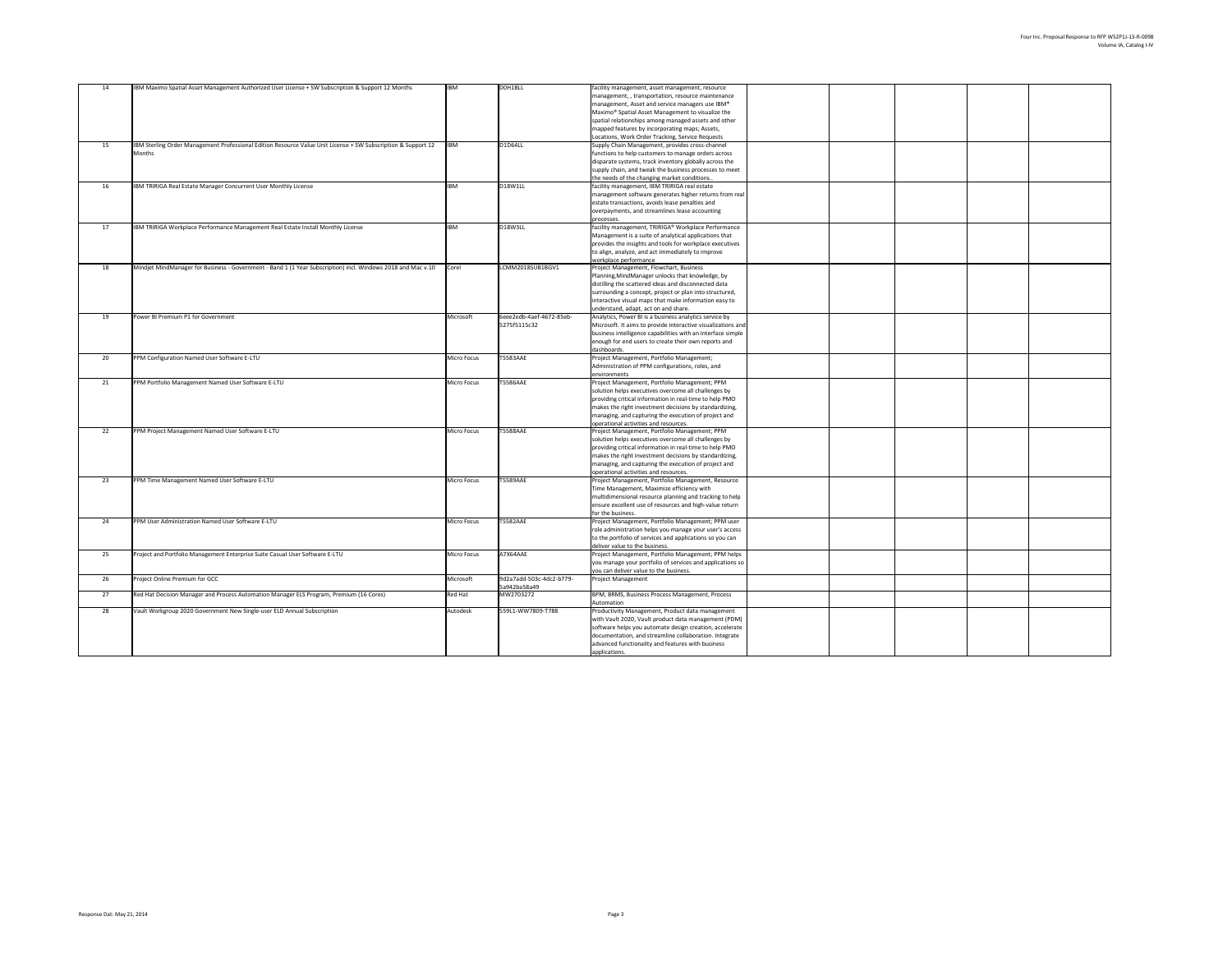### **Catalogs 1-14**

| <b>Offeror Name:</b>   | Sirius Federal, LLC |
|------------------------|---------------------|
| <b>Cage Code:</b>      | 0TC84               |
| <b>Date Submitted:</b> | 10/2/2019           |

### **Catalog 3: Communication**

| Line # | Product Name and version (Must match name under the associated networthiness vetting process, if applicable)                      | <b>Software Publisher</b>            | Manufacturer<br><b>Part Number</b>     | <b>Product Salient Characteristics</b>                                                                                | <b>Certificate of</b><br><b>Networthiness</b><br>(CoN) Number | <b>Risk Management</b><br><b>Framework (RMF)</b><br>Indentifier (ex. eMASS) | <b>Agency certification</b><br>Identifier | Certification Expiration Date<br><b>Certifying Agency</b><br>(CoN, RMF, Agency Cert) |
|--------|-----------------------------------------------------------------------------------------------------------------------------------|--------------------------------------|----------------------------------------|-----------------------------------------------------------------------------------------------------------------------|---------------------------------------------------------------|-----------------------------------------------------------------------------|-------------------------------------------|--------------------------------------------------------------------------------------|
|        | Audio Conferencing for GCC                                                                                                        | Microsoft                            |                                        | 8f6a51e6-2143-4f9b-9f5t Teams Communication, Phone Collaboration                                                      |                                                               | ID)                                                                         |                                           |                                                                                      |
|        | Content Manager Optical Character Recognition Enterprise Package Software E-LTU                                                   | Micro Focus                          | H7Q54AAE                               | Optical Character Recognition, OCR                                                                                    |                                                               |                                                                             |                                           |                                                                                      |
|        | Dynamics 365 for Customer Service Chat for Government                                                                             | Microsoft                            |                                        | caab8e42-caa8-4af1-869 Customer Service Chat, Instant Messaging                                                       |                                                               |                                                                             |                                           |                                                                                      |
|        | Exchange Online (Plan 2) for GCC                                                                                                  | Microsoft                            |                                        | 17205a87-ba36-4445-bd1email, contact management, calendar                                                             |                                                               |                                                                             |                                           |                                                                                      |
|        | Exchange Online Archiving for Exchange Online for GCC                                                                             | Microsoft                            | cbe20944-8ec8-4298-b42 email archiving |                                                                                                                       |                                                               |                                                                             |                                           |                                                                                      |
|        | <b>Exchange Online Kiosk for GCC</b>                                                                                              | Microsoft                            |                                        | 5a0783e5-d10b-400e-b25 email for deskless workers                                                                     |                                                               |                                                                             |                                           |                                                                                      |
|        | GroupWise including Mobile Server 1-Mailbox 1-Year Initial Business Support                                                       | Micro Focus                          | 877-008002-1                           | email, email sync with mobile                                                                                         |                                                               |                                                                             |                                           |                                                                                      |
|        | GroupWise Limited 1-Mailbox 1-Year Initial Business Support                                                                       | Micro Focus                          | 877-008007-I                           | email web device access                                                                                               |                                                               |                                                                             |                                           |                                                                                      |
|        | Micro Focus Enterprise Messaging License (per mailbox)                                                                            | Micro Focus                          | 873-011225                             | Enterprise email, calendar, chat, messaging, team rooms                                                               |                                                               |                                                                             |                                           |                                                                                      |
|        | ABBYY FINEREADER 15 STANDARD<br><b>ABBYY SCREENSHOT READER</b>                                                                    | <b>ABBYY USA</b><br><b>ABBYY USA</b> | FR15SW-FEPS-D<br>SR11XW-FMPL-X         | text recognition from digital content<br>text recognition from screen image captures                                  |                                                               |                                                                             |                                           |                                                                                      |
| 12     |                                                                                                                                   |                                      |                                        | SMS, Instant Messaging, Share protected information with                                                              |                                                               |                                                                             |                                           |                                                                                      |
|        |                                                                                                                                   |                                      |                                        | others without risk of a security breach. Deliver critical                                                            |                                                               |                                                                             |                                           |                                                                                      |
|        |                                                                                                                                   |                                      |                                        | notifications to targeted groups though simultaneous text,                                                            |                                                               |                                                                             |                                           |                                                                                      |
|        | <b>ENTERPRISE TEXTING PHONE NUMBER</b>                                                                                            | MUTARE SOFTWARE                      | 3009A                                  | email, IM and phone                                                                                                   |                                                               |                                                                             |                                           |                                                                                      |
| 13     | ONPREMISE SPEECH TO TEXT GATEWAY SOFTWARE - SMALL BUSINESS ENTERPRISE VERSION FO                                                  | MUTARE SOFTWARE                      | $STT-G$                                | Speech to Text                                                                                                        |                                                               |                                                                             |                                           |                                                                                      |
|        | MUTARE VOICE/SMS MESSAGE PLAN                                                                                                     | MUTARE SOFTWARE                      | 3001A                                  | <b>SMS, Instant Messaging</b>                                                                                         |                                                               |                                                                             |                                           |                                                                                      |
|        | <b>VOICE FORMS - BASE LICENSE FEE</b>                                                                                             | MUTARE SOFTWARE                      | 2000                                   | speech recognition for forms autofill                                                                                 |                                                               |                                                                             |                                           |                                                                                      |
|        | Skype for Business Server Plus CAL - License & software assurance - 1 device CAL - GOV - Open Value Subscription - level D - UTD, |                                      |                                        |                                                                                                                       |                                                               |                                                                             |                                           |                                                                                      |
|        | annual fee, for Enterprise CAL - Win - All Languages                                                                              | MICROSOFT                            | YEG-01291                              | VOIP, voice over IP                                                                                                   |                                                               |                                                                             |                                           |                                                                                      |
| 17     |                                                                                                                                   |                                      |                                        | Voicemail Management, Muture Software Message Rescue is                                                               |                                                               |                                                                             |                                           |                                                                                      |
|        |                                                                                                                                   |                                      |                                        | a backup and disaster recovery application for the Avaya                                                              |                                                               |                                                                             |                                           |                                                                                      |
|        | MESSAGE RESCUE-USER LICENSE FEE                                                                                                   | MUTARE SOFTWARE                      | 1027                                   | Modular Messaging voicemail system                                                                                    |                                                               |                                                                             |                                           |                                                                                      |
|        | MESSAGE ARCHIVE - USER LICENSE FEE                                                                                                | MUTARE SOFTWARE                      | 1014                                   | Voicemail Management, voicemail archiving                                                                             |                                                               |                                                                             |                                           |                                                                                      |
| 19     |                                                                                                                                   |                                      |                                        | Voicemail Management, voicemail monitoring and                                                                        |                                                               |                                                                             |                                           |                                                                                      |
|        | MESSAGE MONITOR / ESCALATION MAILBOX LIC                                                                                          | MUTARE SOFTWARE                      | 1018                                   | escallation workflow                                                                                                  |                                                               |                                                                             |                                           |                                                                                      |
| 20     | EVENTBUILDER SAAS, 1 NAMED USER, 1 YEAR, FOR ACCOUNTS WITH LESS THAN 26 NAMED US                                                  | <b>EVENT BUILDER</b>                 | 54481                                  | <b>Meeting Collaboration Tools</b>                                                                                    |                                                               |                                                                             |                                           |                                                                                      |
| 21     | ZIMBRA TALK PERPETUAL (Currently ZIMBRA CONNECT)                                                                                  | SYNACOR, INC.                        | ZTLK-T4-PL-C                           | Meeting Collaboration Tools, Group Chat                                                                               |                                                               |                                                                             |                                           |                                                                                      |
| 22     | VERASMART CALL ACCOUNTING 1,000 EXTENSIO                                                                                          | CALERO SOFTWARE, LLC                 | 90S006005                              | Telephone Management, Call Accounting                                                                                 |                                                               |                                                                             |                                           |                                                                                      |
| 23     | MICROSOFT MEETING ROOM                                                                                                            | MICROSOFT                            | E5ADEA60794C                           | <b>Meeting Room Collaboration</b>                                                                                     |                                                               |                                                                             |                                           |                                                                                      |
| 24     | <b>EMAIL ANTISPAM</b>                                                                                                             | <b>REFLEXION NETWORKS</b>            | <b>RFX-RTC</b>                         | Anti-Spam                                                                                                             |                                                               |                                                                             |                                           |                                                                                      |
| 25     | <b>AUDIO RECORDING LICENSE</b>                                                                                                    | EDIGIN, INC.                         | SVRX-VRL                               | Telephony, Call Recording, Audio Recording; Edigin's<br>telephone audio recording is used for call logging, call      |                                                               |                                                                             |                                           |                                                                                      |
|        |                                                                                                                                   |                                      |                                        | monitoring and call recording applications. Recording calls                                                           |                                                               |                                                                             |                                           |                                                                                      |
|        |                                                                                                                                   |                                      |                                        | helps businesses of all sizes whether they are looking for                                                            |                                                               |                                                                             |                                           |                                                                                      |
|        |                                                                                                                                   |                                      |                                        | compliance, liability, or using it for quality monitoring. Our                                                        |                                                               |                                                                             |                                           |                                                                                      |
|        |                                                                                                                                   |                                      |                                        | telephone recorder provides a seamless integration with                                                               |                                                               |                                                                             |                                           |                                                                                      |
|        |                                                                                                                                   |                                      |                                        | most phone systems.                                                                                                   |                                                               |                                                                             |                                           |                                                                                      |
| 26     | <b>SCREEN RECORDING LICENSE</b>                                                                                                   | EDIGIN, INC.                         | <b>SVRX-SRL</b>                        | Telephony, Call Screen Recording, Screen Capture, Record                                                              |                                                               |                                                                             |                                           |                                                                                      |
|        |                                                                                                                                   |                                      |                                        | video of an agent interacting with their desktop software to                                                          |                                                               |                                                                             |                                           |                                                                                      |
|        |                                                                                                                                   |                                      |                                        | identify both workflow issues and training issues.                                                                    |                                                               |                                                                             |                                           |                                                                                      |
|        |                                                                                                                                   |                                      |                                        | Synchronized audio and video playback provides insight into                                                           |                                                               |                                                                             |                                           |                                                                                      |
|        |                                                                                                                                   |                                      |                                        | an agent's ability to function within applications. Problem                                                           |                                                               |                                                                             |                                           |                                                                                      |
|        |                                                                                                                                   |                                      |                                        | areas can be quickly identified, improving your business                                                              |                                                               |                                                                             |                                           |                                                                                      |
|        |                                                                                                                                   |                                      |                                        | process flow.                                                                                                         |                                                               |                                                                             |                                           |                                                                                      |
| 27     | New CUWL Standard Edition 11.x User, 1 User                                                                                       | Cisco                                | NEW-UWL-11X-STD                        | Communications, Collaboration; Cisco Unified Workspace                                                                |                                                               |                                                                             |                                           |                                                                                      |
|        |                                                                                                                                   |                                      |                                        | Licensing Standard Edition; Cisco <sup>®</sup> Unified Communications                                                 |                                                               |                                                                             |                                           |                                                                                      |
|        |                                                                                                                                   |                                      |                                        | Solutions unify voice, video, data, and mobile applications on                                                        |                                                               |                                                                             |                                           |                                                                                      |
|        |                                                                                                                                   |                                      |                                        | fixed and mobile networks, delivering a media-rich                                                                    |                                                               |                                                                             |                                           |                                                                                      |
|        |                                                                                                                                   |                                      |                                        | collaboration experience across business, government                                                                  |                                                               |                                                                             |                                           |                                                                                      |
|        |                                                                                                                                   |                                      |                                        | agency, and institutional workspaces. These applications use                                                          |                                                               |                                                                             |                                           |                                                                                      |
|        |                                                                                                                                   |                                      |                                        | the network as the platform to enable easy collaboration                                                              |                                                               |                                                                             |                                           |                                                                                      |
|        |                                                                                                                                   |                                      |                                        | every time, everywhere, so everyone's included.                                                                       |                                                               |                                                                             |                                           |                                                                                      |
|        |                                                                                                                                   |                                      |                                        |                                                                                                                       |                                                               |                                                                             |                                           |                                                                                      |
|        | Shared Multiparty License for 1 Concurrent Meeting                                                                                | Cisco                                | LIC-SMP+                               | Communications; Conference calls, Multiparty conferencing;<br>Shared Multiparty plus (SMP plus) provides a concurrent |                                                               |                                                                             |                                           |                                                                                      |
|        |                                                                                                                                   |                                      |                                        | license that is shared by multiple users who host video                                                               |                                                               |                                                                             |                                           |                                                                                      |
|        |                                                                                                                                   |                                      |                                        | meetings.                                                                                                             |                                                               |                                                                             |                                           |                                                                                      |
| 29     | One Unity Connection 11.x Enhanced Voice Messaging User                                                                           | Cisco                                | UNITYCN11-ENH-USR                      | Communications; Messaging, Cisco Unity Connection is                                                                  |                                                               |                                                                             |                                           |                                                                                      |
|        |                                                                                                                                   |                                      |                                        | robust and secure and is designed for complex distributed                                                             |                                                               |                                                                             |                                           |                                                                                      |
|        |                                                                                                                                   |                                      |                                        | global deployments with support for high availability,                                                                |                                                               |                                                                             |                                           |                                                                                      |
|        |                                                                                                                                   |                                      |                                        | redundancy, and branch-office survivability. Access and                                                               |                                                               |                                                                             |                                           |                                                                                      |
|        |                                                                                                                                   |                                      |                                        | manage messages from your email inbox, web browser, Cisco                                                             |                                                               |                                                                             |                                           |                                                                                      |
|        |                                                                                                                                   |                                      |                                        | Jabber®, Cisco Unified IP Phone, smartphone, or tablet with                                                           |                                                               |                                                                             |                                           |                                                                                      |
|        |                                                                                                                                   |                                      |                                        | Cisco Unity Connection. Easily prioritize messages and                                                                |                                                               |                                                                             |                                           |                                                                                      |
|        |                                                                                                                                   |                                      |                                        | respond quickly to colleagues, partners, and customers.                                                               |                                                               |                                                                             |                                           |                                                                                      |
|        |                                                                                                                                   |                                      |                                        |                                                                                                                       |                                                               |                                                                             |                                           |                                                                                      |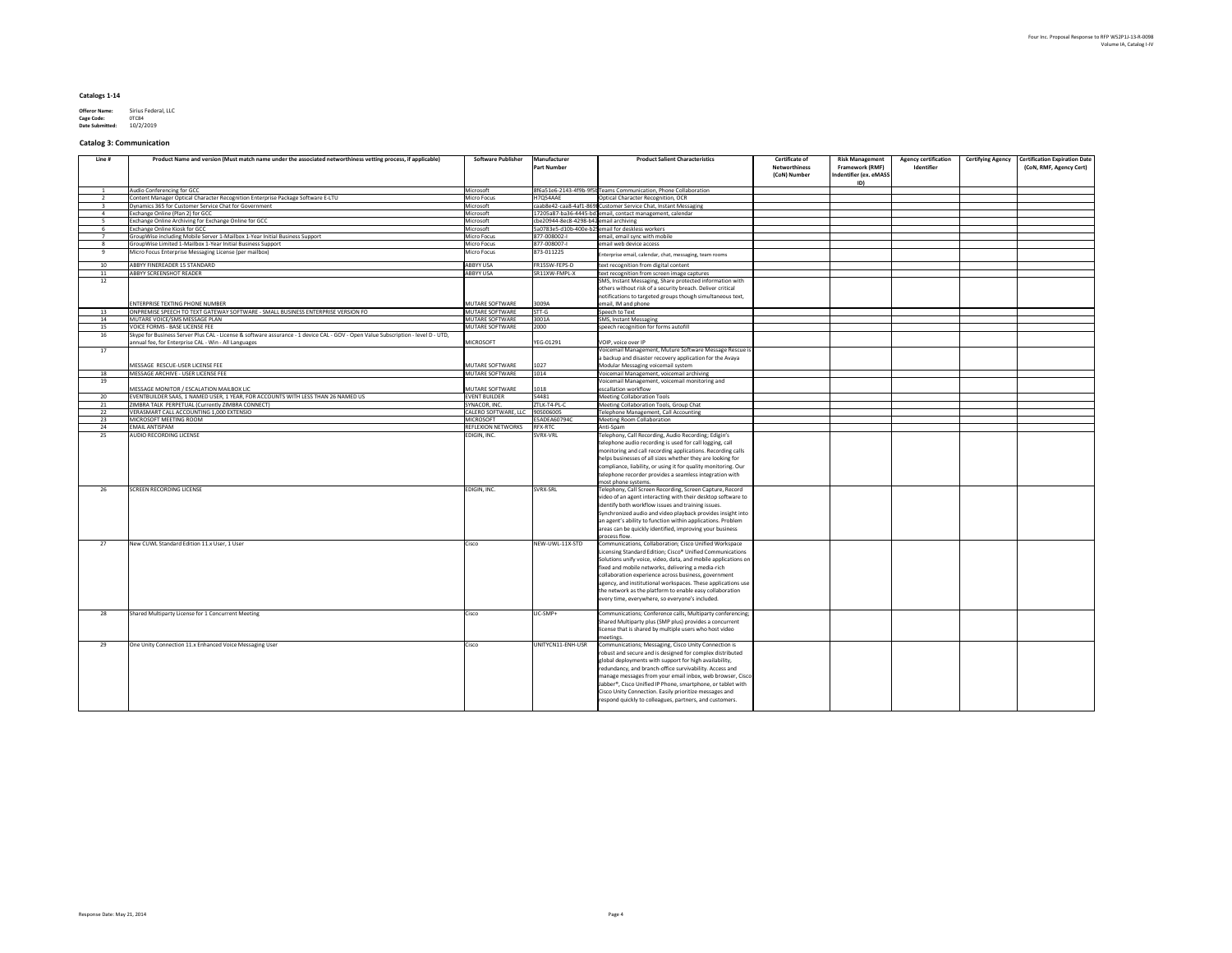|          | Commvault Orchestrate-Copy Data Management, Per 20 Operating Instances, Perpetual                                                                                                                      | Commvault                | CV-ORC-ACM20       | database tools, end-to-end data                                             |
|----------|--------------------------------------------------------------------------------------------------------------------------------------------------------------------------------------------------------|--------------------------|--------------------|-----------------------------------------------------------------------------|
|          |                                                                                                                                                                                                        |                          |                    | syncing for faster disaster                                                 |
|          |                                                                                                                                                                                                        |                          |                    | recovery, dev/test operations and<br>workload migration                     |
| 3        | IBM Big Replicate for Hadoop Virtual Server License + SW Subscription & Support 12 Months                                                                                                              | <b>IBM</b>               | <b>D1YFNLL</b>     |                                                                             |
|          |                                                                                                                                                                                                        |                          |                    | Big Data, Database Tools, high<br>volumes of data with very low             |
|          |                                                                                                                                                                                                        |                          |                    | latency                                                                     |
|          | IBM Cloudant Data Layer Local Edition per Virtual Server License + SW Subscription & Support 12 Months                                                                                                 | <b>IBM</b>               | D1ACWLL            | Database, IBM Cloudant <sup>®</sup> is a                                    |
|          |                                                                                                                                                                                                        |                          |                    | distributed database that is                                                |
|          |                                                                                                                                                                                                        |                          |                    | optimized for handling heavy                                                |
|          |                                                                                                                                                                                                        |                          |                    | workloads that are typical of large,                                        |
|          |                                                                                                                                                                                                        |                          |                    | fast-growing web and mobile apps.                                           |
|          |                                                                                                                                                                                                        |                          |                    |                                                                             |
| 5        | IBM Data Integration for Hadoop Per 5 Virtual Servers License + SW Subscription & Support 12 Months                                                                                                    | <b>IBM</b>               | D1RBMLL            | Big Data, Database Tools, combine                                           |
|          |                                                                                                                                                                                                        |                          |                    | data from disparate sources into                                            |
|          |                                                                                                                                                                                                        |                          |                    | meaningful and valuable                                                     |
|          |                                                                                                                                                                                                        |                          |                    | Information                                                                 |
| 6        | IBM Data Replication for Availability - Db2 Database Non-Production Virtual Processor Core License + SW Subscription & S IBM                                                                           |                          | D24QELL            | Database Tools, provides trusted                                            |
|          |                                                                                                                                                                                                        |                          |                    | data integration and                                                        |
|          |                                                                                                                                                                                                        |                          |                    | synchronization to enable you to                                            |
|          |                                                                                                                                                                                                        |                          |                    | efficiently manage data growth                                              |
|          | IBM Db2 Big SQL with Hortonworks Data Flow per Virtual Server License + SW Subscription & Support 12 Months                                                                                            | <b>IBM</b>               | D1WJFLL            | Big Data, Database Tools,                                                   |
|          |                                                                                                                                                                                                        |                          |                    | advanced SQL engine on Hadoop,                                              |
|          |                                                                                                                                                                                                        |                          |                    | has made strides with the fast-                                             |
|          |                                                                                                                                                                                                        |                          |                    | evolving open source ecosystem                                              |
|          |                                                                                                                                                                                                        |                          |                    | by supercharging your analytical<br>workloads on data lakes                 |
|          |                                                                                                                                                                                                        |                          |                    |                                                                             |
| 8        | IBM DB2 Business Application Continuity Offering for DB2 Enterprise Server Edition Processor Value Unit (PVU) License + IBM                                                                            |                          | <b>D1CECLL</b>     | Database Tools, Database High-                                              |
|          | <b>SW Subscription &amp; Support 12 Months</b>                                                                                                                                                         |                          |                    | Availability management                                                     |
| 9        | IBM Db2 Connect Application Server Advanced Edition Processor Value Unit (PVU) License + SW Subscription & Support                                                                                     | <b>IBM</b>               | <b>DOBDNLL</b>     | Database Tools, DB2 connection                                              |
|          | 12 Months                                                                                                                                                                                              |                          |                    | tools to join multiple disparate                                            |
|          |                                                                                                                                                                                                        |                          |                    | DB2 databases across different                                              |
|          |                                                                                                                                                                                                        |                          |                    | platforms                                                                   |
| 10       | IBM DB2 Encryption Offering for DB2 Workgroup Server Edition Limited Use Socket License + SW Subscription & Support IBM                                                                                |                          | D1CCALL            | Database Tools, data encryption at                                          |
|          | 12 Months                                                                                                                                                                                              |                          |                    | rest to assist businesses with                                              |
|          |                                                                                                                                                                                                        |                          |                    | security and regulatory                                                     |
|          |                                                                                                                                                                                                        |                          |                    | requirements.                                                               |
| 11<br>12 | IBM Db2 Standard Edition VPC Option Virtual Processor Core License + SW Subscription & Support 12 Months<br>IBM Db2 Warehouse per Virtual Processor Core License + SW Subscription & Support 12 Months | <b>IBM</b><br><b>IBM</b> | D233RLL<br>D1MD5LL | <b>Standard DB2 Database</b><br>Database, IBM Db2 <sup>®</sup> Warehouse is |
|          |                                                                                                                                                                                                        |                          |                    | a software-defined data                                                     |
|          |                                                                                                                                                                                                        |                          |                    | warehouse for private and virtual                                           |
|          |                                                                                                                                                                                                        |                          |                    | clouds that support Docker                                                  |
|          |                                                                                                                                                                                                        |                          |                    | container technology                                                        |
| 13       | IBM DB2 With BLU Acceleration Pattern Processor Value Unit (PVU) License + SW Subscription & Support 12 Months                                                                                         | <b>IBM</b>               | D1713LL            | ultra fast database, primariy used                                          |
|          |                                                                                                                                                                                                        |                          |                    | as an in-memory database                                                    |
| 14       | IBM Informix Advanced Enterprise Edition CPU Option Processor Value Unit (PVU) License + SW Subscription & Support                                                                                     | <b>IBM</b>               | <b>DOIJGLL</b>     | Database, Informix Advanced                                                 |
|          | 12 Months                                                                                                                                                                                              |                          |                    | Enterprise Edition accelerates your                                         |
|          |                                                                                                                                                                                                        |                          |                    | data warehouse performance with                                             |
|          |                                                                                                                                                                                                        |                          |                    | breakneck speed and unmatched                                               |
|          |                                                                                                                                                                                                        |                          |                    | scalability.                                                                |
|          |                                                                                                                                                                                                        |                          |                    |                                                                             |
| 15       | IBM Informix C-ISAM Concurrent Session License + SW Subscription & Support 12 Months                                                                                                                   | <b>IBM</b>               | D6DH7LL            | Database, supports small<br>production workloads; Key                       |
|          |                                                                                                                                                                                                        |                          |                    | features include: • No upfront                                              |
|          |                                                                                                                                                                                                        |                          |                    | costs for embedded or workgroup                                             |
|          |                                                                                                                                                                                                        |                          |                    | computing • Runs virtually                                                  |
|          |                                                                                                                                                                                                        |                          |                    | unattended with self-configuring                                            |
|          |                                                                                                                                                                                                        |                          |                    | and self-managing capabilities •                                            |
|          |                                                                                                                                                                                                        |                          |                    | NoSQL support                                                               |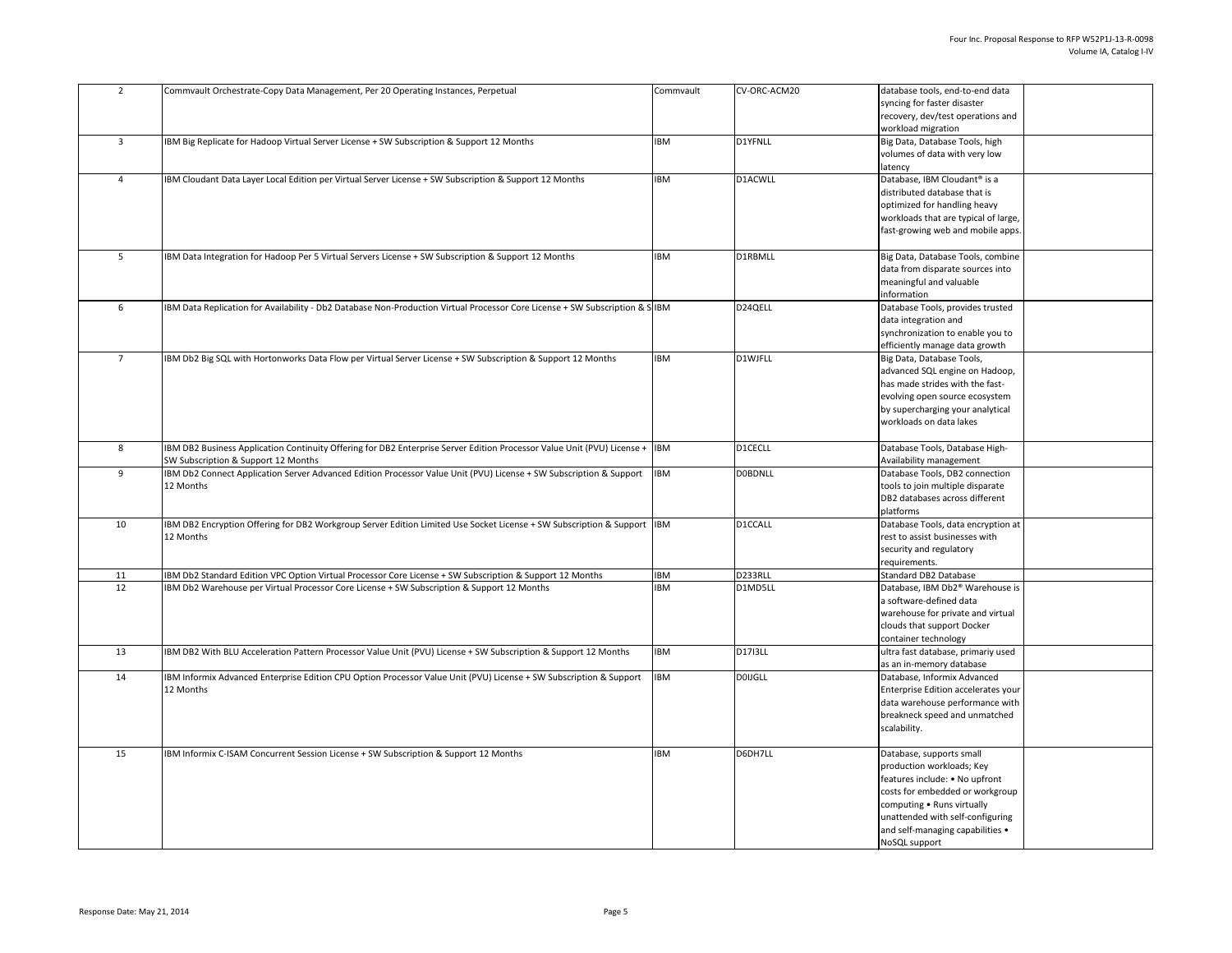| 16              | IBM InfoSphere Big Match for Hadoop Production Virtual Server License + SW Subscription & Support 12 Months                           | <b>IBM</b>                    | D1AQCLL   | Big Data, Database Tools, analyze<br>massive volumes of structured and<br>unstructured customer data to<br>gain deeper customer insights                                                                                                                                                                                                    |
|-----------------|---------------------------------------------------------------------------------------------------------------------------------------|-------------------------------|-----------|---------------------------------------------------------------------------------------------------------------------------------------------------------------------------------------------------------------------------------------------------------------------------------------------------------------------------------------------|
| 17              | IBM InfoSphere Data Privacy for Hadoop Resource Value Unit License + SW Subscription & Support 12 Months                              | <b>IBM</b>                    | D12R1LL   | Big Data, Database Tools, next-<br>generation test data management<br>platform leveraging IBM's<br>BigInsights, and helps organization<br>mitigate risk with data privacy<br>capabilities and compliance<br>reporting                                                                                                                       |
| 18              | IBM Optim High Performance Unload for Db2 Processor Value Unit (PVU) License + SW Subscription & Support 12<br>Months                 | <b>IBM</b>                    | D55JYLL   | Big Data, Database Tools, high-<br>speed, bulk data unloads for Db2<br>databases; standalone utility<br>program for DB2 databases                                                                                                                                                                                                           |
| 19              | Pivotal Data Suite                                                                                                                    | Pivotal                       | SSS-1148  | Database, Open Source Database;<br>Scale-out, open-source database<br>software Accelerate your digital<br>transformation. managing,<br>analyzing, or connecting data with<br>applications, Data Suite contains<br>tools that can help you accelerate<br>your digital transformation with<br>database technology from Pivotal<br>Data Suite. |
| 20 <sub>2</sub> | Structured Data Manager platform for 1 source database Software E-LTU                                                                 | <b>Micro Focus</b>            | A7Y92AAE  | Database Efficiency, Control the<br>growth of mission-critical<br>databases by automating the<br>migration or retirement of data<br>while preserving its business value<br>and protecting sensitive<br>information                                                                                                                          |
| 21              | Structured Data Manager Query Server option for 1 source database Software E-LTU                                                      | Micro Focus                   | A7Z01AAE  | Database tools, Direct SQL access<br>to XML, JSON, or CSV archive files<br>from any ODBC/JDBC/.NET client                                                                                                                                                                                                                                   |
| 22              | Structured Data Manager Retirement Integration Module for PeopleSoft Software E-LTU                                                   | <b>Micro Focus</b>            | M4H76AAE  | Database Efficiency, data<br>application retirement and<br>archiving solution, retire multiple<br>PeopleSoft instances and migrate<br>and protect data                                                                                                                                                                                      |
| 23              | HPE Hortonworks Data Platform Enterprise Plus - Subscription (1 year) + 1 Year 24x7 Support - 4 nodes, 50 GB capacity -<br>electronic | Hewlett Packard<br>Enterprise | JP408AAE  | Big Data, Database Tools; 100%<br>open source Apache Hadoop based<br>platform. Architected, developed,<br>and built completely in the open,<br>Hortonworks Data Platform (HDP)<br>provides an enterprise ready data<br>platform that enables<br>organizations to adopt a Modern<br>Data Architecture                                        |
| 24              | Microsoft Access - License & software assurance - 1 PC - GOV - OLP: Government - Win                                                  | <b>MICROSOFT</b>              | 077-02491 | Database; Microsoft Access is a<br>database management system<br>(DBMS) from Microsoft that<br>combines the relational Microsoft<br>Jet Database Engine with a<br>graphical user interface and<br>software-development tools                                                                                                                |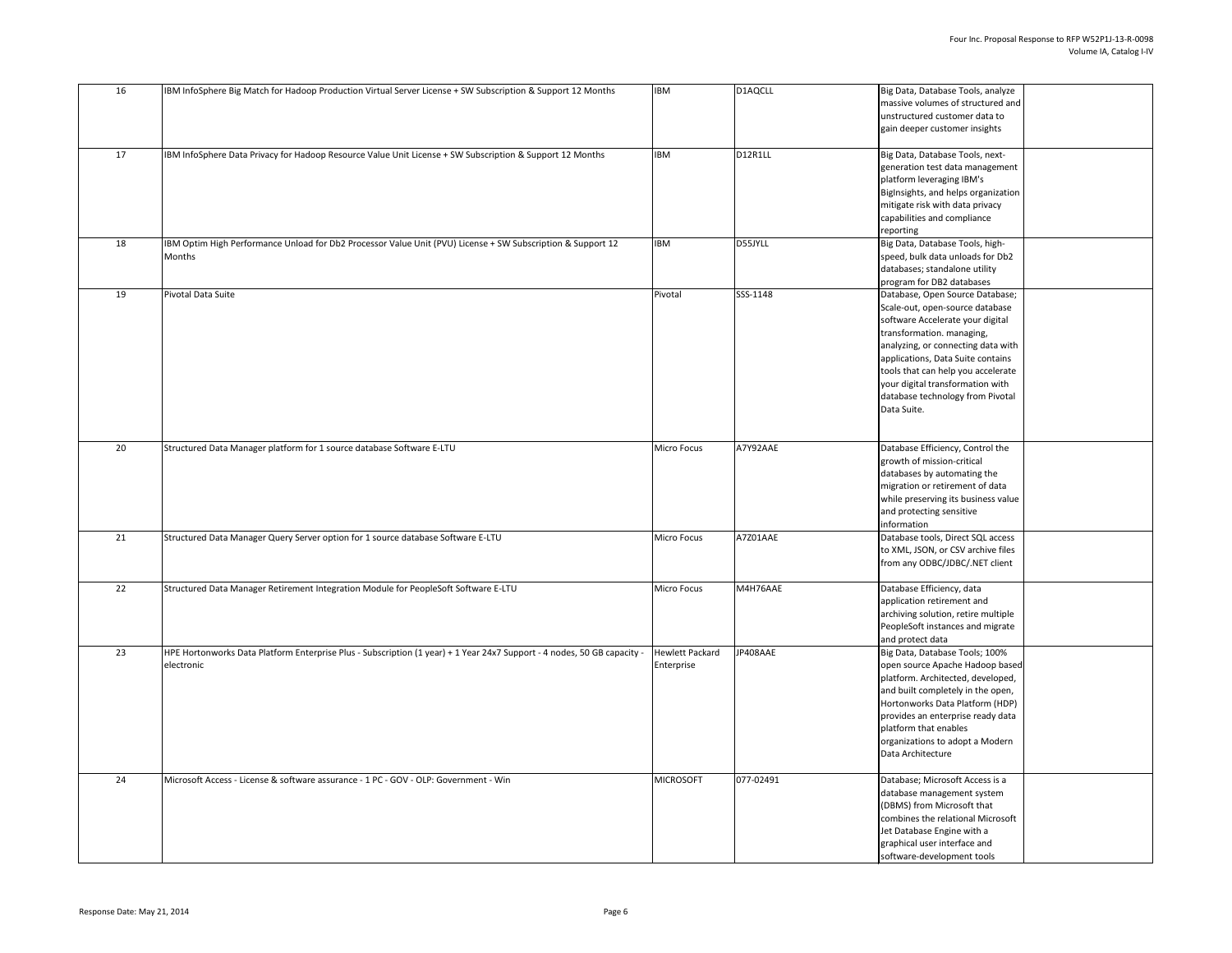| <u>__</u> | Microsoft SQL Server 2017 - License - 1 device CAL - local - OLP: Government - Linux, Win - English | MICROSOFT    | 359-06596            | relational database management<br>system developed by Microsoft |
|-----------|-----------------------------------------------------------------------------------------------------|--------------|----------------------|-----------------------------------------------------------------|
|           | <b>PARADOX WINDOWS GOVERNMENT N/A 32 BIT LICENSE ONLY NO MEDIA INCLUDED(OPEN), FULL</b>             | <b>COREL</b> | <b>LCPDXENGPCGOV</b> | workstation based standalone<br>relational Database             |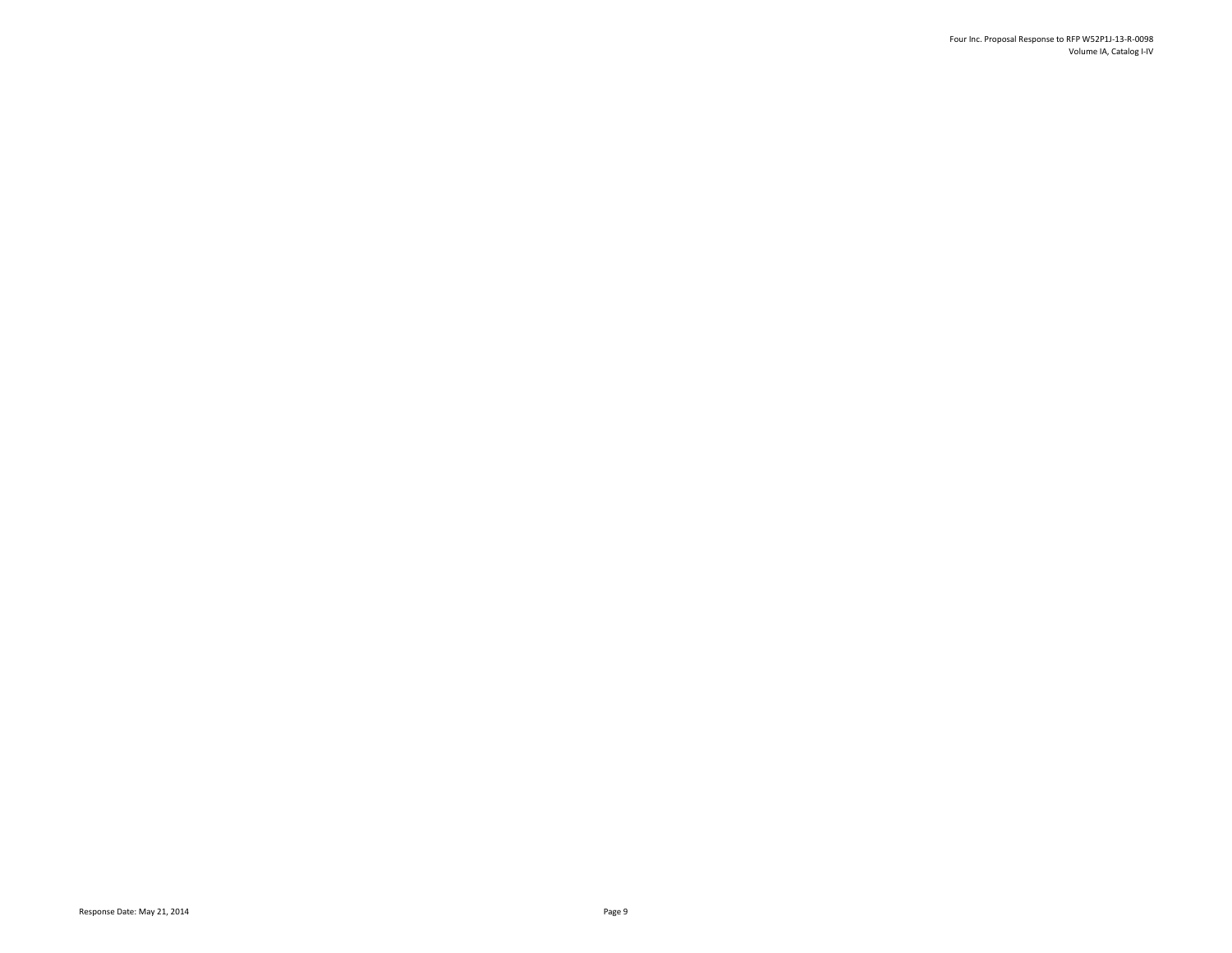**Offeror Name:** Sirius Federal, LLC<br> **Cage Code:** 0TC84 **Cage Code: Date Submitted:** 10/2/2019

# **Catalog 7: Modeling & Simualtion**

| Line # | Product Name and version (Must match name under the associated networthiness vetting process, if applicable) | Software Publisher | <b>Manufacturer</b><br><b>Part Number</b> | <b>Product Salient Characteristics</b>                                                                                                                                                                                                                                                                                                                                                                                                                                                                                                                                                                                                                                                                                                                                                                                                                                                           | <b>Certificate of</b><br><b>Networthiness</b><br>(CoN) Number | <b>Risk Management</b><br><b>Framework (RMF)</b><br><b>Indentifier (ex. eMASS</b> | <b>Agency certification</b><br>Identifier | <b>Certifying Agency</b> | <b>Certification Expiration Date</b><br>(CoN, RMF, Agency Cert) |
|--------|--------------------------------------------------------------------------------------------------------------|--------------------|-------------------------------------------|--------------------------------------------------------------------------------------------------------------------------------------------------------------------------------------------------------------------------------------------------------------------------------------------------------------------------------------------------------------------------------------------------------------------------------------------------------------------------------------------------------------------------------------------------------------------------------------------------------------------------------------------------------------------------------------------------------------------------------------------------------------------------------------------------------------------------------------------------------------------------------------------------|---------------------------------------------------------------|-----------------------------------------------------------------------------------|-------------------------------------------|--------------------------|-----------------------------------------------------------------|
|        | ArcGIS 3D Analyst for Engine Single Use License                                                              | Esri               | GIS1630                                   | Geographic Information System (GIS) software, ArcGIS 3D<br>Analyst enables users to create, visualize, analyze, manage and<br>share 3D data and projects.                                                                                                                                                                                                                                                                                                                                                                                                                                                                                                                                                                                                                                                                                                                                        |                                                               | ID)                                                                               |                                           |                          |                                                                 |
|        | ArcGIS Data Interoperability for Engine Single Use License                                                   | Esri               | GIS1636                                   | Geographic Information System (GIS) software, ArcGIS Data<br>Interoperability allows ArcGIS to map, visualize, and analyze<br>spatial data from many sources and makes it easy to convert<br>data between formats, share that data with users, and<br>eliminate barriers to data sharing.                                                                                                                                                                                                                                                                                                                                                                                                                                                                                                                                                                                                        |                                                               |                                                                                   |                                           |                          |                                                                 |
|        | ArcGIS Engine Single Use License                                                                             | Esri               | GIS1620                                   | Geographic Information System (GIS) software, ArcGIS Engine is<br>a collection of GIS components and developer resources that<br>can be embedded, enabling dynamic mapping and GIS<br>capabilities to existing applications or the building new custom<br>desktop mapping applications. Developers use ArcGIS Engine to<br>deploy GIS data, maps, and geoprocessing scripts in desktop or<br>mobile applications using application programming interfaces<br>(APIs) for COM, .NET, Java, and C++.                                                                                                                                                                                                                                                                                                                                                                                                |                                                               |                                                                                   |                                           |                          |                                                                 |
|        | ArcGIS Enterprise Creator License (per user)                                                                 | Esri               | GIS0209                                   | Geographic Information System (GIS) software, ArcGIS<br>Enterprise provides a complete GIS that lets users access<br>powerful mapping and analytics and share geospatial data-all<br>from a web browser. It lets users manage, map, analyze, and<br>share geospatial information and allows them to work in their<br>infrastructure or in the cloud to create informative maps and<br>applications powered by their own as well as Esri's premium<br>data. Users can extend analytical prowess in real-time, artificial<br>intelligence, and more when they deploy additional capabilities.                                                                                                                                                                                                                                                                                                      |                                                               |                                                                                   |                                           |                          |                                                                 |
|        | ArcGIS Enterprise External Federal Named User Level 1 Annual License Fee (per User)                          | Esri               | GIS0201                                   | Geographic Information System (GIS) software, ArcGIS<br>Enterprise provides a complete GIS that lets users access<br>powerful mapping and analytics and share geospatial data-all<br>from a web browser. It lets users manage, map, analyze, and<br>share geospatial information and allows them to work in their<br>infrastructure or in the cloud to create informative maps and<br>applications powered by their own as well as Esri's premium<br>data. Users can extend analytical prowess in real-time, artificial<br>intelligence, and more when they deploy additional capabilities.<br>The Viewer user type is ideal for members of an organization<br>who need to view ArcGIS content in a secure environment.<br>Viewers can't create, edit, share, or perform analysis on items<br>or data. This user type includes the Essential Apps Bundle.                                        |                                                               |                                                                                   |                                           |                          |                                                                 |
|        | ArcGIS Enterprise Standard Deployment License (up to 4 Core)                                                 | Esri               | GIS6204                                   | Geographic Information System (GIS) software, ArcGIS<br>Enterprise provides a complete GIS that lets users access<br>powerful mapping and analytics and share geospatial data-all<br>from a web browser. It lets users manage, map, analyze, and<br>share geospatial information and allows them to work in their<br>infrastructure or in the cloud to create informative maps and<br>applications powered by their own as well as Esri's premium<br>data. Users can extend analytical prowess in real-time, artificial<br>intelligence, and more when they deploy additional capabilities.<br>Includes Portal.                                                                                                                                                                                                                                                                                  |                                                               |                                                                                   |                                           |                          |                                                                 |
|        | ArcGIS Enterprise Workgroup Standard Deployment License (up to 2 Core)                                       | Esri               | GIS6246                                   | Geographic Information System (GIS) software, ArcGIS<br>Enterprise provides a complete GIS that lets users access<br>powerful mapping and analytics and share geospatial data—all<br>from a web browser. It lets users manage, map, analyze, and<br>share geospatial information and allows them to work in their<br>infrastructure or in the cloud to create informative maps and<br>applications powered by their own as well as Esri's premium<br>data. Users can extend analytical prowess in real-time, artificial<br>intelligence, and more when they deploy additional capabilities.                                                                                                                                                                                                                                                                                                      |                                                               |                                                                                   |                                           |                          |                                                                 |
|        | ArcGIS for Desktop Basic Single Use License                                                                  | Esri               | GIS0205                                   | Geographic Information System (GIS) software, ArcGIS Desktop<br>is the premier desktop GIS software from Esri, offering<br>complete map authoring, advanced analysis, data visualization,<br>extensibility, and web GIS integration. It allows users to import<br>multiple data formats and use powerful analytical tools and<br>workflows to identify spatial patterns, trends and non-obvious<br>relationships. Desktop also provides for the creation of<br>beautiful maps and meaningful geographic services that can be<br>printed and published digitally. It is the foundational piece of<br>the ArcGIS platform for GIS professionals to create, analyze,<br>  manage and publish geographic information so decision makers  <br>can make intelligent, informed decisions. ArcGIS Desktop Basic<br>provides the tools and environment for map creation and<br>interactive visualization. |                                                               |                                                                                   |                                           |                          |                                                                 |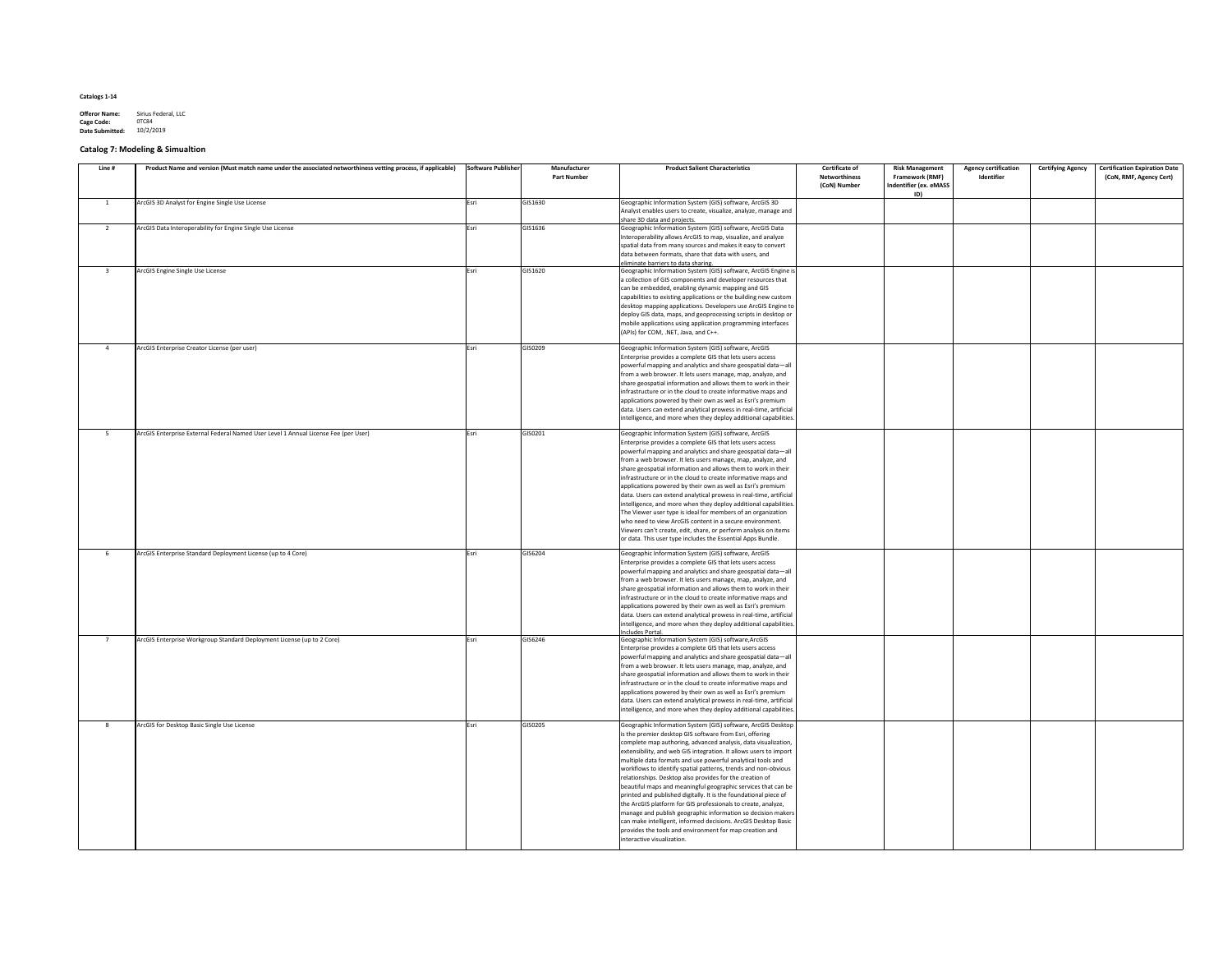|                 | ArcGIS Geodatabase Update for Engine Concurrent Use License                                | <b>Esri</b> | GIS1662        | Geographic Information System (GIS) software, Geodatabase               |  |
|-----------------|--------------------------------------------------------------------------------------------|-------------|----------------|-------------------------------------------------------------------------|--|
|                 |                                                                                            |             |                | Update for ArcGIS Engine Runtime adds the ability to create             |  |
|                 |                                                                                            |             |                |                                                                         |  |
|                 |                                                                                            |             |                | and update a multiuser geodatabase managed with ArcSDE or a             |  |
|                 |                                                                                            |             |                | file geodatabase. This includes the ability to work with schemas        |  |
|                 |                                                                                            |             |                | and versioned geodatabases.                                             |  |
| 10 <sup>°</sup> | ArcGIS GeoEvent Server Deployment License (up to 4 Core)                                   | Esri        | GIS7311        | Geographic Information System (GIS) software, ArcGIS                    |  |
|                 |                                                                                            |             |                |                                                                         |  |
|                 |                                                                                            |             |                | GeoEvent Server gives users the ability to simultaneously tap           |  |
|                 |                                                                                            |             |                | into, analyze, and display real-time streaming data from                |  |
|                 |                                                                                            |             |                | practically any type of sensor or GPS-enabled device, as well as        |  |
|                 |                                                                                            |             |                |                                                                         |  |
|                 |                                                                                            |             |                | social media feeds. Users define filters and location-based             |  |
|                 |                                                                                            |             |                | analytics that automatically refine and focus real-time data on         |  |
|                 |                                                                                            |             |                | events that matter most. GeoEvent Server can be used to                 |  |
|                 |                                                                                            |             |                | continuously update maps and databases and send alerts via              |  |
|                 |                                                                                            |             |                |                                                                         |  |
|                 |                                                                                            |             |                | email and text messages to key personnel the moment a critical          |  |
|                 |                                                                                            |             |                | threshold or event happen. With the Real-Time GIS capabilities,         |  |
|                 |                                                                                            |             |                | users can make faster decisions and respond instantly.                  |  |
|                 |                                                                                            |             |                |                                                                         |  |
|                 |                                                                                            |             |                |                                                                         |  |
| 11              | ArcGIS GIS Server Workgroup Standard Deployment (up to 2 Core)                             | Esri        | GIS2246        | Geographic Information System (GIS) software, ArcGIS GIS                |  |
|                 |                                                                                            |             |                | Server provides fundamental mapping, analytics, and data                |  |
|                 |                                                                                            |             |                | management capabilities to a user's AcGIS Enterprise                    |  |
|                 |                                                                                            |             |                | deployment. ArcGIS GIS Server can be used to publish services,          |  |
|                 |                                                                                            |             |                |                                                                         |  |
|                 |                                                                                            |             |                | to host layers, and to provide Living Atlas of the World content        |  |
|                 |                                                                                            |             |                | to either connected or disconnected deployments. ArcGIS GIS             |  |
|                 |                                                                                            |             |                | Server supports OGC web services and custom geoprocessing               |  |
|                 |                                                                                            |             |                |                                                                         |  |
|                 |                                                                                            |             |                | models. It is also the licensing role needed to deploy a hosting        |  |
|                 |                                                                                            |             |                | server in a user's base ArcGIS Enterprise deployment.                   |  |
|                 |                                                                                            |             |                | Restricting to a predefined number of users.                            |  |
|                 |                                                                                            |             |                |                                                                         |  |
|                 |                                                                                            |             | GIS7326        | Geographic Information System (GIS) software, ArcGIS Image              |  |
|                 | ArcGIS Image Server Deployment License (up to 4 Core)                                      | <b>Esri</b> |                |                                                                         |  |
|                 |                                                                                            |             |                | Server provides a scalable way to analyze, process, manage and          |  |
|                 |                                                                                            |             |                | serve large collections of imagery and raster data for massive          |  |
|                 |                                                                                            |             |                | imagery exploitation. The dynamic image services and raster             |  |
|                 |                                                                                            |             |                |                                                                         |  |
|                 |                                                                                            |             |                | analytics in ArcGIS Image Server provide both fast access to,           |  |
|                 |                                                                                            |             |                | and information extraction from imagery and raster data. Make           |  |
|                 |                                                                                            |             |                | large collections of multi-format imagery data from a wide              |  |
|                 |                                                                                            |             |                | range of sensors and sources quickly accessible to client               |  |
|                 |                                                                                            |             |                |                                                                         |  |
|                 |                                                                                            |             |                | applications. Utilize powerful enterprise or cloud resources to         |  |
|                 |                                                                                            |             |                | easily scale raster analytics with parallel processing and              |  |
|                 |                                                                                            |             |                | distributed storage to quickly generate valuable imagery and            |  |
|                 |                                                                                            |             |                | data products                                                           |  |
| 13              | ArcGIS Online Viewer (Formerly Named User Level 1) Annual Subscription (per user/per year) | Esri        | <b>WEB0306</b> | ArcGIS Online is a cloud-based mapping and analysis platform that       |  |
|                 |                                                                                            |             |                | lets users deliver location intelligence to anyone, anywhere, on any    |  |
|                 |                                                                                            |             |                | device. With ArcGIS Online, they can create data-driven maps, use       |  |
|                 |                                                                                            |             |                | spatial analysis to learn more about their data, and share insights     |  |
|                 |                                                                                            |             |                |                                                                         |  |
|                 |                                                                                            |             |                | with others through useful apps. Because ArcGIS Online is software-as-  |  |
|                 |                                                                                            |             |                | a-service (SaaS), it can scale to support millions of users. The Viewer |  |
|                 |                                                                                            |             |                | user type is ideal for members who need to viewArcGIS content in a      |  |
|                 |                                                                                            |             |                | secure environment.                                                     |  |
| 15              | ArcGIS Schematics for Engine Concurrent Use License                                        | <b>Esri</b> | GIS1664        | ArcGIS Engine automates the generation of network diagrams.             |  |
|                 |                                                                                            |             |                | This allows users to model, design, and view many kinds of              |  |
|                 |                                                                                            |             |                | physical and logical networks, from social and economic                 |  |
|                 |                                                                                            |             |                |                                                                         |  |
|                 |                                                                                            |             |                |                                                                         |  |
|                 |                                                                                            |             |                | networks to utility and transportation systems. By presenting           |  |
|                 |                                                                                            |             |                | focused views of the network, ArcGIS Schematics helps users to          |  |
|                 |                                                                                            |             |                | quickly understand network architecture, check connectivity,            |  |
|                 |                                                                                            |             |                | and make more responsive decisions.                                     |  |
| 16              |                                                                                            | Esri        | GIS1631        |                                                                         |  |
|                 | ArcGIS Spatial Analyst for Engine Single Use License                                       |             |                | ArcGIS Spatial Analyst is an extension for ArcGIS Engine that           |  |
|                 |                                                                                            |             |                | provides tools for spatial modeling and analysis. The extension         |  |
|                 |                                                                                            |             |                | enables users to analyze spatial patterns and relationships,            |  |
|                 |                                                                                            |             |                | assess risk, evaluate distance and cost of travel, perform              |  |
|                 |                                                                                            |             |                | surface analysis, and more.                                             |  |
| 17              | ArcGIS Tracking Analyst for Engine Single Use License                                      | Esri        | GIS1635        | Geographic Information System (GIS) software, ArcGIS Tracking           |  |
|                 |                                                                                            |             |                |                                                                         |  |
|                 |                                                                                            |             |                | Analyst enables users to view, analyze, and understand time-            |  |
|                 |                                                                                            |             |                | related patterns and trends. Can be used to see how data                |  |
|                 |                                                                                            |             |                | changes over time and how it might change in the future. This           |  |
|                 |                                                                                            |             |                | makes it easier to respond to and learn from events that unfold         |  |
|                 |                                                                                            |             |                | over time, including the path of a hurricane, the spread of an          |  |
|                 |                                                                                            |             |                |                                                                         |  |
|                 |                                                                                            |             |                | epidemic, or the progress of a vehicle fleet.                           |  |
|                 |                                                                                            |             |                |                                                                         |  |
| 18              | ArcPad Single Use License                                                                  | Esri        | <b>ARC111</b>  | Geographic Information System (GIS) software, ArcPad is                 |  |
|                 |                                                                                            |             |                | software for mobile GIS and field mapping application using             |  |
|                 |                                                                                            |             |                | handheld and mobile devices. ArcPad provides field-based                |  |
|                 |                                                                                            |             |                | personnel with the ability to capture, analyze and display              |  |
|                 |                                                                                            |             |                |                                                                         |  |
|                 |                                                                                            |             |                | geographic information, without the use of costly and outdated          |  |
|                 |                                                                                            |             |                | paper map books.                                                        |  |
| 19              | Esri CityEngine Advanced Concurrent Use License (Windows 64-Bit)                           | Esri        | <b>ENG101</b>  | Geographic Information System (GIS) software, Esri CityEngine           |  |
|                 |                                                                                            |             |                | is a standalone software product that provides professional             |  |
|                 |                                                                                            |             |                | users in defense, entertainment, architecture, urban planning,          |  |
|                 |                                                                                            |             |                |                                                                         |  |
|                 |                                                                                            |             |                | GIS and general 3D content production with a unique                     |  |
|                 |                                                                                            |             |                | conceptual design and modeling solution for the efficient               |  |
|                 |                                                                                            |             |                | creation of 3D cities and buildings. For Windows 64-Bit.                |  |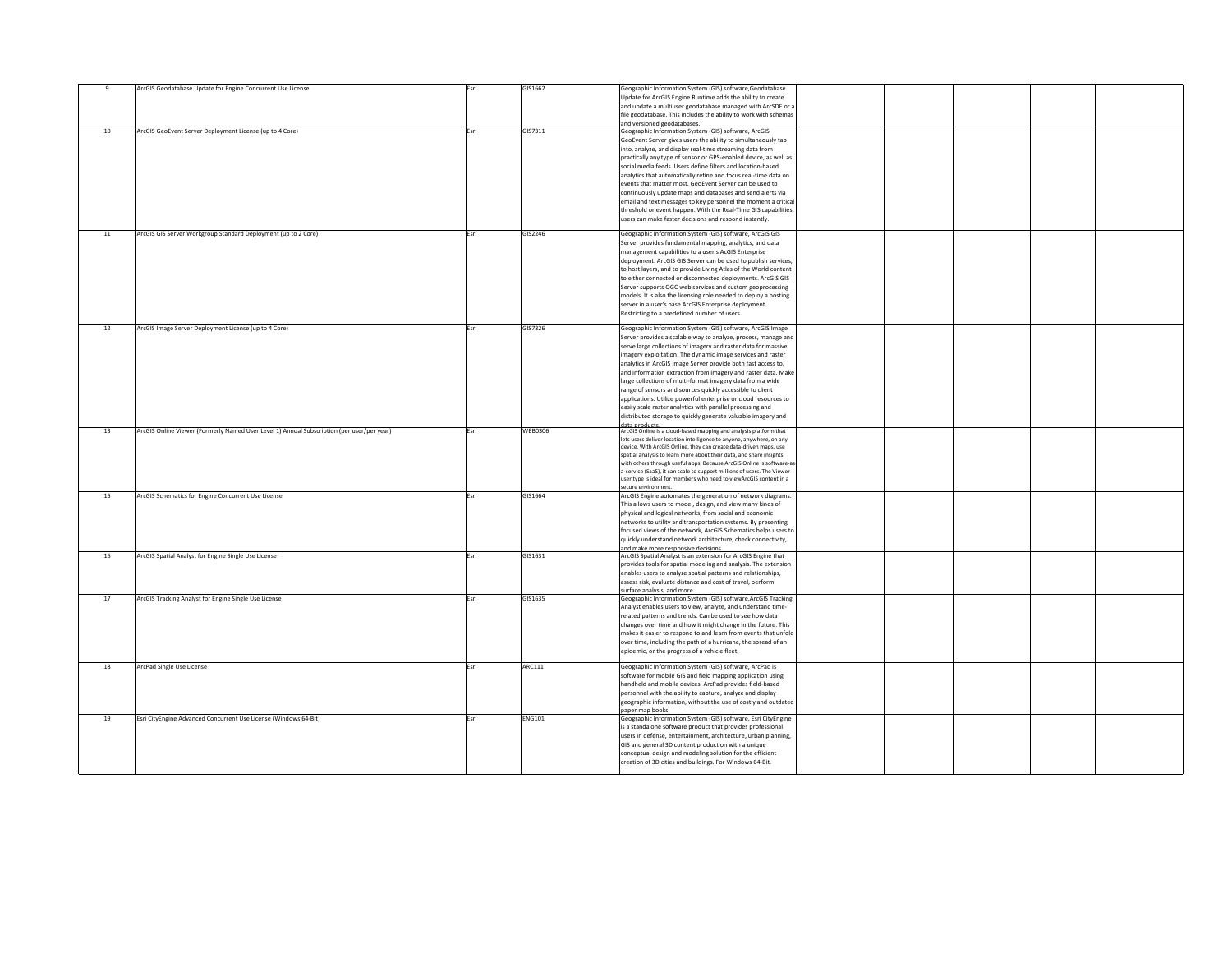| 20 | IBM SPSS Advanced Statistics Server Processor Value Unit (PVU) License + SW Subscription & Support 12 Months                      | <b>IBM</b> | DOEK6LL        | numerical analysis, statistical, numerical modeling, IBM SPSS<br>Advanced Statistics makes analysis more accurate and |  |  |
|----|-----------------------------------------------------------------------------------------------------------------------------------|------------|----------------|-----------------------------------------------------------------------------------------------------------------------|--|--|
|    |                                                                                                                                   |            |                | conclusions more dependable when working with complex                                                                 |  |  |
|    |                                                                                                                                   |            |                | relationships. IBM SPSS Advanced Statistics provides powerful                                                         |  |  |
|    |                                                                                                                                   |            |                | techniques for real-world problems in a variety of disciplines,                                                       |  |  |
|    |                                                                                                                                   |            |                | including medical research, manufacturing, pharmaceuticals,                                                           |  |  |
|    |                                                                                                                                   |            |                | and market research. It offers powerful and sophisticated                                                             |  |  |
|    |                                                                                                                                   |            |                | univariate and multivariate analysis techniques. Using IBM SPSS                                                       |  |  |
|    |                                                                                                                                   |            |                | Advanced Statistics gives you an even wider range of statistics                                                       |  |  |
|    |                                                                                                                                   |            |                | so you can reach the most accurate response for specific data                                                         |  |  |
|    |                                                                                                                                   |            |                | types. You can seamlessly work in the IBM SPSS Statistics                                                             |  |  |
|    |                                                                                                                                   |            |                | environment                                                                                                           |  |  |
| 21 | <b>IBM SPSS Amos Concurrent User License + SW Subscription &amp; Support 12 Months</b>                                            | <b>IBM</b> | <b>DOENFLL</b> | Numerical Analysis, Structural Equation Modelling, IBM SPSS                                                           |  |  |
|    |                                                                                                                                   |            |                | Amos gives you the power to easily perform structural equation                                                        |  |  |
|    |                                                                                                                                   |            |                | modeling (SEM). Using SEM, you can quickly create models to                                                           |  |  |
|    |                                                                                                                                   |            |                | test hypotheses and confirm relationships among observed and                                                          |  |  |
|    |                                                                                                                                   |            |                | latent variables - moving beyond regression to gain additional                                                        |  |  |
|    |                                                                                                                                   |            |                | insight. Build structural equation models with more accuracy                                                          |  |  |
|    |                                                                                                                                   |            |                | than standard multivariate statistics models using intuitive drag-                                                    |  |  |
|    |                                                                                                                                   |            |                | and-drop functionality.                                                                                               |  |  |
|    |                                                                                                                                   |            |                |                                                                                                                       |  |  |
| 22 | <b>IBM SPSS Bootstrapping Concurrent User License + SW Subscription &amp; Support 12 Months</b>                                   | <b>IBM</b> | <b>DOELHLL</b> | Numerical Analysis, Numerical Pattern Estimates, IBM SPSS                                                             |  |  |
|    |                                                                                                                                   |            |                | Bootstrapping makes it simple to test the stability and reliability                                                   |  |  |
|    |                                                                                                                                   |            |                | of your models so that they produce accurate, reliable results.                                                       |  |  |
|    |                                                                                                                                   |            |                | Whether you conduct academic or scientific research, study                                                            |  |  |
|    |                                                                                                                                   |            |                | issues in the public sector or provide the analyzes that support                                                      |  |  |
|    |                                                                                                                                   |            |                | business decisions, it's important that your models are stable.                                                       |  |  |
|    |                                                                                                                                   |            |                | Test model stability quickly and easily with IBM SPSS                                                                 |  |  |
|    |                                                                                                                                   |            |                | Bootstrapping. IBM SPSS Bootstrapping provides an efficient                                                           |  |  |
|    |                                                                                                                                   |            |                | way to ensure that your models are stable and reliable, so your                                                       |  |  |
|    |                                                                                                                                   |            |                | analysis generates more accurate results.                                                                             |  |  |
|    |                                                                                                                                   |            |                |                                                                                                                       |  |  |
| 23 | <b>IBM SPSS Categories Concurrent User License + SW Subscription &amp; Support 12 Months</b>                                      | <b>IBM</b> | <b>DOELDLL</b> | Numerical Analysis, Numerical Plotting, IBM SPSS Categories                                                           |  |  |
|    |                                                                                                                                   |            |                | provides you with all the tools you need to obtain clear insight                                                      |  |  |
|    |                                                                                                                                   |            |                | into complex categorical and numeric data, as well as high-                                                           |  |  |
|    |                                                                                                                                   |            |                | dimensional data. Use IBM SPSS Categories to understand                                                               |  |  |
|    |                                                                                                                                   |            |                | which characteristics consumers relate most closely to your                                                           |  |  |
|    |                                                                                                                                   |            |                | brand, or to determine customer perception of your products                                                           |  |  |
|    |                                                                                                                                   |            |                | compared to other products you or your competitors offer.                                                             |  |  |
|    |                                                                                                                                   |            |                |                                                                                                                       |  |  |
| 24 | <b>IBM SPSS Collaboration and Deployment Services - Real Time Scoring Resource Value Unit License + SW Subscription &amp; IBM</b> |            | D12FTLL        | Numerical Analysys, Analysis Result Scofing                                                                           |  |  |
|    | Support 12 Months                                                                                                                 |            |                |                                                                                                                       |  |  |
| 25 | <b>IBM SPSS Complex Samples Concurrent User License + SW Subscription &amp; Support 12 Months</b>                                 | <b>IBM</b> | DOEL9LL        | Numerical Analysis for Complex Samples, IBM SPSS Complex                                                              |  |  |
|    |                                                                                                                                   |            |                | Samples helps make more statistically valid inferences by                                                             |  |  |
|    |                                                                                                                                   |            |                | incorporating the sample design into survey analysis. IBM SPSS                                                        |  |  |
|    |                                                                                                                                   |            |                | Complex Samples provides the specialized planning tools and                                                           |  |  |
|    |                                                                                                                                   |            |                | statistics you need when working with complex sample designs,                                                         |  |  |
|    |                                                                                                                                   |            |                | such as stratified, clustered or multistage sampling.                                                                 |  |  |
|    | <b>IBM SPSS Conjoint Concurrent User License + SW Subscription &amp; Support 12 Months</b>                                        | <b>IBM</b> | DOEL5LL        |                                                                                                                       |  |  |
| 26 |                                                                                                                                   |            |                | Numerical Analysys, Conjoint Analysis, IBM SPSS Conjoint gives                                                        |  |  |
|    |                                                                                                                                   |            |                | you a realistic way to measure how individual product                                                                 |  |  |
|    |                                                                                                                                   |            |                | attributes affect people's preferences. When you use both                                                             |  |  |
|    |                                                                                                                                   |            |                | conjoint analysis and competitive product market research for                                                         |  |  |
|    |                                                                                                                                   |            |                | your new products, you are less likely to overlook product                                                            |  |  |
|    |                                                                                                                                   |            |                | dimensions that are important to your customers or                                                                    |  |  |
|    |                                                                                                                                   |            |                | constituents, and more likely to successfully meet their needs.                                                       |  |  |
|    |                                                                                                                                   |            |                | With IBM SPSS Conjoint, you can easily measure the tradeoff                                                           |  |  |
|    |                                                                                                                                   |            |                | effect of each product attribute in the context of a set of                                                           |  |  |
|    |                                                                                                                                   |            |                | product attributes - as consumers do when making purchasing                                                           |  |  |
| 27 | <b>IBM SPSS Custom Tables Concurrent User License + SW Subscription &amp; Support 12 Months</b>                                   | <b>IBM</b> | <b>DOELULL</b> | Numerical Analysys tools, Analysis sample preparation, IBM                                                            |  |  |
|    |                                                                                                                                   |            |                | SPSS Custom Tables (formerly PASW Custom Tables) helps you                                                            |  |  |
|    |                                                                                                                                   |            |                | easily understand your data and quickly summarize your results                                                        |  |  |
|    |                                                                                                                                   |            |                | in different styles for different audiences. More than a simple                                                       |  |  |
|    |                                                                                                                                   |            |                | reporting tool, IBM SPSS Custom Tables combines                                                                       |  |  |
|    |                                                                                                                                   |            |                | comprehensive analytical capabilities with interactive table-                                                         |  |  |
|    |                                                                                                                                   |            |                | building features to help you learn from your data and                                                                |  |  |
|    |                                                                                                                                   |            |                | communicate the results of your analyzes as professional-                                                             |  |  |
|    |                                                                                                                                   |            |                | looking tables that are easy to read and interpret. IBM SPSS                                                          |  |  |
|    |                                                                                                                                   |            |                | Custom Tables is an analytical tool that helps you augment your                                                       |  |  |
|    |                                                                                                                                   |            |                | reports with information your readers need to make more                                                               |  |  |
|    |                                                                                                                                   |            |                | informed decisions. When your analysis is complete, you can                                                           |  |  |
|    |                                                                                                                                   |            |                | use IBM SPSS Custom Tables to create customized tabular                                                               |  |  |
|    |                                                                                                                                   |            |                | reports suitable for a variety of audiences - including those                                                         |  |  |
|    |                                                                                                                                   |            |                | without a technical hackground                                                                                        |  |  |
| 28 | <b>IBM SPSS Data Preparation Concurrent User License + SW Subscription &amp; Support 12 Months</b>                                | <b>IBM</b> | <b>DOELYLL</b> | Numerical Analysys tools, Analysis sample preparation, IBM                                                            |  |  |
|    |                                                                                                                                   |            |                | SPSS Data Preparation gives analysts advanced techniques to                                                           |  |  |
|    |                                                                                                                                   |            |                | streamline the data preparation stage of the analytical process.                                                      |  |  |
|    |                                                                                                                                   |            |                | All researchers have to prepare their data before analysis.                                                           |  |  |
|    |                                                                                                                                   |            |                | While basic data preparation tools are included in IBM SPSS                                                           |  |  |
|    |                                                                                                                                   |            |                | Statistics Base, IBM SPSS Data Preparation provides specialized                                                       |  |  |
|    |                                                                                                                                   |            |                | techniques to prepare your data for more accurate analyzes                                                            |  |  |
|    |                                                                                                                                   |            |                | and results.                                                                                                          |  |  |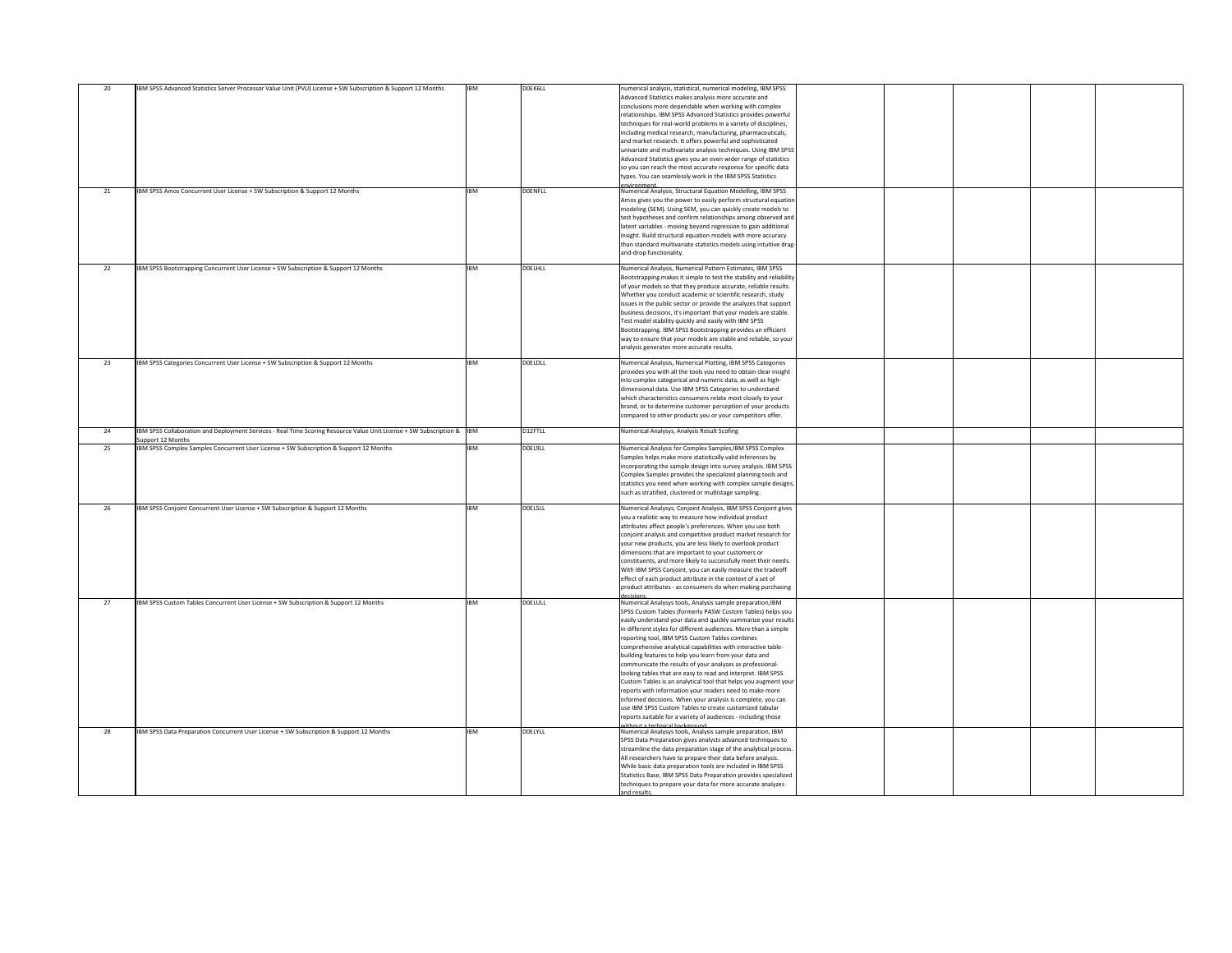| 29<br>30 <sup>°</sup> | <b>IBM SPSS Decision Trees Concurrent User License + SW Subscription &amp; Support 12 Months</b><br><b>IBM SPSS Regression Concurrent User License + SW Subscription &amp; Support 12 Months</b> | <b>IBM</b><br><b>IBM</b> | <b>DOEMKLL</b><br>DOEL1LL | Numerical Analysis, Analysis Classification, IBM SPSS Decision<br>Trees helps you better identify groups, discover relationships<br>between them and predict future events. This module features<br>highly visual classification and decision trees. These trees<br>enable you to present categorical results in an intuitive manner,<br>so you can more clearly explain categorical analysis to non-<br>technical audiences. IBM SPSS Decision Trees enables you to<br>explore results and visually determine how your model flows.<br>This helps you find specific subgroups and relationships that<br>you might not uncover using more traditional statistics. The<br>module includes four established tree-growing algorithms.                                                                                                                                                                                                                                                                                                                                                                                                                                                                                                   |
|-----------------------|--------------------------------------------------------------------------------------------------------------------------------------------------------------------------------------------------|--------------------------|---------------------------|--------------------------------------------------------------------------------------------------------------------------------------------------------------------------------------------------------------------------------------------------------------------------------------------------------------------------------------------------------------------------------------------------------------------------------------------------------------------------------------------------------------------------------------------------------------------------------------------------------------------------------------------------------------------------------------------------------------------------------------------------------------------------------------------------------------------------------------------------------------------------------------------------------------------------------------------------------------------------------------------------------------------------------------------------------------------------------------------------------------------------------------------------------------------------------------------------------------------------------------|
|                       |                                                                                                                                                                                                  |                          |                           | Numerical Analysis, Numerical Regression Testing, IBM SPSS<br>Regression enables you to predict categorical outcomes and<br>apply a wide range of nonlinear regression procedures. You can<br>apply IBM SPSS Regression to many business and analysis<br>projects where ordinary regression techniques are limiting or<br>inappropriate: for example, studying consumer buying habits or<br>responses to treatments, measuring academic achievement,<br>and analyzing credit risks.                                                                                                                                                                                                                                                                                                                                                                                                                                                                                                                                                                                                                                                                                                                                                  |
| 31                    | Micro Focus Vertica Express Edition 1 Terabyte Software E-LTU                                                                                                                                    | <b>Micro Focus</b>       | H7W33AAE                  | Numerical Analysis, Improve business agility with model<br>visualization, Models are essential for assuring architectural<br>soundness. Visualization of models helps organizations improve<br>comprehension, communication, and documentation value.,<br>Design patterns for repeatable project success. Create and<br>reuse proven industry-standard design patterns to ensure<br>higher quality applications and promote the use of successful<br>blueprints. Less rework from design errors later in the<br>development life-cycle means greater team efficiency. Help<br>stakeholders stay in sync Essential capabilities include<br>automatic document generation, reuse of software assets,<br>rapid propagation of changes through refactoring, and unique<br>LiveSource technology.                                                                                                                                                                                                                                                                                                                                                                                                                                         |
| 32                    | IBM Watson Studio Local Enterprise Edition Authorized User License + SW Subscription & Support 12 Months                                                                                         | <b>IBM</b>               | D <sub>1</sub> SR7LL      | Numerical Analysis, Statistics, Numerical Modelling, Accelerates<br>the machine and deep learning workflows required to infuse<br>artificial intelligence (AI) into your business to drive innovation<br>Provides a suite of tools for data scientists, application<br>developers, and subject matter experts so they can<br>collaboratively connect to data, manipulate that data, and use it<br>to build, train, and deploy models at scale Helps create<br>successful AI projects by using a combination of algorithms,<br>data, team work, and a very powerful compute infrastructure                                                                                                                                                                                                                                                                                                                                                                                                                                                                                                                                                                                                                                            |
| 33                    | IBM ILOG CPLEX Optimization Studio Developer Edition Authorized User License + SW Subscription & Support 12<br>Months                                                                            | <b>IBM</b>               | <b>DOCVOLL</b>            | Numerical Analysis, Statistics, Optimization Modelling, IBM<br>ILOG OPL-CPLEX Developer Edition provides Optimization<br>Programming Language (OPL) for specifying models in a natural<br>mathematical form and an integrated development<br>environment for building and testing applications. The<br>Optimization Programming Language (OPL) provides a natural<br>representation of optimization models, requiring far less effort<br>than general-purpose programming languages. OPL has<br>advanced data types designed for the special needs of<br>optimization problems, and it fully supports linear and<br>quadratic objectives and constraints, as well as real and integer<br>decision variables. It also supports both mathematical and<br>constraint programming techniques. The IBM ILOG OPL-CPLEX<br>Developer Edition integrated development environment (IDE)<br>makes it easy to evaluate different modeling approaches to a<br>$ $ problem and to integrate external data. Debugging and tuning<br>tools support the development process, and once ready, the<br>model can be deployed into an external application. OPL<br>models can be easily integrated into any application written in<br>Java, .NET or C++. |
| 34                    | Advance Steel 2020 Government New Single-user ELD Annual Subscription                                                                                                                            | Autodesk                 | 959L1-WW7809-T788         | 3D Simulation, 3D modeling software for steel detailing, design,<br>fabrication, and construction.                                                                                                                                                                                                                                                                                                                                                                                                                                                                                                                                                                                                                                                                                                                                                                                                                                                                                                                                                                                                                                                                                                                                   |
| 35 <sup>5</sup>       | AutoCAD Architecture Engineering Construction Collection IC Government New Single-user ELD Annual Subscription                                                                                   | Autodesk                 | 02HI1-WW9099-T781         | 3D Simulation, Integrated Building Information Modeling (BIM)<br>tools for building design, civil infrastructure, and construction.                                                                                                                                                                                                                                                                                                                                                                                                                                                                                                                                                                                                                                                                                                                                                                                                                                                                                                                                                                                                                                                                                                  |
| 36                    | AutoCAD - including specialized toolsets AD Government New Single-user ELD Annual Subscription                                                                                                   | Autodesk                 | C1RK1-WW1194-T430         | 3D Simulation, CAD software to design anything—now with<br>time-saving specialized toolsets, web and mobile apps                                                                                                                                                                                                                                                                                                                                                                                                                                                                                                                                                                                                                                                                                                                                                                                                                                                                                                                                                                                                                                                                                                                     |
| 37                    | AutoCAD Inventor LT Suite 2020 Government New Single-user ELD Annual Subscription                                                                                                                | Autodesk                 | 596L1-WW1313-T491         | 3D Simulation, 3D mechanical CAD into 2D workflows. Expand<br>your engineering process with powerful, part-level parametric<br>modeling, online collaboration on any device, multiCAD<br>interoperability, and industry-standard DWG™ drawings.                                                                                                                                                                                                                                                                                                                                                                                                                                                                                                                                                                                                                                                                                                                                                                                                                                                                                                                                                                                      |
| 38                    | AutoCAD Revit LT Suite 2020 Government New Single-user ELD Annual Subscription                                                                                                                   | Autodesk                 | 834L1-WW1313-T491         | 3D Simulation, BIM (Building Information Modeling) software<br>helps you produce high-quality 3D architectural designs and<br>documentation. Its model-based environment helps you<br>transition to BIM.                                                                                                                                                                                                                                                                                                                                                                                                                                                                                                                                                                                                                                                                                                                                                                                                                                                                                                                                                                                                                             |
| 39                    | Civil 3D 2020 Government New Single-user ELD Annual Subscription                                                                                                                                 | Autodesk                 | 237L1-WW1313-T491         | Civil infrastructure design and documentation software. Civil 3D<br>Government Single-user                                                                                                                                                                                                                                                                                                                                                                                                                                                                                                                                                                                                                                                                                                                                                                                                                                                                                                                                                                                                                                                                                                                                           |
| 40                    | Fabrication CADmep 2020 Government New Single-user ELD Annual Subscription                                                                                                                       | Autodesk                 | 839L1-WW1313-T491         | 3D Simuation, 3D Drawing Modeling, MEP building system<br>software throughout detailing, fabrication, and installation.<br>Numerical analysis component to gain insight into project costs<br>and generate competitive bids                                                                                                                                                                                                                                                                                                                                                                                                                                                                                                                                                                                                                                                                                                                                                                                                                                                                                                                                                                                                          |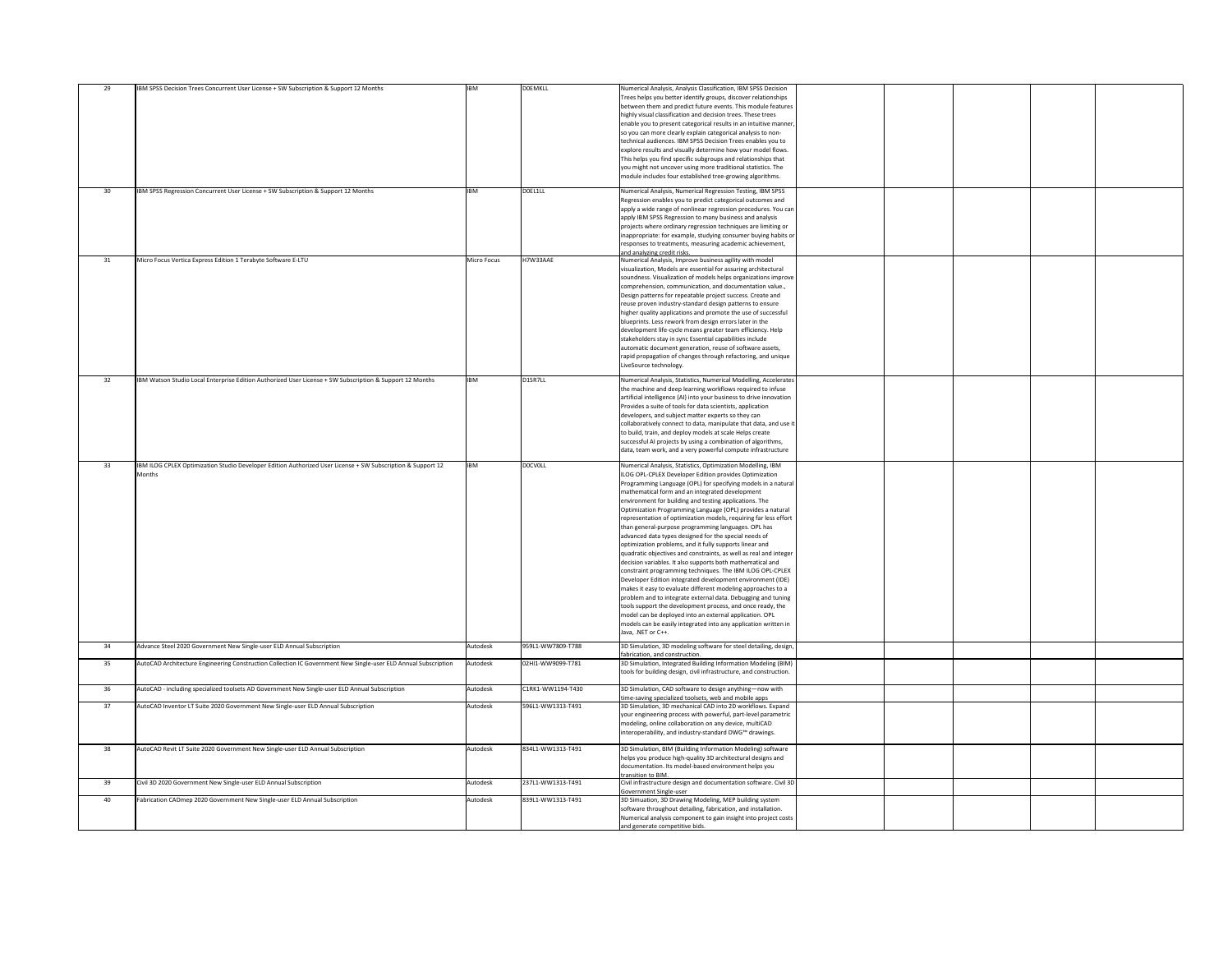|    | Fabrication CAMduct 2020 Government New Single-user ELD Annual Subscription     | Autodesk      | 842L1-WW1313-T491 | Produce sheet metal components and control the                              |  |  |
|----|---------------------------------------------------------------------------------|---------------|-------------------|-----------------------------------------------------------------------------|--|--|
|    |                                                                                 |               |                   | manufacturing production line. Fabrication CAMduct™ software                |  |  |
|    |                                                                                 |               |                   | provides a comprehensive set of libraries of 3D parametric                  |  |  |
|    |                                                                                 |               |                   | fixtures and fittings to meet manufacturing requirements                    |  |  |
|    |                                                                                 |               |                   |                                                                             |  |  |
|    | Fabrication ESTmep 2020 Government New Single-user ELD Annual Subscription      | Autodesk      | 841L1-WW1313-T491 | Numerical Analysis, 3D Modeling, Produce more accurate                      |  |  |
|    |                                                                                 |               |                   |                                                                             |  |  |
|    |                                                                                 |               |                   | estimates for MEP building system projects throughout                       |  |  |
|    |                                                                                 |               |                   | detailing, fabrication, and installation. Use Fabrication                   |  |  |
|    |                                                                                 |               |                   | ESTmep™ software to gain insight into project costs and                     |  |  |
|    |                                                                                 |               |                   | generate competitive bids                                                   |  |  |
| 43 | FeatureCAM - Standard 2020 Government New Single-user ELD Annual Subscription   | Autodesk      | A9GL1-WW7809-T788 | 3D Modeling, FeatureCAM® CNC programming software                           |  |  |
|    |                                                                                 |               |                   | automates your workflow from design to NC code. Reduce                      |  |  |
|    |                                                                                 |               |                   | programming time and increase consistency for a range of CNC                |  |  |
|    |                                                                                 |               |                   | applications                                                                |  |  |
| 44 | Helius Composite 2017 Government New Single-user ELD Annual Subscription        | Autodesk      | 91811-WW7809-T788 | 3D Simuation, 3D Drawing Modeling, expansive material                       |  |  |
|    |                                                                                 |               |                   |                                                                             |  |  |
|    |                                                                                 |               |                   | database of composite materials, Helius Composite simulates                 |  |  |
|    |                                                                                 |               |                   | the material behavior of composite components without the                   |  |  |
|    |                                                                                 |               |                   | need of finite element analysis (FEA) software                              |  |  |
| 45 | InfraWorks 2020 Government New Single-user ELD Annual Subscription              | Autodesk      | 927L1-WW7809-T788 | 3D Modeling, Municipal infrastructure design software                       |  |  |
|    |                                                                                 |               |                   | supports Building Information Modeling (BIM) processes.                     |  |  |
|    |                                                                                 |               |                   | Conceptualize, optimize, and visualize infrastructure                       |  |  |
|    |                                                                                 |               |                   | projects-all in the context of the built and natural                        |  |  |
|    |                                                                                 |               |                   | environment.                                                                |  |  |
| 46 | Inventor LT 2020 Government New Single-user ELD Annual Subscription             | Autodesk      | 529L1-WW7809-T788 | 3D Modeling, 3D mechanical CAD into 2D workflows. Expand                    |  |  |
|    |                                                                                 |               |                   |                                                                             |  |  |
|    |                                                                                 |               |                   | your engineering process with powerful, part-level parametric               |  |  |
|    |                                                                                 |               |                   | modeling, online collaboration on any device, multiCAD                      |  |  |
|    |                                                                                 |               |                   | interoperability, and industry-standard DWG™ drawings                       |  |  |
|    |                                                                                 |               |                   |                                                                             |  |  |
| 47 | Inventor Professional 2020 Government New Single-user ELD Annual Subscription   | Autodesk      | 797L1-WW7809-T788 | 3D Simulation, CAD software provides professional-grade 3D                  |  |  |
|    |                                                                                 |               |                   | mechanical design, documentation, and product simulation                    |  |  |
|    |                                                                                 |               |                   | tools. Work efficiently with a powerful blend of parametric,                |  |  |
|    |                                                                                 |               |                   |                                                                             |  |  |
|    |                                                                                 |               |                   | direct, freeform, and rules-based design capabilities.                      |  |  |
|    |                                                                                 |               |                   |                                                                             |  |  |
| 48 | Moldflow Adviser Premium 2019 Government New Multi-user ELD Annual Subscription | Autodesk      | 571K1-WWN738-T148 | 3D Simulation, Easy-to-use thermoplastic injection molding                  |  |  |
|    |                                                                                 |               |                   | simulation tool for part and mold design engineers. Optimize                |  |  |
|    |                                                                                 |               |                   | designs for molded part quality and manufacturability.                      |  |  |
|    |                                                                                 |               |                   |                                                                             |  |  |
| 49 | Moldflow Insight Standard 2019 Government New ELD Annual Subscription           | Autodesk      | 573K1-WW2491-T232 | 3D Simulation, 3D Modeling, Moldflow® provides advanced                     |  |  |
|    |                                                                                 |               |                   |                                                                             |  |  |
|    |                                                                                 |               |                   | tools to simulate potential challenges of manufacturing plastic             |  |  |
|    |                                                                                 |               |                   | injection molded parts                                                      |  |  |
| 50 | Navisworks Simulate 2020 Government New Single-user ELD Annual Subscription     | Autodesk      | 506L1-WW7809-T788 | 3D Modeling, 3D Simulation, Review and communicate project                  |  |  |
|    |                                                                                 |               |                   | details through 5D analysis and simulation.                                 |  |  |
| 51 | Netfabb Local Simulation 2020 Government New Multi-user ELD Annual Subscription | Autodesk      | C02L1-WWN738-T148 | 3D Modeling, 3D Simulation, Simulate metal powder bed fusion                |  |  |
|    |                                                                                 |               |                   | and directed energy deposition additive processes.                          |  |  |
| 52 | VRED Professional 2020 Government New Single-user ELD Annual Subscription       | Autodesk      | 886L1-WW7809-T788 | 3d, Modeling, #d Visualization, VRED <sup>™</sup> 3D visualization software |  |  |
|    |                                                                                 |               |                   |                                                                             |  |  |
|    |                                                                                 |               |                   | helps designers and engineers create product presentations,                 |  |  |
|    |                                                                                 |               |                   | design reviews, and virtual prototypes using interactive                    |  |  |
|    |                                                                                 |               |                   | raytracing and analytic render modes                                        |  |  |
| 53 | Within Medical 2016 Government New Single-user ELD Annual Subscription          | Autodesk      | 00NH1-WW7809-T788 | 3D Modeling and Simulation, Medical 3D printing and                         |  |  |
|    |                                                                                 |               |                   | orthopedic implant design. Create medical implants that are                 |  |  |
|    |                                                                                 |               |                   | optimized for 3D printing using Within Medical software.                    |  |  |
| 54 | Autodesk CFD - Premium 2019 Government New Multi-user ELD Annual Subscription   | Autodesk      | 810K1-WWN738-T148 | Modeling and Simulation, Fluid Dynamics simulation                          |  |  |
| 55 | Maya LT 2019 Government New Single-user ELD Annual Subscription                 | Autodesk      | 923K1-WW7100-T117 | Games, Game design software for indie game makers. 3D game                  |  |  |
|    |                                                                                 |               |                   |                                                                             |  |  |
|    |                                                                                 |               |                   | development software to create and animate realistic-looking                |  |  |
|    |                                                                                 |               |                   | characters, props, and environments                                         |  |  |
| 56 | <b>Geospatial Services</b>                                                      | MicroStrategy |                   | 82611 Geographical Analysis; GIS; Numerical Analysis; Offers                |  |  |
|    |                                                                                 |               |                   | organizations fast, easy-to-use tools to explore datasets in the            |  |  |
|    |                                                                                 |               |                   | right context. By visualizing massive volumes of location data on           |  |  |
|    |                                                                                 |               |                   | a map, users are empowered to make better-informed business                 |  |  |
|    |                                                                                 |               |                   | decisions based on geography.                                               |  |  |
| 57 | Application-Power BI                                                            | MicroStrategy |                   | 84106 Numerical Analysis; Complex Algorithm Applictions; Numerical          |  |  |
|    |                                                                                 |               |                   |                                                                             |  |  |
|    |                                                                                 |               |                   | Modeling; Application-Power BI is a gateway that allows Power               |  |  |
|    |                                                                                 |               |                   | BI Analysts to connect to a MicroStrategy environment and                   |  |  |
|    |                                                                                 |               |                   | extract data to be visualized within the Power BI interface. The            |  |  |
|    |                                                                                 |               |                   | gateway lets Power BI Analysts import data from reports or                  |  |  |
|    |                                                                                 |               |                   | cubes, specify to import all data or a subset of attributes and             |  |  |
|    |                                                                                 |               |                   | metrics, define filters on attribute elements when importing a              |  |  |
|    |                                                                                 |               |                   | data cube, preview data before importing, and refresh the data              |  |  |
|    |                                                                                 |               |                   |                                                                             |  |  |
|    |                                                                                 |               |                   | as necessary. Using MicroStrategy and popular statistical                   |  |  |
|    |                                                                                 |               |                   | libraries, data scientists can access trusted data to build                 |  |  |
|    |                                                                                 |               |                   | complex models that benefit the entire enterprise.                          |  |  |
|    |                                                                                 |               |                   | MicroStrategy delivers open-source R and Python packages that               |  |  |
|    |                                                                                 |               |                   | let data scientists surface powerful machine learning                       |  |  |
|    |                                                                                 |               |                   | algorithms, empowering analysts and developers to rapidly                   |  |  |
|    |                                                                                 |               |                   |                                                                             |  |  |
|    |                                                                                 |               |                   | build sophisticated intelligence applications.                              |  |  |
| 58 | Intelligence                                                                    | MicroStrategy |                   | 82365 Numerical Modeling; Numerical Analysis; Compiles Algorithms;          |  |  |
|    |                                                                                 |               |                   |                                                                             |  |  |
|    |                                                                                 |               |                   | Intelligence is the architectural foundation of the analytics               |  |  |
|    |                                                                                 |               |                   | platform that powers all of the clients (except for Reporter) and           |  |  |
|    |                                                                                 |               |                   | allows end users to design, create, and save analytical objects             |  |  |
|    |                                                                                 |               |                   | and applications that can be delivered via Web and Mobile. It               |  |  |
|    |                                                                                 |               |                   | includes clustering and caching capabilities to drive high                  |  |  |
|    |                                                                                 |               |                   |                                                                             |  |  |
|    |                                                                                 |               |                   | performance; a robust SQL and Analytical engine for complex                 |  |  |
|    |                                                                                 |               |                   | computations and queries; an object-oriented security model;                |  |  |
|    |                                                                                 |               |                   | and a multi-source engine that can access data from multiple                |  |  |
|    |                                                                                 |               |                   | sources. Intelligence is supported with Enterprise Platform on              |  |  |
|    |                                                                                 |               |                   | Windows and Linux and Cloud Platform with AWS and Azure.                    |  |  |
|    |                                                                                 |               |                   |                                                                             |  |  |
|    |                                                                                 |               |                   |                                                                             |  |  |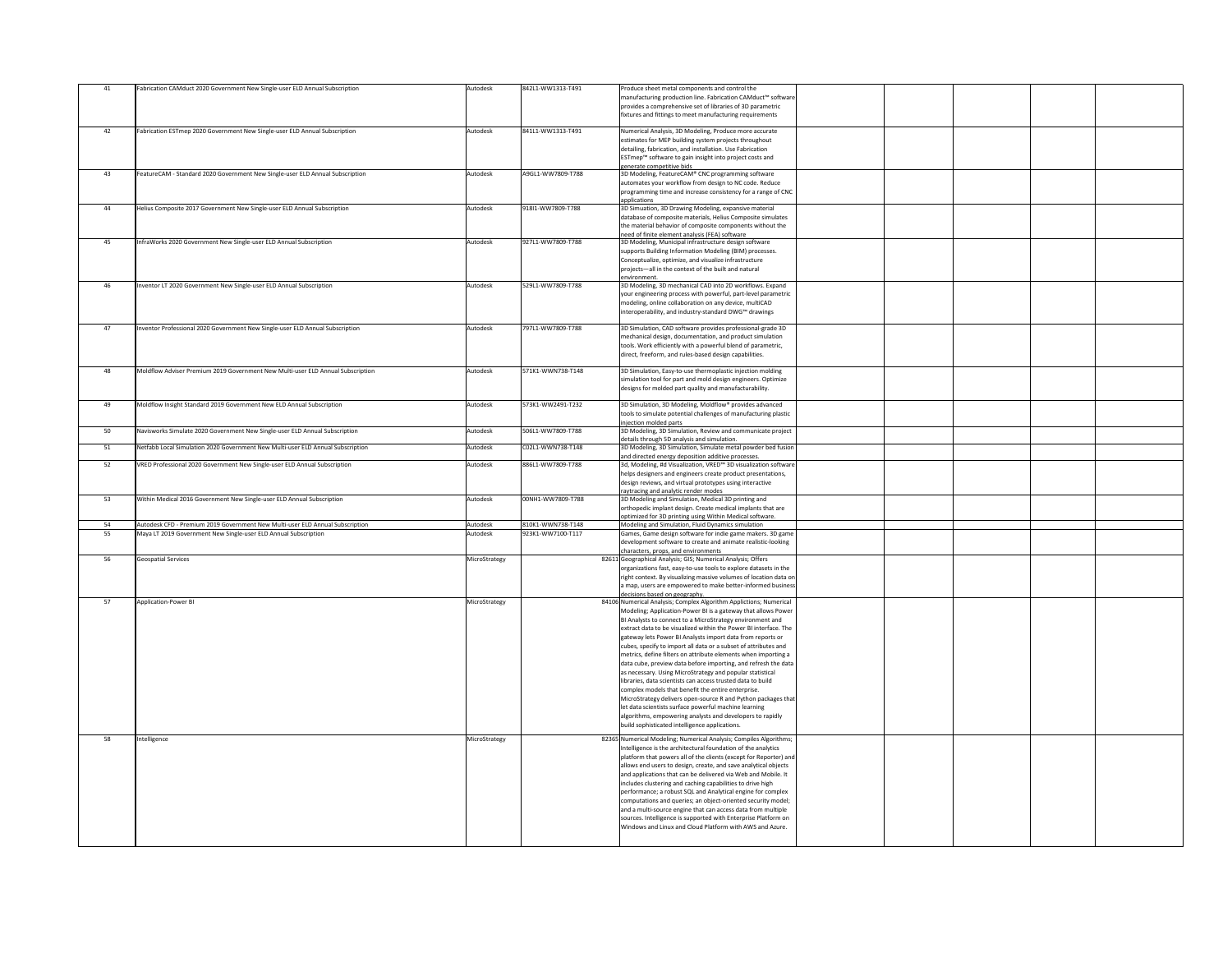| <b>Offeror Name:</b>   | Sirius Federal, LLC |
|------------------------|---------------------|
| <b>Cage Code:</b>      | 0TC84               |
| <b>Date Submitted:</b> | 10/2/2019           |

# **Catalog 8: Multimedia & Design**

| Line #          | Product Name and version (Must match name under the associated networthiness vetting process, if applicable)                  | Software Publisher            | Manufacturer<br><b>Part Number</b> | <b>Product Salient Characteristics</b>                              | <b>Certificate of</b><br><b>Networthiness</b><br>(CoN) Number | <b>Risk Management</b><br><b>Framework (RMF) Indentifier</b><br>(ex. eMASS ID) | <b>Agency certification</b><br>Identifier | <b>Certifying Agency</b> | Certification Expiration<br>Date (CoN, RMF, Agency<br>Cert) |
|-----------------|-------------------------------------------------------------------------------------------------------------------------------|-------------------------------|------------------------------------|---------------------------------------------------------------------|---------------------------------------------------------------|--------------------------------------------------------------------------------|-------------------------------------------|--------------------------|-------------------------------------------------------------|
|                 | Adobe Creative Cloud desktop apps, ALL, Term License & M&S, 1Y, FLP GOVERNMENT, 1 User                                        | Adobe                         | 65226752JA                         | Graphics suite, multimedia suite                                    |                                                               |                                                                                |                                           |                          |                                                             |
|                 | Adobe Dimension for enterprise, Enterprise Licensing Subscription New, Monthly, 1 User, Large Government Agencies -           | LeAdobe                       | 65291096BC06A12                    | 3D Design, 3D Graphics                                              |                                                               |                                                                                |                                           |                          |                                                             |
|                 | CD Graphics Suite 2019 Single User Business                                                                                   | Corel                         | LCCDGS2019ML                       | Graphics Editing, Graphics Creation,                                |                                                               |                                                                                |                                           |                          |                                                             |
|                 |                                                                                                                               |                               |                                    | <b>Illustration</b>                                                 |                                                               |                                                                                |                                           |                          |                                                             |
|                 | Corel AFTERSHOT PRO 3 ESD                                                                                                     | Corel                         | ESDASP3MLPC                        | Image Editing, raw photo editing,                                   |                                                               |                                                                                |                                           |                          |                                                             |
|                 |                                                                                                                               |                               |                                    | Comprehensive Watermarking, highlight                               |                                                               |                                                                                |                                           |                          |                                                             |
|                 |                                                                                                                               |                               |                                    | recovery, blemish remover, lens correction                          |                                                               |                                                                                |                                           |                          |                                                             |
|                 |                                                                                                                               |                               |                                    |                                                                     |                                                               |                                                                                |                                           |                          |                                                             |
| 5               | Corel PhotoMirage                                                                                                             | Corel                         | <b>ESDPHMIR</b>                    | Image Editing, Transform any image into a                           |                                                               |                                                                                |                                           |                          |                                                             |
|                 |                                                                                                                               |                               |                                    | captivating animation                                               |                                                               |                                                                                |                                           |                          |                                                             |
| 6               | CorelCAD 2019 License PCM ML GOV                                                                                              | Corel                         | LCCCAD2019PCMGOV                   | 3D drawing, computer aided design (CAD)                             |                                                               |                                                                                |                                           |                          |                                                             |
|                 |                                                                                                                               |                               |                                    |                                                                     |                                                               |                                                                                |                                           |                          |                                                             |
| 7               | CorelDRAW Graphics Suite 2018 Enterprise License (includes 1 Yr CorelSure Maintenance)GOV                                     | Corel                         | LCCDGS2018ENTGOV                   | Graphics Editing, Graphics Creation,                                |                                                               |                                                                                |                                           |                          |                                                             |
|                 |                                                                                                                               |                               |                                    | Illustration, professional vector illustration,                     |                                                               |                                                                                |                                           |                          |                                                             |
|                 |                                                                                                                               |                               |                                    | layout, photo editing and design tools                              |                                                               |                                                                                |                                           |                          |                                                             |
|                 |                                                                                                                               |                               |                                    |                                                                     |                                                               |                                                                                |                                           |                          |                                                             |
|                 | CorelDRAW Technical Suite 2018 License ML GOV                                                                                 | Corel                         | LCCDTS2018MLGOV                    | Technical illustration and drafting software                        |                                                               |                                                                                |                                           |                          |                                                             |
|                 |                                                                                                                               |                               |                                    |                                                                     |                                                               |                                                                                |                                           |                          |                                                             |
| 9               | Creative Cloud for enterprise All Apps, Enterprise Licensing Subscription New, Monthly, GOV NO SERVICES, 1 User, Large  Adobe |                               | 65275008BC07A12                    | Graphics suite, multimedia suite, apps and                          |                                                               |                                                                                |                                           |                          |                                                             |
|                 | Government Agencies - Level 7 1000-4999                                                                                       |                               |                                    | services for video, design, photography, and                        |                                                               |                                                                                |                                           |                          |                                                             |
|                 |                                                                                                                               |                               |                                    | the web. It's easy to get started with built-                       |                                                               |                                                                                |                                           |                          |                                                             |
|                 |                                                                                                                               |                               |                                    | in tutorials and templates.                                         |                                                               |                                                                                |                                           |                          |                                                             |
|                 |                                                                                                                               |                               |                                    |                                                                     |                                                               |                                                                                |                                           |                          |                                                             |
| 10 <sup>°</sup> | Illustrator for enterprise, Enterprise Licensing Subscription New, Monthly, GOV NO SERVICES, 1 User, Large Government  Adobe  |                               | 65274963BC06A12                    | Graphics Design, Illustration, industry-                            |                                                               |                                                                                |                                           |                          |                                                             |
|                 | Agencies - Level 6 100-999                                                                                                    |                               |                                    | standard vector graphics software lets you                          |                                                               |                                                                                |                                           |                          |                                                             |
|                 |                                                                                                                               |                               |                                    | create logos, icons, drawings, typography,                          |                                                               |                                                                                |                                           |                          |                                                             |
|                 |                                                                                                                               |                               |                                    | and illustrations for print, web, video, and                        |                                                               |                                                                                |                                           |                          |                                                             |
|                 |                                                                                                                               |                               |                                    | mobile                                                              |                                                               |                                                                                |                                           |                          |                                                             |
| 11              | Photoshop for enterprise, Enterprise Licensing Subscription New, Monthly, 1 User, Large Government Agencies - Level 6 Adobe   |                               | 65291040BC06A12                    | Image Editing, Photo editing, Create and                            |                                                               |                                                                                |                                           |                          |                                                             |
|                 | 100-999                                                                                                                       |                               |                                    | enhance photographs, illustrations, and 3D                          |                                                               |                                                                                |                                           |                          |                                                             |
|                 |                                                                                                                               |                               |                                    | artwork. Design websites and mobile apps.                           |                                                               |                                                                                |                                           |                          |                                                             |
|                 |                                                                                                                               |                               |                                    | Edit videos, simulate real-life paintings, and                      |                                                               |                                                                                |                                           |                          |                                                             |
|                 |                                                                                                                               |                               |                                    | more.                                                               |                                                               |                                                                                |                                           |                          |                                                             |
| 12              | FONTDOCTOR 10 MAC                                                                                                             | <b>EXTENSIS</b>               | FDU-100001                         | Font tools, industry standard for font                              |                                                               |                                                                                |                                           |                          |                                                             |
|                 |                                                                                                                               |                               |                                    | problem diagnosis and repair for publishing                         |                                                               |                                                                                |                                           |                          |                                                             |
|                 |                                                                                                                               |                               |                                    | and design professionals                                            |                                                               |                                                                                |                                           |                          |                                                             |
| 13              | SUITCASE FUSION 9                                                                                                             | <b>EXTENSIS</b>               | SFU-200006                         | Font Tools, Manage all of your fonts from                           |                                                               |                                                                                |                                           |                          |                                                             |
|                 |                                                                                                                               |                               |                                    | one source, no matter how many you                                  |                                                               |                                                                                |                                           |                          |                                                             |
|                 |                                                                                                                               |                               |                                    | have-including your system fonts,                                   |                                                               |                                                                                |                                           |                          |                                                             |
|                 |                                                                                                                               |                               |                                    | purchased fonts, fonts synced from Adobe                            |                                                               |                                                                                |                                           |                          |                                                             |
|                 |                                                                                                                               |                               |                                    | Typekit, Google Fonts, and more. Turn them                          |                                                               |                                                                                |                                           |                          |                                                             |
| 14              | UNIVERSAL TYPE CLIENT V7                                                                                                      | <b>EXTENSIS</b>               | UCU-070111                         | on and off as you need.<br>Font Tools, Manage a single, centralized |                                                               |                                                                                |                                           |                          |                                                             |
|                 |                                                                                                                               |                               |                                    | source for all of the font resources you                            |                                                               |                                                                                |                                           |                          |                                                             |
|                 |                                                                                                                               |                               |                                    | have. Minimize inconsistencies through                              |                                                               |                                                                                |                                           |                          |                                                             |
|                 |                                                                                                                               |                               |                                    | robust permissions and automatically                                |                                                               |                                                                                |                                           |                          |                                                             |
|                 |                                                                                                                               |                               |                                    | distribute fonts to your teams. It's easy for                       |                                                               |                                                                                |                                           |                          |                                                             |
|                 |                                                                                                                               |                               |                                    | them to browse, compare, search, and                                |                                                               |                                                                                |                                           |                          |                                                             |
|                 |                                                                                                                               |                               |                                    | activate approved fonts when they need                              |                                                               |                                                                                |                                           |                          |                                                             |
|                 |                                                                                                                               |                               |                                    |                                                                     |                                                               |                                                                                |                                           |                          |                                                             |
| 15              | XARA DESIGNER (15)-ESD SITE LIC 05-99                                                                                         | MAGIX SOFTWARE ANR008109ESDL1 |                                    | Graphics and Illustration tools; fastest                            |                                                               |                                                                                |                                           |                          |                                                             |
|                 |                                                                                                                               |                               |                                    | graphics software. Powerful illustration                            |                                                               |                                                                                |                                           |                          |                                                             |
|                 |                                                                                                                               |                               |                                    | tools, innovative photo editing, flexible                           |                                                               |                                                                                |                                           |                          |                                                             |
|                 |                                                                                                                               |                               |                                    | page layout and unrivalled WYSIWYG web                              |                                                               |                                                                                |                                           |                          |                                                             |
|                 |                                                                                                                               |                               |                                    | <u>design</u>                                                       |                                                               |                                                                                |                                           |                          |                                                             |
| 16              | XARA PHOTO & GRAPHIC DESIGNER - ESD                                                                                           | MAGIX SOFTWARE ANR006234ESD   |                                    | Photo Tools and Graphic Designer; Detailed                          |                                                               |                                                                                |                                           |                          |                                                             |
|                 |                                                                                                                               |                               |                                    | photo editing, creative drawing and                                 |                                                               |                                                                                |                                           |                          |                                                             |
|                 |                                                                                                                               |                               |                                    | professional design:, photo collages to                             |                                                               |                                                                                |                                           |                          |                                                             |
|                 |                                                                                                                               |                               |                                    | print documents and digital art works                               |                                                               |                                                                                |                                           |                          |                                                             |
| 17              | XARA WEB DESIGNER - ESD                                                                                                       | MAGIX SOFTWARE ANR006410ESD   |                                    | Graphic Website Designer tools, Over 35                             |                                                               |                                                                                |                                           |                          |                                                             |
|                 |                                                                                                                               |                               |                                    | website templates Over 500 design                                   |                                                               |                                                                                |                                           |                          |                                                             |
|                 |                                                                                                                               |                               |                                    | elements 100% design freedom                                        |                                                               |                                                                                |                                           |                          |                                                             |
| 18              | AUTOMATION EASY 5 PRINTER                                                                                                     | NICELABEL                     | NLAE5                              | Label Management tools, NiceLabel                                   |                                                               |                                                                                |                                           |                          |                                                             |
|                 |                                                                                                                               |                               |                                    | Automation is a server based automatic                              |                                                               |                                                                                |                                           |                          |                                                             |
|                 |                                                                                                                               |                               |                                    | label printing solution that makes printing                         |                                                               |                                                                                |                                           |                          |                                                             |
|                 |                                                                                                                               |                               |                                    | consistent high quality barcode labels, from                        |                                                               |                                                                                |                                           |                          |                                                             |
|                 |                                                                                                                               |                               |                                    | any computer based ERP.                                             |                                                               |                                                                                |                                           |                          |                                                             |
|                 |                                                                                                                               |                               |                                    |                                                                     |                                                               |                                                                                |                                           |                          |                                                             |

| <b>Certifying Agency</b> | <b>Certification Expiration</b><br>Date (CoN, RMF, Agency<br>Cert) |
|--------------------------|--------------------------------------------------------------------|
|                          |                                                                    |
|                          |                                                                    |
|                          |                                                                    |
|                          |                                                                    |
|                          |                                                                    |
|                          |                                                                    |
|                          |                                                                    |
|                          |                                                                    |
|                          |                                                                    |
|                          |                                                                    |
|                          |                                                                    |
|                          |                                                                    |
|                          |                                                                    |
|                          |                                                                    |
|                          |                                                                    |
|                          |                                                                    |
|                          |                                                                    |
|                          |                                                                    |
|                          |                                                                    |
|                          |                                                                    |
|                          |                                                                    |
|                          |                                                                    |
|                          |                                                                    |
|                          |                                                                    |
|                          |                                                                    |
|                          |                                                                    |
|                          |                                                                    |
|                          |                                                                    |
|                          |                                                                    |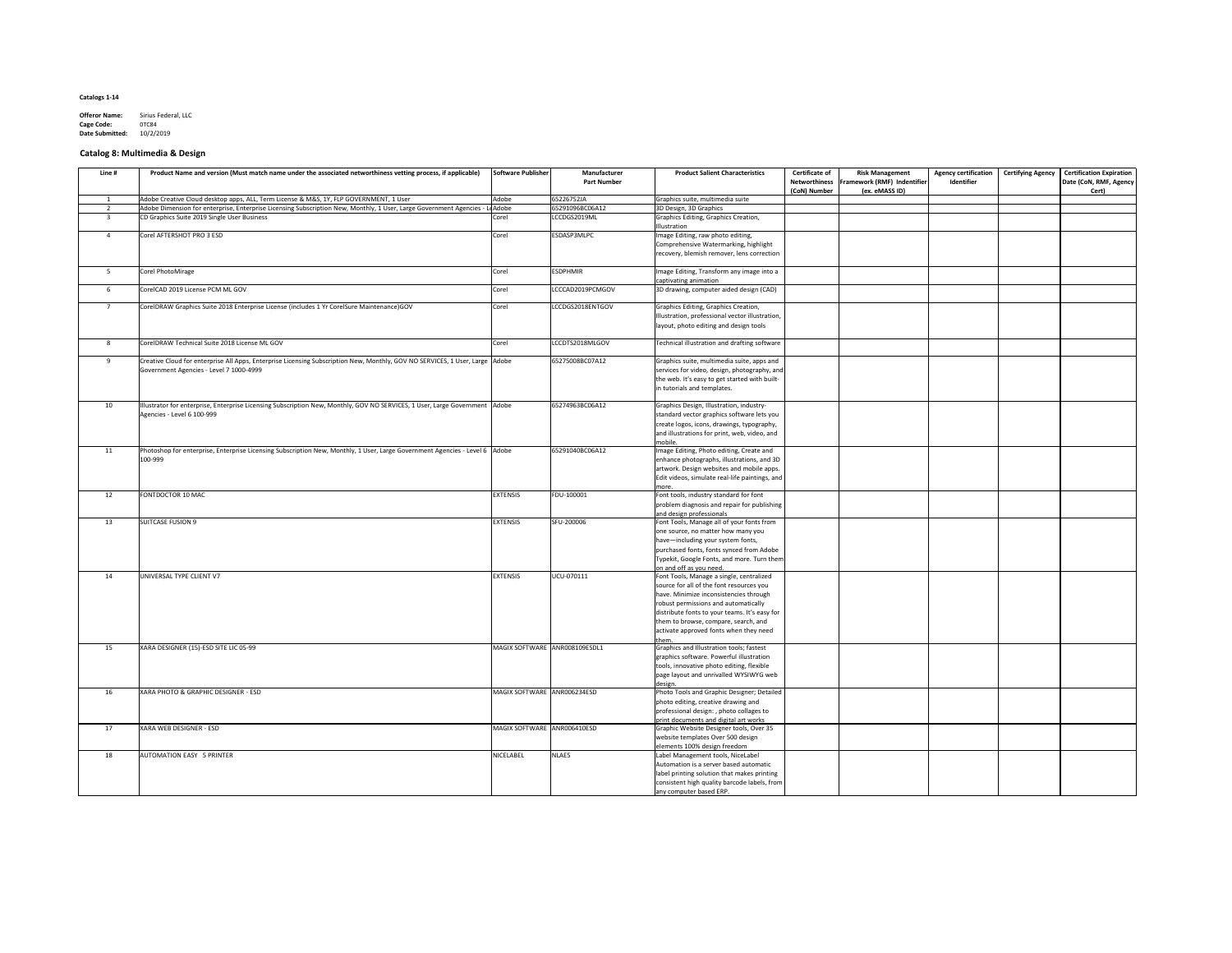| 19 | CONTROL CENTER ENTERPRISE, 5 USER             | NICELABEL    | NLCCENT5BDL  | Label Management tools, web application<br>for management of NiceLabel production<br>environment. You can use a standard Web<br>browser to use Control Center. You can run<br>reports upon the collected data to see<br>trends in the label production environment,<br>such as which printer prints the most labels,<br>what kind of errors usually happen, which<br>user experiences most problems.          |  |
|----|-----------------------------------------------|--------------|--------------|---------------------------------------------------------------------------------------------------------------------------------------------------------------------------------------------------------------------------------------------------------------------------------------------------------------------------------------------------------------------------------------------------------------|--|
| 20 | <b>DESIGNER PRO 1 USER</b>                    | NICELABEL    | NLDPXX001S   | Label Management tools; Quickly design                                                                                                                                                                                                                                                                                                                                                                        |  |
| 21 | LMS PRO 10 PRINTERS                           | NICELABEL    | NLLPXX010S   | and print barcode labels without IT help<br>Label Management tools; NiceLabel's Label<br>Management System includes a label<br>designer, document management system,<br>application builder, web printing system<br>(for manual printing), integrated printing<br>system, a non-production environment and<br>a change and transport system. Up to 10<br><b>I</b> printers                                    |  |
| 22 | NICELABEL AUTOMATION PRO (UNLIMITED PRINTERS) | NICELABEL    | NLAP_SMA     | Label Management tools, NiceLabel<br>Automation Pro provides a centralized label<br>printing environment that easily integrates<br>with business critical systems, without<br>customization. Centralize and automate<br>label printing to increase efficiency,<br>consistency and visibility while minimizing<br>cost, maintenance and user support                                                           |  |
| 23 | NICELABEL DESKTOP SUITE 5 USERS VERSION 6     | NICELABEL    | NLDSTE5      | Label Management tools, single<br>workstation suite, NiceLabel Desktop Suite<br>includes all of the most powerful labeling<br>tools you will ever need. Designer Pro,<br>NiceForm and Automation Easy are bundled<br>together to deliver best value for money.                                                                                                                                                |  |
| 24 | NICELABEL POWERFORMS DESKTOP LICENSE-SMA      | NICELABEL    | NLPFD SMA    | Label Management tools                                                                                                                                                                                                                                                                                                                                                                                        |  |
| 25 | NICELABEL SUITE V5                            | NICELABEL    | <b>NLS</b>   | Label Management tools, Deesktop suite<br>bar code and RFID label design and printing<br>for mobile, desktop and enterprise<br>environments, including label printing<br>solutions for Windows and Web application  <br>developers.                                                                                                                                                                           |  |
| 26 | NICEWATCH ENTERPRISE                          | NICELABEL    | <b>NWSVR</b> | Label Management tools, NiceWatch<br>Enterprise is a server application for<br>centralized automatic label printing. It<br>controls printing across the company from a<br>single installation and maintenance<br>location. A detailed overview and control of<br>the whole printer network and executive<br>reports help you optimize the use of<br>printing resources and identify error-prone<br>locations. |  |
| 27 | <b>POWERFORMS DESKTOP</b>                     | NICELABEL    | <b>NLPFD</b> | Label Management tools, all-inclusive suite<br>of Design & Controlled Print software<br>provides business users with a graphical<br>label and form designer, controlled manual<br>printing application and NiceLabel<br>Automation for integrating with existing<br>business systems and ERPs.                                                                                                                |  |
| 28 | QUARKXPRESS ADVANTAGE - 12 MONTHS             | <b>QUARK</b> | 318263       | Desktop Publishing and Graphics Tools,<br>QuarkXPress introduces groundbreaking<br>modern responsive web design with Flex<br>Layouts, reimagined Tables, and new<br>productivity-boosting design features.                                                                                                                                                                                                    |  |
| 29 | Microsoft Publisher 2019                      | Microsoft    | 164-07851    | Desktop Publishing, With Publisher, simple<br>tools make it easy to create visual impact.<br>Use text, photos and links to make<br>professional publications personal. Publish<br>the way that suits your audience best $-$<br>email, PDF, XPS, or high quality prints.                                                                                                                                       |  |
| 30 | Corel PhotoVideo Suite 2020 ESD               | Corel        | ESDPVS2020ML | Photo editing, Video Editing; transform<br>your photo and video ideas into reality. edit<br>photos and make videos with professional<br>results. Quickly manage, adjust and edit<br>photos. fast and easy video-editing<br>capabilities including striking visual effects,<br>motion tracking, stop motion animations<br>and stunning Ultra HD (4K) video quality.                                            |  |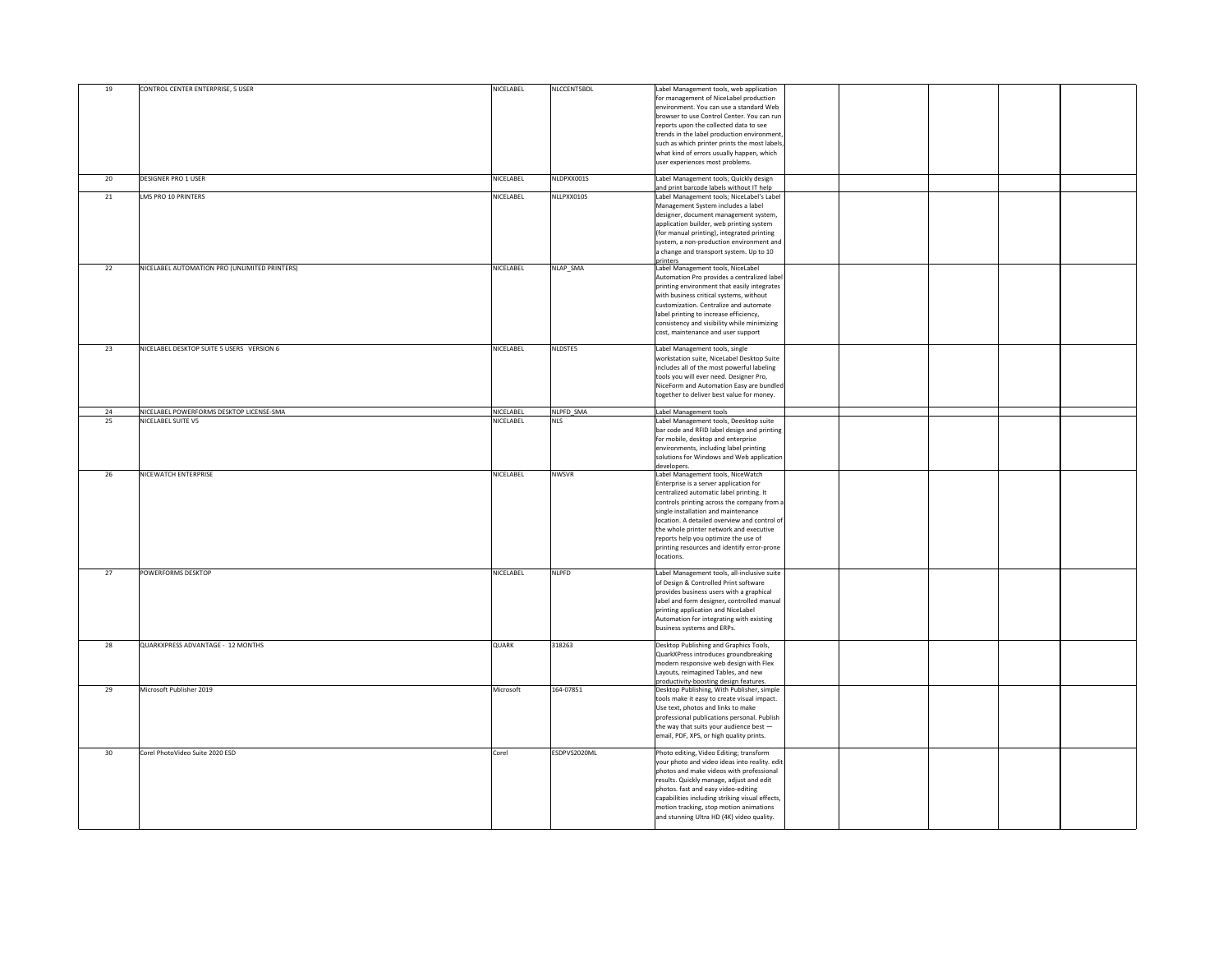| 31 | PAINTER 2020 ESD                                                                 | <b>COREL</b>                | ESDPTR2020ML          | Graphics editor; digital painting software;<br>virtual art studio has exceeded the creative |
|----|----------------------------------------------------------------------------------|-----------------------------|-----------------------|---------------------------------------------------------------------------------------------|
|    |                                                                                  |                             |                       | expectations of illustrators, concept, fine, photo                                          |
|    |                                                                                  |                             |                       | and manga artists for over 28 years!                                                        |
| 32 | PAINTSHOP PRO 2020 EDITION GOVERNMENT                                            | <b>COREL</b>                | LCPSP2020MLGOV        | Graphics editor; all-in-one photo editor and<br>graphic design software                     |
| 33 | PAINTER ESSENTIALS 6 EN/FR MINI-BOX                                              | <b>COREL</b>                | PE6EFMBAM             | Graphics editor, create blank canvas and                                                    |
|    |                                                                                  |                             |                       | photo art creations using award-winning                                                     |
|    |                                                                                  |                             |                       | Natural-Media® brushes. As an intuitive                                                     |
|    |                                                                                  |                             |                       | paint program, Essentials offers a<br>welcoming environment that will encourage             |
|    |                                                                                  |                             |                       | you to have fun while using powerful and                                                    |
|    |                                                                                  |                             |                       | realistic art tools to reach your goals. Turn a                                             |
|    |                                                                                  |                             |                       | photo into an amazing oil, pastel or                                                        |
|    |                                                                                  |                             |                       | impressionist work of art, or use pencils,<br>pens or particles to paint, draw and sketch   |
|    |                                                                                  |                             |                       | lon a blank canvas.                                                                         |
| 34 | <b>PARTICLESHOP CORPORATE LICENSE</b>                                            | <b>COREL</b>                | <b>LCPARTICLESHOP</b> | Graphics editor; Create stunning image                                                      |
|    |                                                                                  |                             |                       | enhancements with ParticleShop, a<br>powerful Adobe® Photoshop® brush                       |
|    |                                                                                  |                             |                       | powered by Painter. Experience NEW                                                          |
|    |                                                                                  |                             |                       | expressive Dynamic Speckle brushes and                                                      |
|    |                                                                                  |                             |                       | living grab-and-go Particle brushes and that                                                |
|    |                                                                                  |                             |                       | are easy to use with a pressure sensitive                                                   |
| 35 | VIDEO COPILOT ULTIMATE 3D STUDIO BUNDLE                                          | Video Copilot               | VC-ULT3DBUN           | tablet, touchscreen or mouse.<br>3D Design and Graphics; create Motion                      |
|    |                                                                                  |                             |                       | Design & Visual FX! Element 3D allows you                                                   |
|    |                                                                                  |                             |                       | to import 3D objects created in Cinema 4D                                                   |
|    |                                                                                  |                             |                       | and OBJ into Adobe After Effects. From<br>there you can manipulate them using a             |
|    |                                                                                  |                             |                       | unique particle array system that can                                                       |
|    |                                                                                  |                             |                       | distribute 3D objects into any shape!                                                       |
|    |                                                                                  |                             |                       | Element 3D also supports your UV texture                                                    |
|    |                                                                                  |                             |                       | coordinates so importing and rebuilding                                                     |
|    |                                                                                  |                             |                       | your textures is easier than ever.                                                          |
| 36 | MAGIX PHOTOSTORY DELUXE - ESD                                                    | MAGIX SOFTWARE ANR007783ESD |                       | Photo editor, Create animated slideshows                                                    |
|    |                                                                                  |                             |                       | from photos & videos Image editing, video                                                   |
|    |                                                                                  |                             |                       | cutting & music Stunning effects such as<br>collages, transitions & zooms Easily present    |
|    |                                                                                  |                             |                       | slideshows without burning to disc                                                          |
|    |                                                                                  |                             |                       |                                                                                             |
|    |                                                                                  |                             |                       |                                                                                             |
| 37 | PHOTODIRECTOR 10 ULTRA ESD                                                       | <b>CYBERLINK</b>            | PTD-0A00-IWU0-00      | Photo editor, image editing and                                                             |
| 38 | POWERDIRECTOR 17 + PHOTODIR 10 ULTRA ESD                                         | <b>CYBERLINK</b>            | PNP-0200-IWT0-00      | optimization with portrait retouching,                                                      |
|    |                                                                                  |                             |                       | 3D Graphics and Photo Editing Bundle;<br>Value-Packed Video & Photo Editing                 |
|    |                                                                                  |                             |                       | Combo, Produce Amazing Videos with                                                          |
|    |                                                                                  |                             |                       | Intuitive Editing Tools; Creative Tools to                                                  |
| 39 | POWER/PHOTO/AUDIO/COLOR DIRECTOR, 101+                                           | <b>CYBERLINK</b>            | <b>DRS365C05</b>      | Take Your Photos to the Next Level<br>Graphics Editing Bundle; manipulate audio,            |
|    |                                                                                  |                             |                       | photo, video and color in one bundle                                                        |
|    |                                                                                  |                             |                       |                                                                                             |
| 40 | Magix ANR008220ESD Photostory Premium VR ESD                                     | MAGIX SOFTWARE ANR008220ESD |                       | Photo Editing to VR, Photo to Slideshow,                                                    |
|    |                                                                                  |                             |                       | Photostory Premium VR is the most<br>comprehensive Photostory version yet: In               |
|    |                                                                                  |                             |                       | addition to all the functions from                                                          |
|    |                                                                                  |                             |                       | Photostory Deluxe and the Traveler Edition,                                                 |
|    |                                                                                  |                             |                       | you can present your most beautiful                                                         |
|    |                                                                                  |                             |                       | memories in interactive virtual tours -<br>without the need for any additional              |
|    |                                                                                  |                             |                       | hardware. Plus, the Premium VR version                                                      |
|    |                                                                                  |                             |                       | also contains 70 additional effects such as                                                 |
|    |                                                                                  |                             |                       | transitions, collages, songs and sounds for                                                 |
|    |                                                                                  |                             |                       | even more creative possibilities. Read                                                      |
|    |                                                                                  |                             |                       | more: https://www.magix.com/us/photo-<br>graphic/photostory-premium-vr/ Follow us:          |
|    |                                                                                  |                             |                       | Google+   Facebook                                                                          |
| 41 | MAGIX PHOTO MANAGER DELUXE - ESD                                                 | MAGIX SOFTWARE ANR007626ESD |                       | Digital Photo Applications, Photo                                                           |
|    |                                                                                  |                             |                       | Management                                                                                  |
| 42 | VR STUDIO - ESD                                                                  | MAGIX SOFTWARE ANR008600ESD |                       | VR, Animation, Create Virtual Tours from                                                    |
|    |                                                                                  |                             |                       | 360 Content, Ideal for Real Estate, Tourism,                                                |
|    |                                                                                  |                             |                       | and More Add Text Indicators and Audio<br>High-Quality Mode for Photos Above 4K             |
|    |                                                                                  |                             |                       | 360° Image Stabilization Share on Websites,                                                 |
|    |                                                                                  |                             |                       | Devices, and Headsets                                                                       |
| 43 | CHAOS GROUP V-RAY NEXT FOR 3DS MAX RENTAL OPTIONS (1 YEAR RENTAL- 1 ONLINE LICEN | Chaos Group                 | CGV3DS-1YRLOOL        | VR, Animation; 3D rendering software helps                                                  |
|    |                                                                                  |                             |                       | you visualize anything imaginable. Create<br>photoreal imagery with our best rendering      |
|    |                                                                                  |                             |                       | tools                                                                                       |
| 44 | <b>RED GIANT TRAPCODE MIR VERSION 1</b>                                          | <b>Red Giant</b>            | TCD-MIR-D             | 3D Animation Tools, Motion Graphics,                                                        |
|    |                                                                                  |                             |                       | Create 3D terrains, objects and wireframes<br>in AfterEffects                               |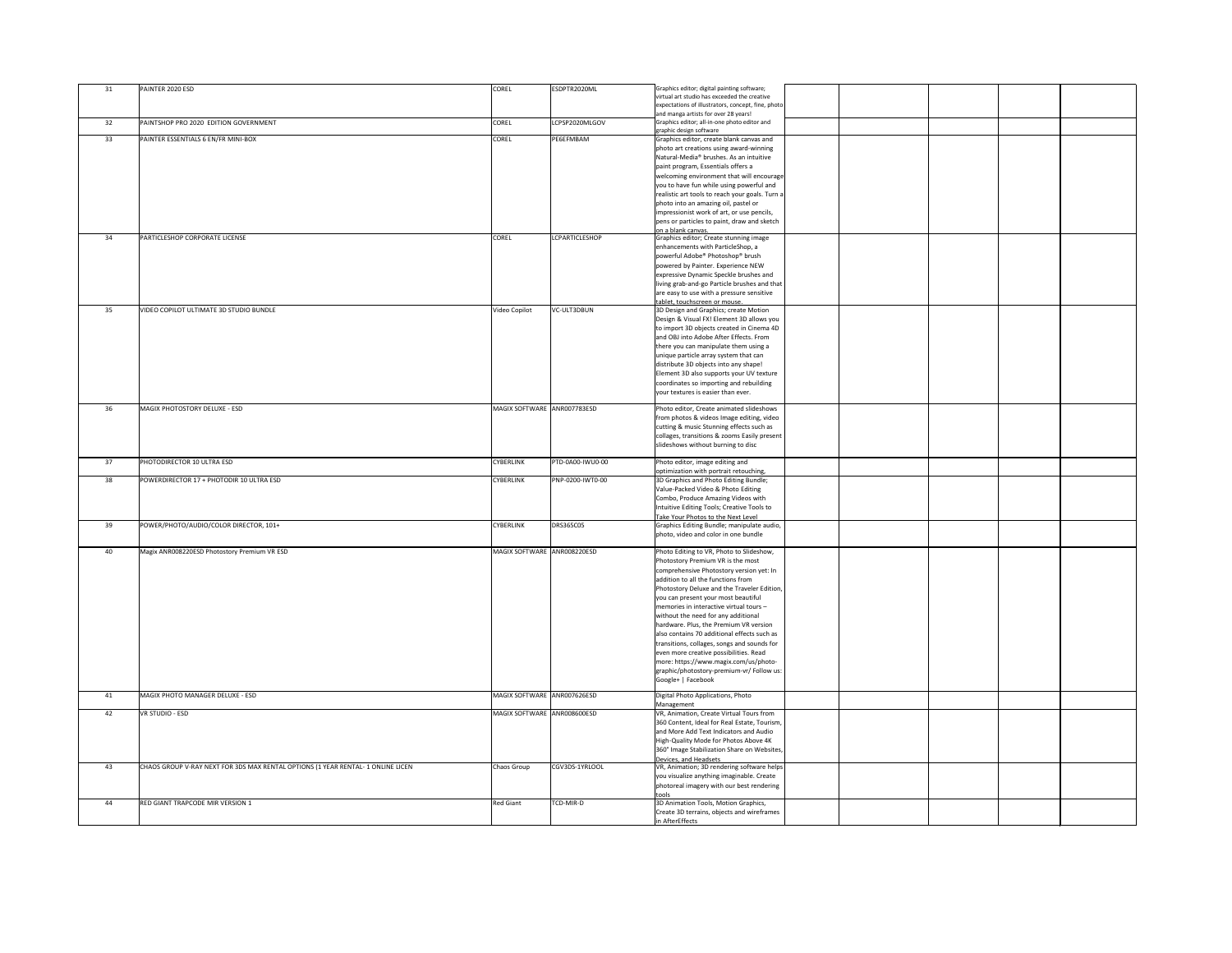| 45 | RED GIANT TRAPCODE SHINE VERSION 1.6                                                                                                                                   | <b>Red Giant</b>      | TCD-SHINE-D                              | 3D Animation Tools, Motion Graphics; Ultra-<br>fast, 3D light ray effects in After Effects and |  |  |
|----|------------------------------------------------------------------------------------------------------------------------------------------------------------------------|-----------------------|------------------------------------------|------------------------------------------------------------------------------------------------|--|--|
| 46 | RED GIANT (TRAPCODE SUITE ANNUAL SUB)                                                                                                                                  | <b>Red Giant</b>      | <b>BUND-TRAP-ENT</b>                     | Premiere Pro<br>3D Animation Tools, Motion Graphics,                                           |  |  |
|    |                                                                                                                                                                        |                       |                                          | Particle simulations and 3D effects for                                                        |  |  |
|    |                                                                                                                                                                        |                       |                                          | motion graphics and VFX. Now with Fluid                                                        |  |  |
|    |                                                                                                                                                                        |                       |                                          | Dynamics.                                                                                      |  |  |
| 47 | After Effects for enterprise, Enterprise Feature Restricted Licensing Subscription New, Monthly, GOVERNMENT FEATURE Adobe<br>RESTRICTED LICENSE, 1 User, Level 1 1 - 9 |                       | 65298113BC01A12                          | <b>Graphics Animation</b>                                                                      |  |  |
| 48 | LIBRIS BASIC STANDARD 1 TB 1YR                                                                                                                                         | PHOTOSHELTER,<br>INC. | LIBRIS1YR1TB                             | Digital Photo Applications, Visual Media<br>Workflow                                           |  |  |
| 49 | <b>RED GIANT VFX SUITE</b>                                                                                                                                             | <b>Red Giant</b>      | <b>VFX-SUITE-F</b>                       | 3D Animation Tools, Motion Graphics                                                            |  |  |
| 50 | Visio Online Plan 2 for GCC                                                                                                                                            | Microsoft             | 8a3ae531-9127-4b07-8fb7-<br>fa7f3f760816 | diagramming, graphic                                                                           |  |  |
| 51 | EASY MARK LABELING S/W CD VERSION                                                                                                                                      | PANDUIT               | <b>EMPLUS-CD</b>                         | Labelling software, Panduit Easy-Mark Plus                                                     |  |  |
|    |                                                                                                                                                                        |                       |                                          | Labeling Software creates custom labels to                                                     |  |  |
|    |                                                                                                                                                                        |                       |                                          | suit the specific needs of the regulatory                                                      |  |  |
|    |                                                                                                                                                                        |                       |                                          | compliance, safety awareness and                                                               |  |  |
|    |                                                                                                                                                                        |                       |                                          | improved production processes. The<br>innovative display shows the label as it will            |  |  |
|    |                                                                                                                                                                        |                       |                                          | be printed and is easy to manipulate with                                                      |  |  |
|    |                                                                                                                                                                        |                       |                                          | drag-and-drop and data-import                                                                  |  |  |
|    |                                                                                                                                                                        |                       |                                          | functionalities as well as pre-loaded label                                                    |  |  |
|    |                                                                                                                                                                        |                       |                                          | formats. CD-ROM Installation                                                                   |  |  |
|    |                                                                                                                                                                        |                       |                                          |                                                                                                |  |  |
| 52 | CAD CONNECT Labeling S/W                                                                                                                                               | Panduit               | PROG-CCCD                                | Labelling software,, CAD-Connect Labeling                                                      |  |  |
|    |                                                                                                                                                                        |                       |                                          | Software with Easy-Mark Plus captures and                                                      |  |  |
|    |                                                                                                                                                                        |                       |                                          | organizes CAD files to quickly automatically<br>create and print custom labels to suit the     |  |  |
|    |                                                                                                                                                                        |                       |                                          | specific needs of the regulatory compliance,                                                   |  |  |
|    |                                                                                                                                                                        |                       |                                          | safety awareness and improved production                                                       |  |  |
|    |                                                                                                                                                                        |                       |                                          | processes. The innovative display shows the                                                    |  |  |
|    |                                                                                                                                                                        |                       |                                          | label as it will be printed and is easy to                                                     |  |  |
|    |                                                                                                                                                                        |                       |                                          | manipulate with drag-and-drop and data-                                                        |  |  |
|    |                                                                                                                                                                        |                       |                                          | import functionalities as well as pre-loaded<br>label formats. CD-ROM Installation.            |  |  |
|    |                                                                                                                                                                        |                       |                                          |                                                                                                |  |  |
|    | 3ds Max 2020 Government New Single-user ELD Annual Subscription                                                                                                        |                       | 128L1-WW7809-T788                        | 3D modeling and rendering software for                                                         |  |  |
| 53 |                                                                                                                                                                        | Autodesk              |                                          | design visualization, games, and animation                                                     |  |  |
|    |                                                                                                                                                                        |                       |                                          |                                                                                                |  |  |
| 54 | Alias Concept 2020 Government New Single-user ELD Annual Subscription                                                                                                  | Autodesk              | A63L1-WW7809-T788                        | Ilustration, Design, Product design                                                            |  |  |
|    |                                                                                                                                                                        |                       |                                          | software for sketching, concept modeling,                                                      |  |  |
| 55 | Arnold 5 Government New Multi-user ELD Annual Subscription                                                                                                             | Autodesk              | C0PJ1-WWN645-T726                        | surfacing, visualization<br>Illustration, illumination rendering software                      |  |  |
|    |                                                                                                                                                                        |                       |                                          |                                                                                                |  |  |
| 56 | AutoCAD LT 2020 Government New Single-user ELD Annual Subscription                                                                                                     | Autodesk              | 057L1-WW1313-T491                        | Illustration, Drafting, 2D graphics, Precision                                                 |  |  |
|    |                                                                                                                                                                        |                       |                                          | 2D drafting & documentation software                                                           |  |  |
|    |                                                                                                                                                                        |                       |                                          | includes AutoCAD web and mobile apps                                                           |  |  |
| 57 | Flame 2020 Government New Single-user ELD Annual Subscription                                                                                                          | Autodesk              | C0TL1-WW4639-T465                        | Ilustration, Graphic Visualization, 3D visual                                                  |  |  |
|    |                                                                                                                                                                        |                       |                                          | effects (VFX), finishing, and color grading                                                    |  |  |
| 58 | Lustre 2020 Government New Multi-user ELD Annual Subscription                                                                                                          | Autodesk              | COUL1-WWN782-T229                        | software<br>Illustration, Graphics, Real-time color                                            |  |  |
|    |                                                                                                                                                                        |                       |                                          | grading software for creative look                                                             |  |  |
|    |                                                                                                                                                                        |                       |                                          | development.                                                                                   |  |  |
| 59 | Maya 2019 Government New Single-user ELD Annual Subscription                                                                                                           | Autodesk              | 657K1-WW7100-T117                        | Graphics, Illustration, Animation, 3D                                                          |  |  |
|    |                                                                                                                                                                        |                       |                                          | computer animation, modeling, simulation,                                                      |  |  |
| 60 | Media and Entertainment Collection IC Government New Single-user ELD Annual Subscription                                                                               | Autodesk              | 02KI1-WW9099-T781                        | and rendering software<br>Graphic, Animation, Build complex scenes                             |  |  |
|    |                                                                                                                                                                        |                       |                                          | and render beautiful final frames with 3D                                                      |  |  |
|    |                                                                                                                                                                        |                       |                                          | animation software                                                                             |  |  |
| 61 | MotionBuilder 2019 Government New Single-user ELD Annual Subscription                                                                                                  | Autodesk              | 727K1-WW7809-T788                        | Animation, 3D character animation<br>software                                                  |  |  |
| 62 | Mudbox 2019 Government New Single-user ELD Annual Subscription                                                                                                         | Autodesk              | 498K1-WW7100-T117                        | Animation, 3D digital painting and sculpting                                                   |  |  |
|    |                                                                                                                                                                        |                       |                                          | software                                                                                       |  |  |
| 63 | PowerShape - Standard 2020 Government New Single-user ELD Annual Subscription                                                                                          | Autodesk              | A9NL1-WW7809-T788                        | Graphics, Design, 3D, CAD software for<br>complex parts, electrode design, and                 |  |  |
|    |                                                                                                                                                                        |                       |                                          | modeling for manufacture                                                                       |  |  |
| 64 | Product Design & Manufacturing Collection IC Government New Single-user ELD Annual Subscription                                                                        | Autodesk              | 02JI1-WW9099-T781                        | 3D, Design, Graphics suite, Work where                                                         |  |  |
|    |                                                                                                                                                                        |                       |                                          | design and manufacturing technology meet                                                       |  |  |
|    |                                                                                                                                                                        |                       |                                          | See how the Product Design &                                                                   |  |  |
|    |                                                                                                                                                                        |                       |                                          | Manufacturing Collection gives you the<br>power to create your most ambitious ideas,           |  |  |
|    |                                                                                                                                                                        |                       |                                          | collaborate more efficiently, automate the                                                     |  |  |
|    |                                                                                                                                                                        |                       |                                          | busywork, and explore more design options                                                      |  |  |
|    |                                                                                                                                                                        |                       |                                          | than ever before.                                                                              |  |  |
| 65 | ReCap Pro 2020 Government New Single-user ELD Annual Subscription                                                                                                      | Autodesk              | 919L1-WW1313-T491                        | Image Editing, Convert data into a 3D<br>model or 2D drawing for further design, Use           |  |  |
|    |                                                                                                                                                                        |                       |                                          | ReCap <sup>™</sup> Pro to create 3D models from                                                |  |  |
|    |                                                                                                                                                                        |                       |                                          | imported photographs and laser scans.                                                          |  |  |
|    |                                                                                                                                                                        |                       |                                          | Output a point cloud or mesh ready for CAD                                                     |  |  |
|    |                                                                                                                                                                        |                       |                                          | and BIM authoring tools.                                                                       |  |  |
|    |                                                                                                                                                                        |                       |                                          |                                                                                                |  |  |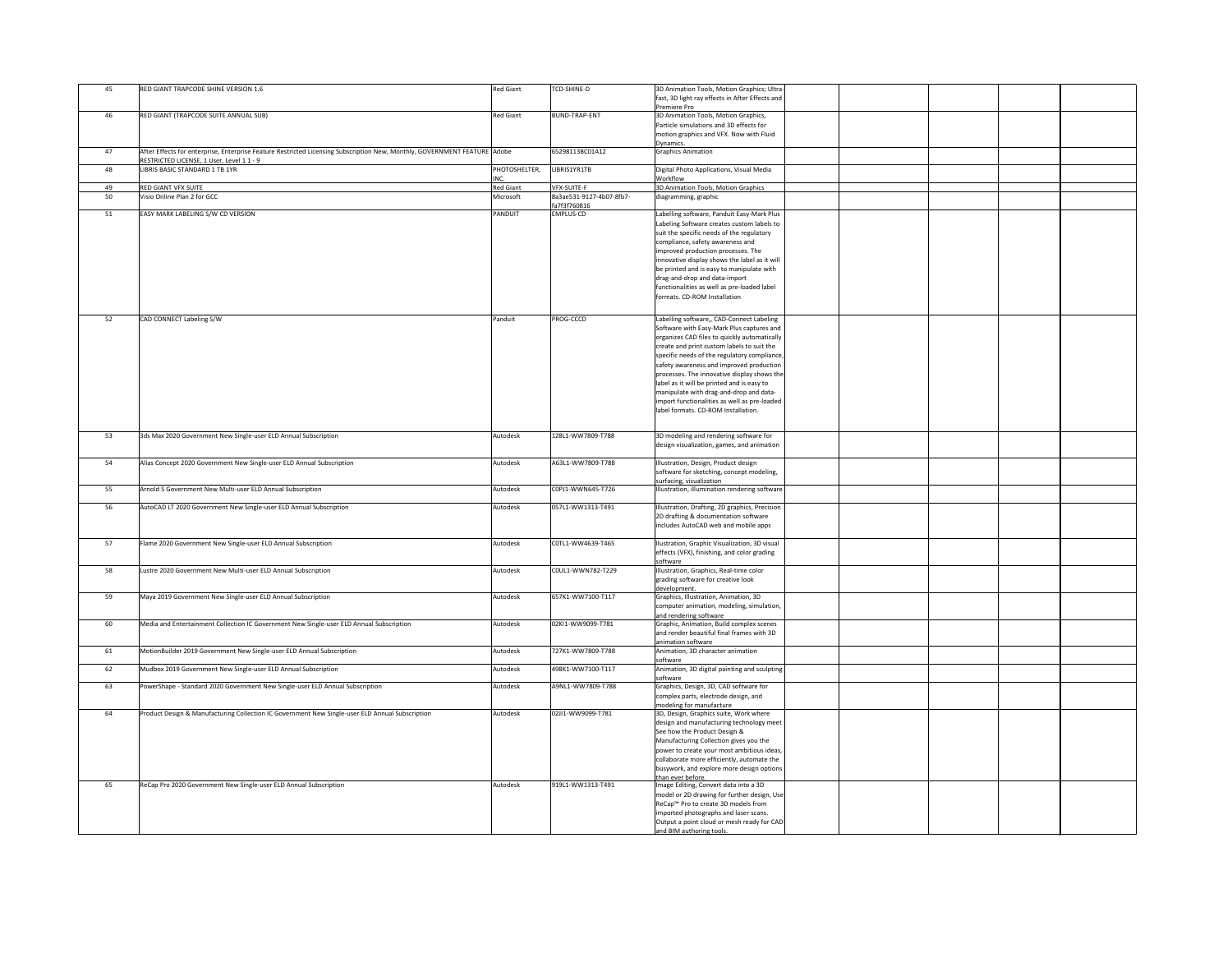| 66 | Revit 2020 Government New Single-user ELD Annual Subscription          | Autodesk | 829L1-WW7809-T788 | 3D Graphics, Design, Efficiently and                            |  |
|----|------------------------------------------------------------------------|----------|-------------------|-----------------------------------------------------------------|--|
|    |                                                                        |          |                   | accurately capture design intent in 3D. Use                     |  |
|    |                                                                        |          |                   | $\sqrt{\text{Revit}^{\otimes}}$ software to produce consistent, |  |
|    |                                                                        |          |                   | coordinated, and complete model-based                           |  |
|    |                                                                        |          |                   | building designs and documentation.                             |  |
|    |                                                                        |          |                   | Automatically update floor plans,                               |  |
|    |                                                                        |          |                   | elevations, sections, and 3D views. Use 3D                      |  |
|    |                                                                        |          |                   | visualizations to see a building before it's                    |  |
|    |                                                                        |          |                   |                                                                 |  |
| 67 | SketchBook Pro 2020 Government New Single-user ELD Annual Subscription | Autodesk | 871L1-WW7100-T117 | Illustration, Graphics, Illustration, digital                   |  |
|    |                                                                        |          |                   | drawing and painting app to render ideas                        |  |
|    |                                                                        |          |                   | and create illustrations                                        |  |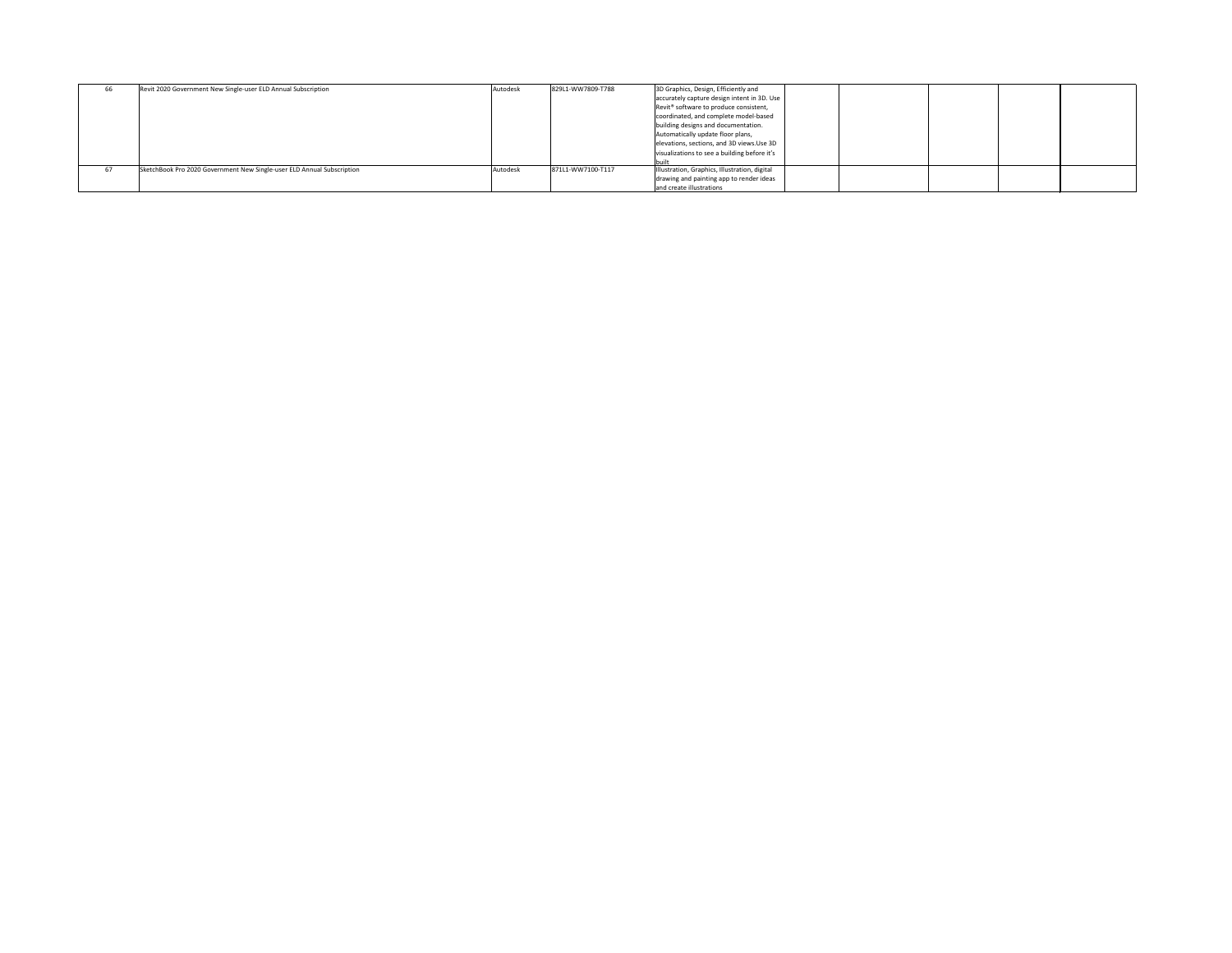| <b>Offeror Name:</b>   | Sirius Federal, LLC |
|------------------------|---------------------|
| <b>Cage Code:</b>      | 0TC84               |
| <b>Date Submitted:</b> | 10/2/2019           |

# **Catalog 9: NetOps**

| Line # | Product Name and version (Must match name under the associated networthiness vetting process, if applicable) Software Publisher |                    | Manufacturer<br><b>Part Number</b> | <b>Product Salient Characteristics</b>                                                                                                                                                                                                                                                                                                                                                                                                                                                                                                                      | <b>Certificate of</b><br><b>Networthiness</b><br>(CoN) Number | <b>Risk Management</b><br><b>Framework (RMF)</b><br>Indentifier (ex. eMASS<br>ID) | <b>Agency certification</b><br>Identifier | <b>Certifying Agency</b> | <b>Certification Expiration Date</b><br>(CoN, RMF, Agency Cert) |
|--------|---------------------------------------------------------------------------------------------------------------------------------|--------------------|------------------------------------|-------------------------------------------------------------------------------------------------------------------------------------------------------------------------------------------------------------------------------------------------------------------------------------------------------------------------------------------------------------------------------------------------------------------------------------------------------------------------------------------------------------------------------------------------------------|---------------------------------------------------------------|-----------------------------------------------------------------------------------|-------------------------------------------|--------------------------|-----------------------------------------------------------------|
|        | Competitive ZENworks Service Desk for ITIL Service Management License                                                           | <b>Micro Focus</b> | 873-010329                         | NetOps, IT Service Desk, IT Operations Management, ZENworks® Service  <br>Desk reduces your mean time to repair (MTTR) and continuously<br>improves your service management environment by streamlining and<br>automating a complete range of service desk functions, Deploy a<br>complete, scalable, and flexible service management environment                                                                                                                                                                                                           |                                                               |                                                                                   |                                           |                          |                                                                 |
|        | IBM Netcool Operations Insight Agile Service Manager 10 Managed Client Devices License + SW Subscription &<br>Support 12 Months | <b>IBM</b>         | D1TJELL                            | quickly and inexpensively.<br>Network Monitoring, IT Operations, Collect long-lived information from<br>traditional discovery tools including IBM Network Management<br>Maintain bidirectional contact with orchestration and change engines so<br>that Agile Service Manager is up to date with all changes that they make<br>Monitor applications, services and infrastructure-including network<br>domain, server and cloud infrastructure-as well as storage to have an<br>accurate view of the total infrastructure to speed problem identification    |                                                               |                                                                                   |                                           |                          |                                                                 |
|        | IBM Tivoli Netcool OMNIbus Data Exchange Connection License + SW Subscription & Support 12 Months                               | <b>IBM</b>         | <b>DOVVYLL</b>                     | Network Monitoring, IT Operations, IBM Tivoli Netcool/OMNIbus<br>delivers near real-time, consolidated event management across business<br>infrastructure, data centers, complex networks and IT domains. The<br>software provides full management and automation to help you deliver<br>continuous uptime of business services and applications.                                                                                                                                                                                                           |                                                               |                                                                                   |                                           |                          |                                                                 |
|        | IBM Tivoli Netcool/Impact Tier 1 3rd pty Resource Value Unit License + SW Subscription & Support 12 Months                      | <b>IBM</b>         | D612ELL                            | Network Monitoring, IT Operations, IBM Tivoli Netcool/Impact meets<br>this challenge by providing a common platform for ubiquitous data<br>access that easily circumvents traditional organizational boundaries.<br>Armed with data from virtually any data source, administrators can<br>correlate, calculate, enrich, deliver, notify, escalate, visualize and<br>perform a wide range of automated actions.                                                                                                                                              |                                                               |                                                                                   |                                           |                          |                                                                 |
|        | NetIQ IT Operations Management Base License (per enterprise)                                                                    | <b>Micro Focus</b> | 873-010910                         | Network Monitoring, IT Operations                                                                                                                                                                                                                                                                                                                                                                                                                                                                                                                           |                                                               |                                                                                   |                                           |                          |                                                                 |
|        | NetIQ Operations Center 10 Client Users License                                                                                 | Micro Focus        | 873-010253                         | Network Monitoring, IT Operations, Micro Focus <sup>®</sup> Operations Center<br>monitors, maps and measures complex infrastructures and mission-<br>critical services. Ours is the only solution on the market built on an<br>architecture that leverages current management investments, optimizes<br>data center resources, provides flexibility to manage new technologies<br>and offers a business-centric view of technologies in the data center.                                                                                                    |                                                               |                                                                                   |                                           |                          |                                                                 |
|        | NetIQ Operations Center for Mapping License                                                                                     | <b>Micro Focus</b> | 873-010247                         | Network Monitoring, IT Operations, complete service mapping with a<br>configuration management system, federated configuration<br>management database (CMDB) and an integrated approach to discovery<br>and dependency mapping. These core features provide relationships and<br>dependencies, impact analysis, standards and change control.                                                                                                                                                                                                               |                                                               |                                                                                   |                                           |                          |                                                                 |
|        | NetIQ Operations Center for Measuring License                                                                                   | <b>Micro Focus</b> | 873-010248                         | Network Monitoring, IT Operations, Operations Center measures service<br>performance by correlating upto-the-second technology and business<br>data. Our solution features complete service level management, service<br>level agreements and service dashboards that communicate service<br>achievement. As a result, you enjoy real-time insight into service<br>performance, service improvement, trends and more.                                                                                                                                       |                                                               |                                                                                   |                                           |                          |                                                                 |
|        | NetIQ Operations Center for Monitoring License                                                                                  | Micro Focus        | 873-010308                         | Network Monitoring, IT Operations, Operations Center allows you to<br>monitor the health of your entire mixed-IT environment with a true end-<br>to-end service management view. Our solution consolidates all data<br>sources and provides a comprehensive, easy-to-understand diagnosis.                                                                                                                                                                                                                                                                  |                                                               |                                                                                   |                                           |                          |                                                                 |
| 10     | <b>NetIQ Operations Center License</b>                                                                                          | Micro Focus        | 873-010246                         | Network Monitoring, IT Operations, Operations Center allows you to<br>monitor the health of your entire mixed-IT environment with a true end-<br>to-end service management view. Our solution consolidates all data<br>sources and provides a comprehensive, easy-to-understand diagnosis.                                                                                                                                                                                                                                                                  |                                                               |                                                                                   |                                           |                          |                                                                 |
| 11     | ZENworks Service Desk for ITIL Service Management License                                                                       | <b>Micro Focus</b> | 873-010327                         | NetOps, IT Service Desk, IT Operations Management, Service Desk<br>provides fine-grained control to support fundamental ITIL processes.<br>This support has been independently verified by PinkVERIFY, which<br>certified Service Desk in 10 ITIL processes: Change management,<br>Request fulfillment, Incident management Service asset and<br>configuration management, Knowledge management Service catalog<br>management, Problem management, Service level management,<br>Release and deployment management Service portfolio management              |                                                               |                                                                                   |                                           |                          |                                                                 |
| 12     | <b>ZENworks Service Desk Standard Edition License</b>                                                                           | Micro Focus        | 873-010325                         | NetOps, IT Service Desk, IT Operations Management, Deploy a complete,<br>scalable, and flexible service management environment quickly and<br>inexpensively. Quickly integrate Service Desk with your enterprise<br>directories, asset management, and authentication solutions. Enhance,<br>improve, and automate incident, problem, and change management,<br>processes using a centralized Configuration Management Database<br>(CMDB).                                                                                                                  |                                                               |                                                                                   |                                           |                          |                                                                 |
| 13     | Barracuda Load Balancer 340Vx - Subscription license (1 year)                                                                   | BARRACUDA          | <b>BBFV340A1</b>                   | IT Operations; Network Load Balancer; Ensure Application Scalability,<br>Performance, and Security Highly demanding enterprise networks<br>require full-featured application delivery controller that optimizes<br>application load balancing and performance while providing protection<br>from an ever-expanding list of intrusions and attacks. The Barracuda<br>Load Balancer ADC is a Secure Application Delivery Controller that<br>enables Application Availability, Acceleration and Control, while<br>providing Application Security Capabilities. |                                                               |                                                                                   |                                           |                          |                                                                 |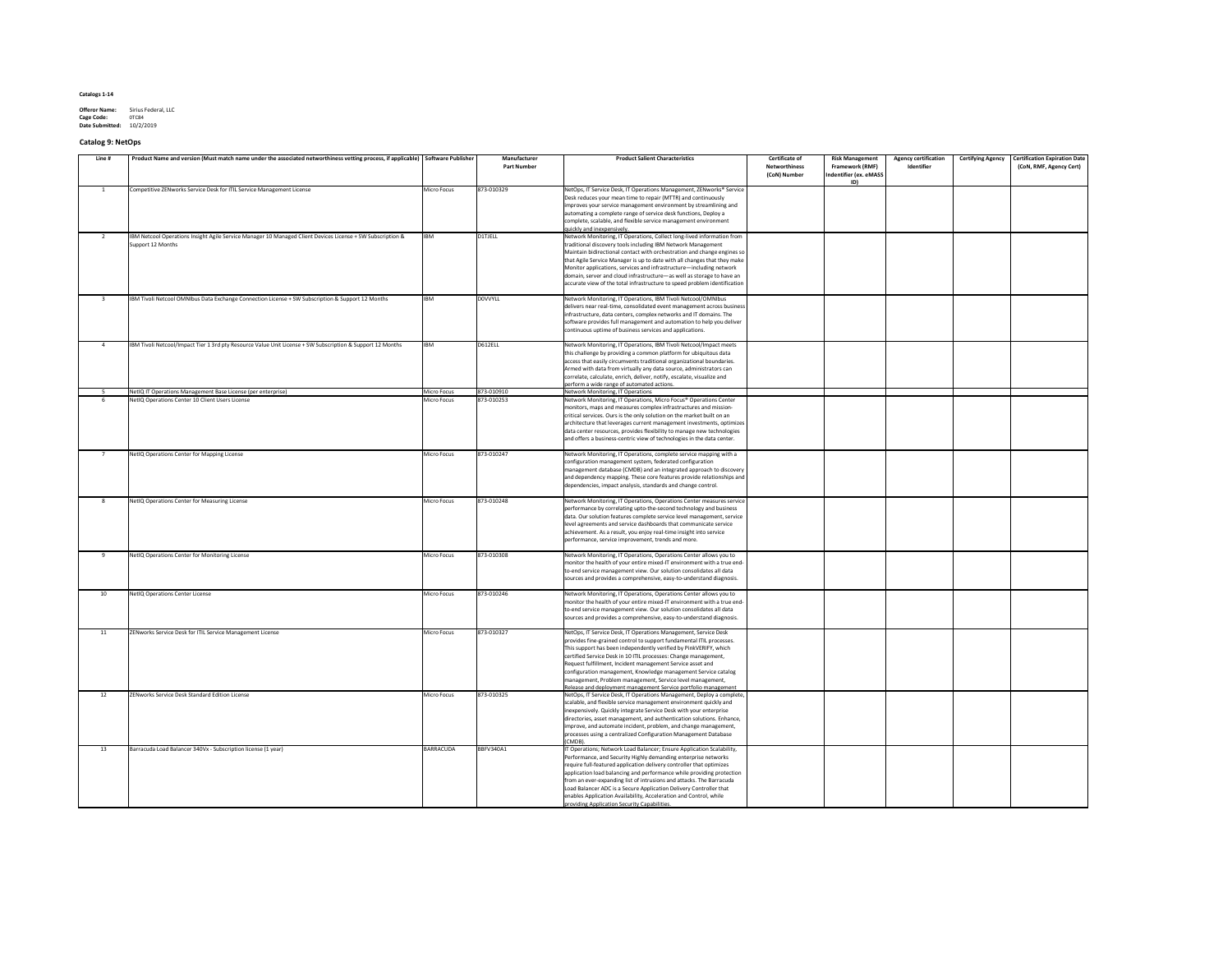|                 | Centrify Suite Enterprise Edition - License - IT staff only - Linux                                                          | <b>CENTRIFY</b>                     | CSEE-ITSO-ZL-SL    | IT Operations; Centrify Server Suite is a multi-tier software solution that<br>enables administrators to centrally manage access to on-premise servers           |  |
|-----------------|------------------------------------------------------------------------------------------------------------------------------|-------------------------------------|--------------------|------------------------------------------------------------------------------------------------------------------------------------------------------------------|--|
|                 |                                                                                                                              |                                     |                    | and workstation, mobile devices, and applications across a broad range<br>of platforms. With Centrify Server Suite, administrators can accomplish                |  |
|                 |                                                                                                                              |                                     |                    | the following: • Manage local and remote access to computers with                                                                                                |  |
|                 |                                                                                                                              |                                     |                    | Linux, UNIX, Mac OS X, and Windows operating systems. • Enforce<br>security policies and control access to applications on mobile devices                        |  |
|                 |                                                                                                                              |                                     |                    | such as iPhone and Android smart phones and tablets. • Enable single                                                                                             |  |
|                 |                                                                                                                              |                                     |                    | sign-on and role-based rights for on-site and cloud-based applications.<br>$\epsilon$ $\epsilon$ Capture detailed information about user activity and the use of |  |
|                 |                                                                                                                              |                                     |                    | administrative privileges.                                                                                                                                       |  |
| 15              | Extreme Networks NetSight Advanced - License - 10 devices, 100 access points, 25 concurrent users - Linux, Win               | <b>EXTREME NW</b>                   | NMS-ADV-10         | Network Monitoring; NetSight provides centralized visibility and<br>granular control of enterprise network resources end to end. NetSight is                     |  |
|                 |                                                                                                                              |                                     |                    | distinctive for granularity that reaches beyond ports and VLANs down to                                                                                          |  |
|                 |                                                                                                                              |                                     |                    | individual users, applications, and protocols. No matter how many                                                                                                |  |
|                 |                                                                                                                              |                                     |                    | moves, adds, or changes occur in your environment, NetSight keeps<br>everything in view and under control through role-based access controls.                    |  |
|                 |                                                                                                                              |                                     |                    | One click can equal a thousand actions when you manage your network                                                                                              |  |
|                 |                                                                                                                              |                                     |                    | with Extreme Networks. NetSight can even manage beyond Extreme<br>Networks switching, routing, and wireless hardware to deliver standards                        |  |
|                 |                                                                                                                              |                                     |                    | based control of other vendors' network equipment.                                                                                                               |  |
| 16              | Extreme Networks Network Management Suite - License - 10 devices, 100 access points, 25 concurrent users - Linux, EXTREME NW |                                     | NMS-10             | Network Monitoring: NMS suite of management applications provides                                                                                                |  |
|                 |                                                                                                                              |                                     |                    | centralized visibility and granular control of enterprise wired and<br> wireless network resources. managers and technical staff have a unified,                 |  |
|                 |                                                                                                                              |                                     |                    | easy-to-use interface for reporting, network analysis, trouble shooting                                                                                          |  |
|                 |                                                                                                                              |                                     |                    | and providing interactive dashboards to the management team.                                                                                                     |  |
|                 | AppDynamics Pro Edition - Browser Real User Monitoring - On-Premise                                                          | AppDynamics / Cisco   PRO-BRUM-ONPR |                    | See 100% of your mission application performance from the end user<br> browser perspective, agentless on the endpoint, with visualizations,                      |  |
|                 |                                                                                                                              |                                     |                    | snapshots and machine learned metrics, fully correlated to your back                                                                                             |  |
| 18              | AppDynamics Pro Edition - Mobile Real User Monitoring - On-Premise                                                           | AppDynamics / Cisco   PRO-MRUM-ONPR |                    | end application performance metrics.<br>See 100% of your mission application performance from the end user                                                       |  |
|                 |                                                                                                                              |                                     |                    | mobile device perspective, agentless on the endpoint, with                                                                                                       |  |
|                 |                                                                                                                              |                                     |                    | visualizations, snapshots and machine learned metrics, fully correlated<br>to your back end application performance metrics.                                     |  |
| 19              | AppDynamics Pro Edition -Server Visibility - On-Premise                                                                      | AppDynamics / Cisco   PRO-SIM-ONPR  |                    | Visualize, baseline, and troubleshoot your production server systems                                                                                             |  |
|                 |                                                                                                                              |                                     |                    | correlated directly with performance of your mission applications, and<br>100% of their interactions down to the code level, with performance                    |  |
|                 |                                                                                                                              |                                     |                    | metrics in real time. Using AI / ML, See 100% of the transactions of your                                                                                        |  |
|                 |                                                                                                                              |                                     |                    | mission applications, including all metrics of the supporting container,<br>virtual machine, physical machine and all attibutes that support the                 |  |
|                 |                                                                                                                              |                                     |                    | mission application; HEAP, memory, CPU, IO, PID's and related                                                                                                    |  |
|                 |                                                                                                                              |                                     |                    | resources, objectively measure end user experience, automate IT<br>response down to root cause, with 3rd party integrations into                                 |  |
|                 |                                                                                                                              |                                     |                    | supporting IT systems and network policy.                                                                                                                        |  |
| 20 <sub>2</sub> | AppDynamics Pro Edition - Web Server - On-Premise                                                                            | AppDynamics / Cisco   PRO-WBSV-ONPR |                    | Visualize, baseline, and troubleshoot your production web server<br>systems correlated directly with performance of your mission                                 |  |
|                 |                                                                                                                              |                                     |                    | applications, middleware, databases, and 100% of their interactions                                                                                              |  |
|                 |                                                                                                                              |                                     |                    | down to the code level, with performance metrics in real time. Using AI /<br>ML, See 100% of the transactions of your web tiers, including all metrics           |  |
|                 |                                                                                                                              |                                     |                    | of the supporting systems, related resources, objectively measure end                                                                                            |  |
|                 |                                                                                                                              |                                     |                    | user experience, automate IT response down to root cause, with 3rd<br>party integrations into supporting IT systems and network policy.                          |  |
| 21              | AppDynamics Advanced Edition - APM Any Language - On-Premise                                                                 | AppDynamics /<br>Cisco              | ADV-APM-ONPR       | Visualize, baseline, and troubleshoot your production mission<br>applications, down to the code level, with performance metrics in real                          |  |
|                 |                                                                                                                              |                                     |                    | time. Using AI / ML, See 100% of the transactions of your mission                                                                                                |  |
|                 |                                                                                                                              |                                     |                    | applications, objectively measure end user experience, automate IT<br>response down to root cause, with 3rd party integrations into                              |  |
|                 |                                                                                                                              |                                     |                    | supporting IT systems and network policy.                                                                                                                        |  |
| 22              | AppDynamics Pro Edition - Database Visibility - On-Premise                                                                   | AppDynamics /<br>Cisco              | <b>PRO-DB-ONPR</b> | Visualize, baseline, and troubleshoot your production databases<br>correlated with mission applications events, 100% visibility of every                         |  |
|                 |                                                                                                                              |                                     |                    | method call, down to the code level, with performance metrics in real                                                                                            |  |
|                 |                                                                                                                              |                                     |                    | time. Using AI / ML, See 100% of the transactions of your mission                                                                                                |  |
|                 |                                                                                                                              |                                     |                    | applications, including JDBC calls and querries, objectively measure end<br>user experience, automate IT response down to root cause, with 3rd                   |  |
|                 | NETCRUNCH PERFORMANCE MONITOR STARTER                                                                                        | ADREM SOFTWARE, NC-NPM-200-LC       |                    | party integrations into supporting IT systems and network policy                                                                                                 |  |
| 23              |                                                                                                                              |                                     |                    | IT Operations, Network Monitoring, The system that delivers<br>comprehensive monitoring, through extensive (agent-less) monitoring,                              |  |
| 24              | LICENSE FOR MANAGEING UP TO 500 SSH CERTIFICATES                                                                             | APPVIEWX, INC                       | CAH01              | flexible visualization, alerting and policy-based configuration.<br>IT Operations, SSH Certificate and Key Management, Most often, rogue,                        |  |
|                 |                                                                                                                              |                                     |                    | unknown and non-compliant certificates find their way into an                                                                                                    |  |
|                 |                                                                                                                              |                                     |                    | infrastructure through two primary reasons - uncontrolled certificate<br>procurement and insufficient policy enforcement. Traditionally,                         |  |
|                 |                                                                                                                              |                                     |                    | certificate procurement has always been a slow, manual process in                                                                                                |  |
|                 |                                                                                                                              |                                     |                    | $\vert$ many enterprises that severely impacted their agility – making way for<br>non-compliant alternatives. With AppViewX, you can standardize                 |  |
|                 |                                                                                                                              |                                     |                    | certificate procurement and enforce IT policies across any environment                                                                                           |  |
| 25              | INSTALLANYWHERE 2018 PERPETUAL LIC                                                                                           | <b>FLEXERA</b>                      | IA18-GM-BXXX       | with ease.<br>IT Operations Management, InstallAnywhere gives you a quick and easy                                                                               |  |
|                 |                                                                                                                              | SOFTWARE, LLC                       |                    | way to build professional, reliable software installations packages for<br>Linux, IBM i, Apple OS X, Solaris, HP-UX, AIX, Windows, and supports the              |  |
|                 |                                                                                                                              |                                     |                    | building of Docker containers—all from a single InstallAnywhere build.                                                                                           |  |
| 26              | INSTALLSHIELD 2019 PROFESSIONAL PERPETUA                                                                                     | <b>FLEXERA</b>                      | IS19-PRO-SM-BXXX   | IT Operations Management, the industry standard for creating install                                                                                             |  |
|                 |                                                                                                                              | SOFTWARE, LLC                       |                    | packages for Windows desktops, servers, virtual and cloud platforms.                                                                                             |  |
|                 |                                                                                                                              |                                     |                    | More than 100,000 application producers choose InstallShield to<br>develop EXE and MSI installers, create Universal Windows Platform app                         |  |
| 27              | PRTG 1000 WITH 12 INTENANCE MONTHS                                                                                           | <b>PAESSLER AG</b>                  | PAE11230           | packages and virtualize their apps. And it's ready for MSIX.<br>IT Operations, IT Monitoring, Network Monitoring, PRTG monitors every                            |  |
|                 |                                                                                                                              |                                     |                    | aspect of your IT infrastructure; Monitor all systems, devices, traffic and                                                                                      |  |
|                 |                                                                                                                              |                                     |                    | applications of your IT infrastructure. Everything you need is contained<br>in PRTG, no additional downloads are required.                                       |  |
| 28              | <b>SUNLIGHT HCI STACK ON-PREMISE</b>                                                                                         | SUNLIGHT.IO                         | SNLT-OP-1-S1Y      | IT Systems Management, IT Operations, For When Virtualised                                                                                                       |  |
|                 |                                                                                                                              |                                     |                    | Application Performance Matters; Sunlight.io is a New Hypervisor<br> technology purpose built to manage performance and minimize costs for                       |  |
|                 |                                                                                                                              |                                     |                    | virtualized workloads. Sunlight provides a complete hyperconverged                                                                                               |  |
|                 |                                                                                                                              |                                     |                    | stack – including hypervisor, software defined storage and software<br>defined networking components - all designed for speed.                                   |  |
|                 |                                                                                                                              |                                     |                    |                                                                                                                                                                  |  |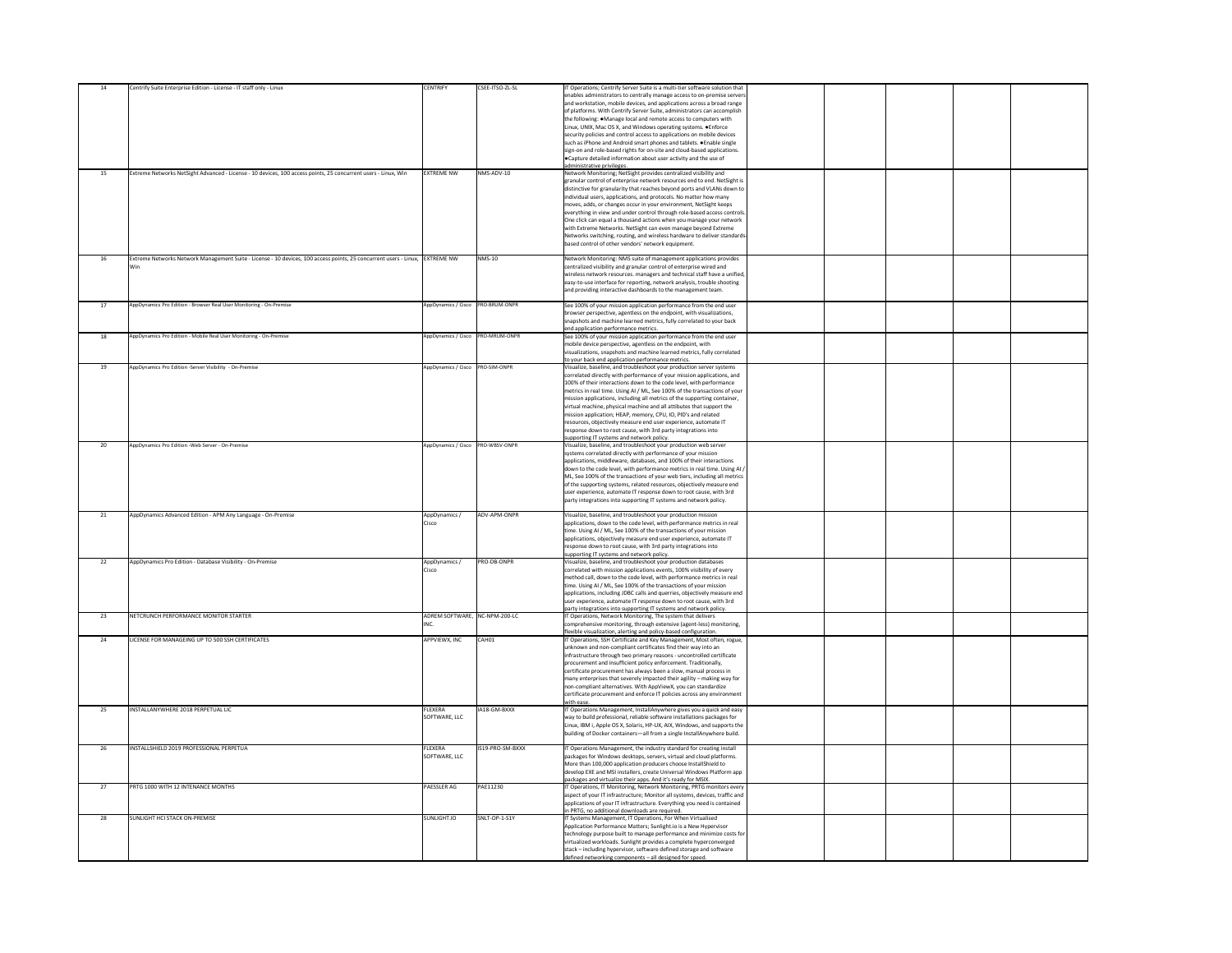| 29 | RED HAT SATELLITE 6 ADMINISTRATION | <b>RED HAT</b> | RH403 | T Operations, IT Systems Automation, Red Hat® Satellite is an<br>infrastructure management product specifically designed to keep Red<br>$H$ at Enterprise Linux® environments and other Red Hat infrastructure<br>  running efficiently, with security, and compliant with various standards.                                                                                                        |  |
|----|------------------------------------|----------------|-------|------------------------------------------------------------------------------------------------------------------------------------------------------------------------------------------------------------------------------------------------------------------------------------------------------------------------------------------------------------------------------------------------------|--|
|    | <b>JBOSS MONITORING WITH JON</b>   | <b>RED HAT</b> | JB232 | Network Monitoring, IT Operations Management, Red Hat <sup>®</sup> JBoss<br> Operations Network JON) provides built-in management and monitoring  <br>capabilities to effectively administer all of your JBoss application<br>environments. This single point of control improves operational<br>$\vert$ efficiency, reduces costs, and ensures a positive experience for your end $\vert$<br>luser: |  |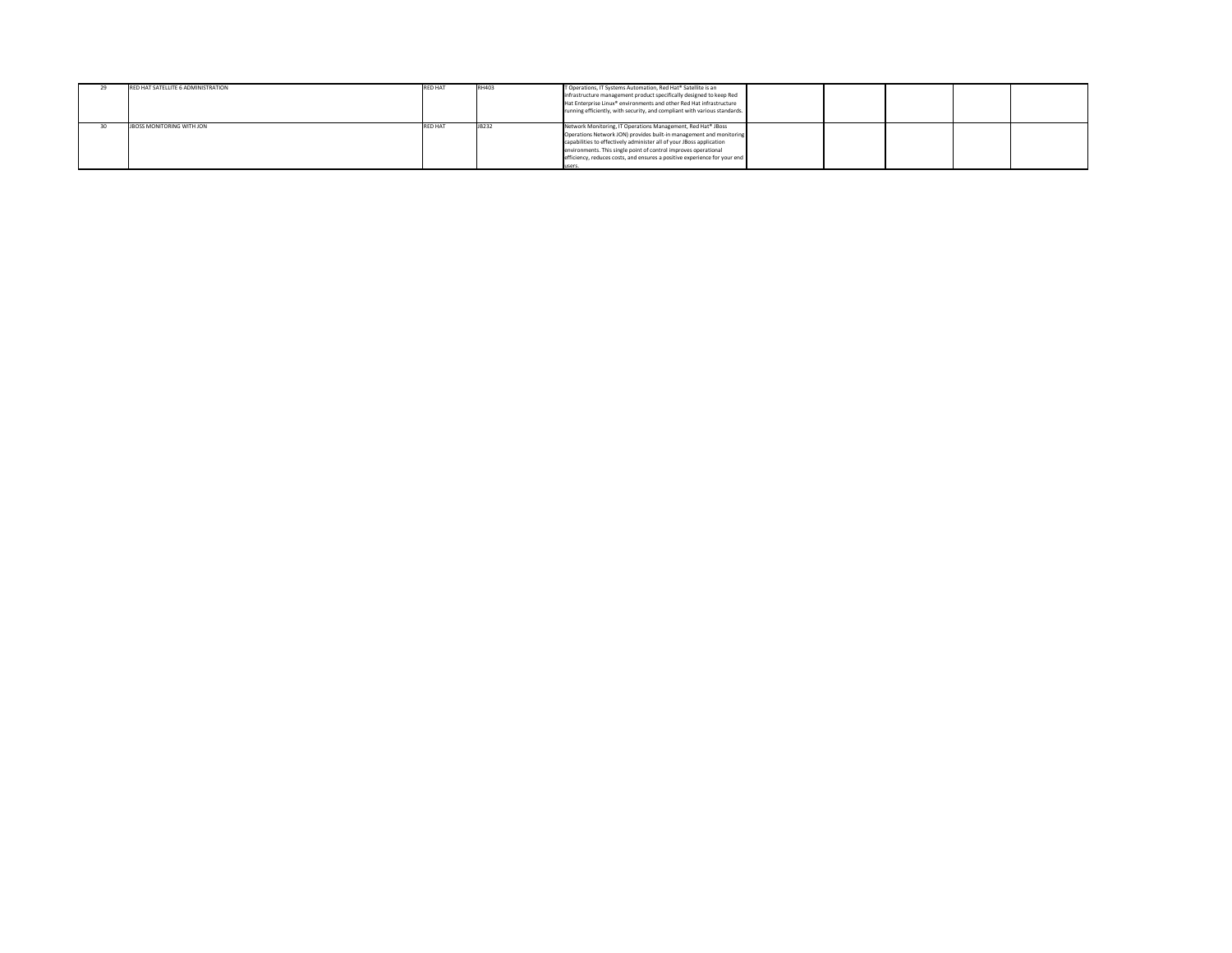**Offeror Name:** Sirius Federal, LLC **Cage Code:** 0TC84 **Date Submitted:** 10/2/2019

# **Catalog 12: Programming & Development**

| Line #    | Product Name and version (Must match name under the associated networthiness vetting process, if applicable                                                              | Software<br>Publisher                | Manufacturer<br><b>Part Number</b> | <b>Product Salient Characteristics</b>                                                                                                                                                                                                        | <b>Certificate of</b><br><b>Networthiness</b><br>(CoN) Number | <b>Risk Management</b><br><b>Framework (RMF)</b><br>Indentifier (ex. eMASS<br>ID) | <b>Agency certification</b><br>Identifier | <b>Certifying Agency</b> | <b>Certification Expiration Date</b><br>(CoN, RMF, Agency Cert) |
|-----------|--------------------------------------------------------------------------------------------------------------------------------------------------------------------------|--------------------------------------|------------------------------------|-----------------------------------------------------------------------------------------------------------------------------------------------------------------------------------------------------------------------------------------------|---------------------------------------------------------------|-----------------------------------------------------------------------------------|-------------------------------------------|--------------------------|-----------------------------------------------------------------|
|           | Adobe XD for teams, Team Licensing Subscription New, Monthly, 1 User, Level 1 1 - 9                                                                                      | Adobe                                | 65291055BC01A12                    | Programming Platform, Programming Tools, vector-based user experience design tool for web apps and<br>mobile apps                                                                                                                             |                                                               |                                                                                   |                                           |                          |                                                                 |
|           | Application Lifecycle Management Edition Global Concurrent User Software E-LTU                                                                                           | Micro Focus                          | <b>T9870AAE</b>                    | Programming Platform, Programming Tools, Lean, Agile and DevOps optimized ALM software and solutions<br>help you release software faster with quality for business innovation and an amazing digital user experience                          |                                                               |                                                                                   |                                           |                          |                                                                 |
|           | ColdFusion Standard, ALL, Gold, 1Y, PRO MIN REQ, Per CPU, 8,000 - 299,999, 12 Months                                                                                     | Adobe                                | 10004826AC01A12                    | Development Platform, Programming Language, REST Services, a single platform to rapidly build and deploy                                                                                                                                      |                                                               |                                                                                   |                                           |                          |                                                                 |
|           | <b>GITLAB ENTERPRISE STARTER</b>                                                                                                                                         | GitLab                               | <b>GITLAB ENTERPRISE STARTER</b>   | web and mobile applications for moderate traffic on a single serve<br>Software Development, Software Delivery, Software Release Management, Continuous Integration, DevOps                                                                    |                                                               |                                                                                   |                                           |                          |                                                                 |
|           | IBM COBOL for AIX Concurrent User License + SW Subscription & Support 12 Months                                                                                          |                                      | D06Q7LL                            | delivery with automation, prioritization, and workflow<br>Programming Platform, Programming Tools, development environment for building business-critical COBOL                                                                               |                                                               |                                                                                   |                                           |                          |                                                                 |
|           | BM Rational HATS for 5250 Applications on Multiplatforms Authorized User License + SW Subscription & Support 12  IBM                                                     |                                      | D03J0LL                            | applications on Power Systems<br>Programming Platform, Programming Tools, IBM midrange, AS/400, System/36, Green-screen User Interface                                                                                                        |                                                               |                                                                                   |                                           |                          |                                                                 |
|           | IBM UrbanCode Build Committer Per Floating User Single Install License + SW Subscription & Support 12 Months                                                             |                                      | D1ABHLL                            | modernization tools<br>Software Delivery, Software Release Management, Continuous Integration, continuous integration and build                                                                                                               |                                                               |                                                                                   |                                           |                          |                                                                 |
|           |                                                                                                                                                                          |                                      |                                    | management server optimized for the enterprise. It is designed to make it easy to scale the configuration and<br>management of your build infrastructure and seamlessly plug in to development, testing and release tooling                   |                                                               |                                                                                   |                                           |                          |                                                                 |
|           | IBM UrbanCode Deploy Session for System Z per Simultaneous Session Initial Fixed Term License + SW Subscription & IBM<br>Support 12 Months                               |                                      | D12TMLL                            | Software Delivery, Software Release Management, Continuous Integration, tool for automating application<br>deployments through your environments. It is designed to facilitate rapid feedback and continuous delivery in<br>agile development |                                                               |                                                                                   |                                           |                          |                                                                 |
| 10        | IBM XL C for AIX Concurrent User License + SW Subscription & Support 12 Months<br>IBM XL Fortran for Linux Concurrent User License + SW Subscription & Support 12 Months | IBM                                  | D043KLL<br>D043VLL                 | Compiler, IBM's proprietary optimizing C/C++ compiler for IBM-supported environments<br>Programming Tools, Compiler, industry standards-based programming tool used to develop large and complex                                              |                                                               |                                                                                   |                                           |                          |                                                                 |
| -11       | MICRO FOCUS DEVOPS SUITE - SUBSCRIPTION LICENSE - 1 LICENSE                                                                                                              | Micro Focus                          | <b>SAAA979</b>                     | applications in the Fortran programming language<br>Programming Platform, Programming Tools, Agile and DevOps App Delivery Tools for agile and DevOps teams                                                                                   |                                                               |                                                                                   |                                           |                          |                                                                 |
| 12        | U.S. Federal Pivotal App Suite v2 Term License (1 core) + Premium Support/Subscription for 1 year                                                                        | vmware                               | PV-APP-STE-P-TLSS-F                | need to govern, test, and monitor software development<br>Application Development platform, Pivotal App Suite is an open standards web application middleware                                                                                 |                                                               |                                                                                   |                                           |                          |                                                                 |
| 13        | <b>FILEMAKER LICENSE</b>                                                                                                                                                 | <b>ILEMAKER</b>                      | FM180403LL                         | platform that enables developers and operations to accelerate delivery of applications<br>App Development Tools, App Execution Platform, The FileMaker Platform combines the data, business logic,                                            |                                                               |                                                                                   |                                           |                          |                                                                 |
|           |                                                                                                                                                                          |                                      |                                    | and user interface layers so you no longer need multiple complex technologies to deliver apps for mobile,<br>cloud, and on-premise deployments                                                                                                |                                                               |                                                                                   |                                           |                          |                                                                 |
| -14<br>15 | APPCODE - COMMERCIAL ANNUAL SUBSCRIPTION 1-9 USERS<br>CLION - COMMERCIAL ANNUAL SUBSCRIPTION FOR 1-9 USERS                                                               | <b>JETBRAINS</b><br><b>JETBRAINS</b> | C-S.AC-Y<br>C-S.CL-Y               | Programming Development Platform, Smart IDE for iOS/macOS development<br>Programming Development Platform, A cross-platform IDE for C and C++                                                                                                 |                                                               |                                                                                   |                                           |                          |                                                                 |
| 16        | DATAGRIP COMMERCIAL ANNUAL SUBSCRIPTION                                                                                                                                  | <b>JETBRAINS</b>                     | $C-S.DB-Y-20$                      | Programming Development Platform, IDE for developing SQL and SQL-like database access and manipulation                                                                                                                                        |                                                               |                                                                                   |                                           |                          |                                                                 |
| -17       | <b>GOLAND - COMMERCIAL</b>                                                                                                                                               | <b>JETBRAINS</b>                     | C-S.GO-Y-10                        | applications<br>Programming Development Platform, GoLand is a cross-platform IDE built specially for Go language                                                                                                                              |                                                               |                                                                                   |                                           |                          |                                                                 |
| 18        | IINTELLIJ IDEA - COMMERCIAL ANNUAL SUBSCR                                                                                                                                | <b>JETBRAINS</b>                     | $C-S.II-Y-10$                      | developers<br>Programming Development Platform, Intelligent IDE for Java and JVM development                                                                                                                                                  |                                                               |                                                                                   |                                           |                          |                                                                 |
| 19        | PHPSTORM - COMMERCIAL ANNUAL SUBSCRIPTIO                                                                                                                                 | <b>JETBRAINS</b>                     | C-S.PS-Y-40C                       | Programming Development Platform, PhpStorm is a commercial, cross-platform IDE for PHP, providing an<br>editor for PHP, HTML and JavaScript with on-the-fly code analysis, error prevention and automated                                     |                                                               |                                                                                   |                                           |                          |                                                                 |
| 20        | <b>PYCHARM</b>                                                                                                                                                           | <b>JETBRAINS</b>                     | C-S.PC-Y-20C-01                    | refactorings for PHP and JavaScript code.<br>Programming Development Platform, IDE, integrated development environment used in computer                                                                                                       |                                                               |                                                                                   |                                           |                          |                                                                 |
| 21        | RESHARPER - COMMERCIAL ANNUAL SUBSCRIPTI                                                                                                                                 | <b>JETBRAINS</b>                     | C-S.RSO-Y-20C                      | programming, specifically for the Python language.<br>Programming Development Platform, VisualStudio, On-the-fly code quality analysis is available in C#, VB.NET                                                                             |                                                               |                                                                                   |                                           |                          |                                                                 |
| 22        | RIDER - COMMERCIAL ANNUAL SUBSCRIPTION FOR 1-9 USERS                                                                                                                     | <b>JETBRAINS</b>                     | $C-S.RD-Y$                         | XAML, ASP.NET, ASP.NET MVC, JavaScript, TypeScript, CSS, HTML, and XML<br>Programming Development Platform, Fast & powerful, cross platform .NET IDE to Develop .NET, ASP.NET,                                                                |                                                               |                                                                                   |                                           |                          |                                                                 |
|           | RUBYMINE - COMMERCIAL ANNUAL SUBSCRIPTIO                                                                                                                                 | <b>JETBRAINS</b>                     | C-S.RM-Y-20C                       | NET Core, Xamarin or Unity applications on Windows, Mac, Linux                                                                                                                                                                                |                                                               |                                                                                   |                                           |                          |                                                                 |
| 23        |                                                                                                                                                                          |                                      |                                    | Programming Development Platform, IDE specific for Ruby and Rails, JavaScript and CoffeeScript, ERB and<br>HAML, CSS, Sass and Less, and more. Take advantage of the language specific-aware syntax & error                                   |                                                               |                                                                                   |                                           |                          |                                                                 |
|           | TEAMCITY ENTERPRISE SERVER LICENSE - NEW                                                                                                                                 | <b>JETBRAINS</b>                     | <b>TCE-NS</b>                      | highlighting, code formatting, code completion, and quick documentation.<br>Programming Development Management Platform, CI/CD, build management and continuous integration                                                                   |                                                               |                                                                                   |                                           |                          |                                                                 |
| 25        | UPSOURCE 50-USER PACK WITH 1 YEAR UPGRAD                                                                                                                                 | <b>JETBRAINS</b>                     | USN50-NS                           | server<br>Programming Development Platform, Perform efficient code reviews, Automate your development workflow,                                                                                                                               |                                                               |                                                                                   |                                           |                          |                                                                 |
|           |                                                                                                                                                                          |                                      |                                    | analyze code and track the progress. Review changes from IDE Participate in discussions and manage your<br>reviews without leaving the comfort of your IDE. Keep up with updates Explore new changes in the browser                           |                                                               |                                                                                   |                                           |                          |                                                                 |
|           |                                                                                                                                                                          |                                      |                                    | with IDE-like navigation, reply by email, and never miss an important change. Discover design flaws Spot parts<br>of your project in need of a developers' attention, such as hotspots and abandoned files.                                   |                                                               |                                                                                   |                                           |                          |                                                                 |
| 26        | WEBSTORM - COMMERCIAL ANNUAL SUBSCRIPTIO                                                                                                                                 | <b>JETBRAINS</b>                     | $C-S.WS-Y-20C$                     | Programming Development Platform, intelligent code completion, on-the-fly error detection, powerful<br>navigation and refactoring for JavaScript, TypeScript, stylesheet languages, and all the most popular                                  |                                                               |                                                                                   |                                           |                          |                                                                 |
|           | YOUTRACK FOR 100 USERS PACK 1-10 USERS                                                                                                                                   | <b>JETBRAINS</b>                     | YTD100-NS                          | frameworks.<br>Programming Development Management Platform, DevOps workflow management and issue tracking for                                                                                                                                 |                                                               |                                                                                   |                                           |                          |                                                                 |
|           | POWERSHELL HELPWRITER 2019                                                                                                                                               | SAPIEN                               | PHW19-SR                           | applicaation development<br>Programming Development Platform, premier editor for Windows PowerShell XML help files. Create and edit                                                                                                           |                                                               |                                                                                   |                                           |                          |                                                                 |
|           |                                                                                                                                                                          | TECHNOLOGIES,                        |                                    | help files for all command types, including cmdlets, functions, workflows, and CIM commands.                                                                                                                                                  |                                                               |                                                                                   |                                           |                          |                                                                 |
| 29        | POWERSHELL STUDIO 2019                                                                                                                                                   | SAPIEN<br><b>TECHNOLOGIES</b>        | SPS19-SR                           | Programming Development Platform, premier editor and tool-making environment for Windows PowerShell.<br>This single tool will meet all your scripting needs. Work the way YOU want with PowerShell. Create graphical                          |                                                               |                                                                                   |                                           |                          |                                                                 |
|           |                                                                                                                                                                          |                                      |                                    | tools using Windows PowerShell with the easy to use GUI designer. Eliminate the need to manually write<br>hundreds of lines of code. Utilize PowerShell Studio's templates and pre-wired controls to create advanced                          |                                                               |                                                                                   |                                           |                          |                                                                 |
|           |                                                                                                                                                                          |                                      |                                    | GUIs in no time. Create Windows PowerShell script modules in minutes with PowerShell Studio. Easily convert                                                                                                                                   |                                                               |                                                                                   |                                           |                          |                                                                 |
|           |                                                                                                                                                                          |                                      |                                    | your existing functions to a distributable module. PowerShell Studio features a robust editor with syntax<br>coloring, reference highlighting, bookmarking, code formatting, and code completion. Create, edit and                            |                                                               |                                                                                   |                                           |                          |                                                                 |
| 30        | <b>PRIMALSCRIPT 2019</b>                                                                                                                                                 | SAPIEN                               | PSR19-SR                           | manage code snippets to enhance your script development<br>Programming Development Platform, industry-leading Universal Script Environment (USE). As a system,                                                                                |                                                               |                                                                                   |                                           |                          |                                                                 |
|           |                                                                                                                                                                          | <b>TECHNOLOGIES</b>                  |                                    | database or network administrator, web developer or end-user developer, you need to work with multiple                                                                                                                                        |                                                               |                                                                                   |                                           |                          |                                                                 |
|           |                                                                                                                                                                          |                                      |                                    | technologies, languages and file formats at the same time. PrimalScript's ribbon-based user interface has been<br>carefully designed to provide virtually all functions you use every day on the home tab. Create script templates            |                                                               |                                                                                   |                                           |                          |                                                                 |
|           |                                                                                                                                                                          |                                      |                                    | based on your requirements and business needs, to accelerate your ability to deliver solutions faster.                                                                                                                                        |                                                               |                                                                                   |                                           |                          |                                                                 |
| 31        | <b>PRIMALSQL 2019</b>                                                                                                                                                    | SAPIEN<br>TECHNOLOGIES,              | PQL19-SR                           | Programming Development Platform, Database Appliction Tools, Using PrimalSQL, you can connect to any<br>database: from Microsoft SQL Server to Oracle, to Microsoft Access, or even to Microsoft Excel. PrimalSQL can                         |                                                               |                                                                                   |                                           |                          |                                                                 |
|           |                                                                                                                                                                          |                                      |                                    | be used to build rich and complex queries. From within the application, you can test and refine queries, export                                                                                                                               |                                                               |                                                                                   |                                           |                          |                                                                 |
|           |                                                                                                                                                                          |                                      |                                    | results, or generate code snippets in a variety of languages. It's modern, streamlined interface makes<br>PrimalSQL easy to understand and use                                                                                                |                                                               |                                                                                   |                                           |                          |                                                                 |
|           | <b>PRIMALXML 2019</b>                                                                                                                                                    | <b>SAPIEN</b><br>TECHNOLOGIES,       | PXL19-SR                           | Programming Development Platform, edit, manipulate, and create XML files? Need to take a quick look at<br>some XML data? Maybe you have to modify the structure of an XML file for another department. PrimalXML is                           |                                                               |                                                                                   |                                           |                          |                                                                 |
|           |                                                                                                                                                                          |                                      |                                    | here to help. Open any XML file and view it as text or in an element tree. Syntax coloring for elements and                                                                                                                                   |                                                               |                                                                                   |                                           |                          |                                                                 |
|           |                                                                                                                                                                          |                                      |                                    | attributes makes everything clear. Apply styleSheets to the XML data and view the results in HTML. Validate<br>the XML against a schema                                                                                                       |                                                               |                                                                                   |                                           |                          |                                                                 |
| 33        | SAPIEN DEVOPS SUITE 2019                                                                                                                                                 | <b>SAPIEN</b><br>TECHNOLOGIES,       | SSS19-SR                           | Programming Development Platform, DevOps Suite, The SAPIEN Software Suite offers current versions of all of<br>our desktop software tools for one low price. The following products are included: PrimalScript PowerShell                     |                                                               |                                                                                   |                                           |                          |                                                                 |
|           |                                                                                                                                                                          |                                      |                                    | Studio VersionRecall PrimalSQL PrimalXML PowerShell HelpWriter WMI Explorer PowerShell ModuleManager                                                                                                                                          |                                                               |                                                                                   |                                           |                          |                                                                 |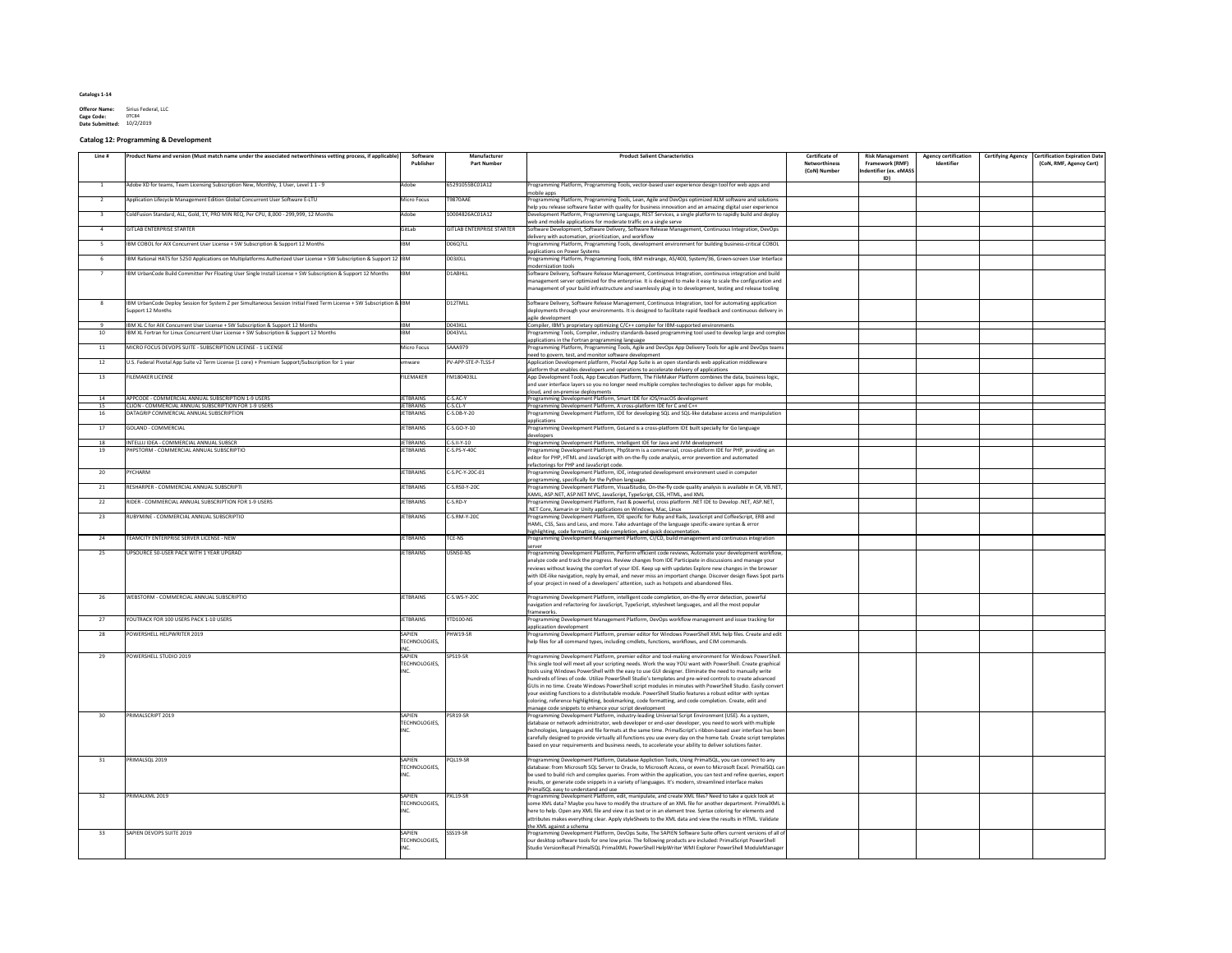|     | <b>VERSIONRECALL 2019</b>                                                                                          | <b>SAPIEN</b>            | VRK19-SR               | Programming Development Platform, Application Development version management, makes and recalling of                                                                                                                                   |  |
|-----|--------------------------------------------------------------------------------------------------------------------|--------------------------|------------------------|----------------------------------------------------------------------------------------------------------------------------------------------------------------------------------------------------------------------------------------|--|
|     |                                                                                                                    | <b>TECHNOLOGIES</b>      |                        | multiple versions of your application files easy. We have eliminated the complexity of APIs, database back                                                                                                                             |  |
|     |                                                                                                                    |                          |                        | ends, developer tools, and foreign file formats. Your versioned files are stored as files in their original format,                                                                                                                    |  |
|     |                                                                                                                    |                          |                        | not in a database or some modified, proprietary format. With the ability to automatically submit changes on                                                                                                                            |  |
|     |                                                                                                                    |                          |                        | your own, custom schedule you don't even have to worry about manually "checking in" your code;                                                                                                                                         |  |
|     |                                                                                                                    |                          |                        | VersionRecall does it for you at a pre-determined time or interval.                                                                                                                                                                    |  |
|     | WMI EXPLORER 2019                                                                                                  | <b>SAPIEN</b>            | WMI19-SR               | Programming Development Platform, Use WMI Explorer's Windows PowerShell code generating abilities to                                                                                                                                   |  |
|     |                                                                                                                    | TECHNOLOGIES,            |                        | create code for queries or even a GUI app with just a few clicks for system monitoring applications                                                                                                                                    |  |
|     | IBM Rational Rose Enterprise Authorized User Monthly License                                                       |                          | D1BH4LL                | Extended Development Platform, object-oriented Unified Modeling Language (UML) software design tool                                                                                                                                    |  |
| 36  |                                                                                                                    |                          |                        | intended for visual modeling and component construction of enterprise-level software applications                                                                                                                                      |  |
| -37 | IBM Rational Application Developer for WebSphere Software Authorized User Monthly License                          |                          | D1BGLLL                | Application Development Platform, commercial Eclipse-based integrated development environment (IDE). It                                                                                                                                |  |
|     |                                                                                                                    |                          |                        | provides tools for visually designing, constructing, testing, analyzing and deploying many types of applications                                                                                                                       |  |
|     |                                                                                                                    |                          |                        | including Java, Java EE, Web 2.0, etc                                                                                                                                                                                                  |  |
| 38  | IBM Rational Build Forge Enterprise Edition Server Monthly License                                                 |                          | D1BHELL                | Application Delivery and Automation, Application Development Workflow, IBM® Rational® Build Forge®                                                                                                                                     |  |
|     |                                                                                                                    |                          |                        | products offer an adaptive execution framework that creates a software assembly line to automate and                                                                                                                                   |  |
|     |                                                                                                                    |                          |                        | accelerate software delivery                                                                                                                                                                                                           |  |
| 39  | IBM Rational ClearCase Floating User for System z Monthly License                                                  |                          | D1BFJLL                | application development management platform, IBM Rational ClearCase is an enterprise-grade configuration<br>management system that provides controlled access to software assets                                                       |  |
| -40 | IBM Rational ClearQuest Floating User Monthly License                                                              |                          | D1BFTLL                | application development platform, IBM Rational ClearQuest is a customizable database workflow application                                                                                                                              |  |
|     |                                                                                                                    |                          |                        | development and production system to improve the software development lifecycle                                                                                                                                                        |  |
| -41 | IBM Rational Functional Tester Authorized User Monthly License                                                     |                          | D <sub>1</sub> BF3LL   | application development testing platform, IBM Rational Functional Tester is an automated functional testing                                                                                                                            |  |
|     |                                                                                                                    |                          |                        | and regression testing tool. This software provides automated testing capabilities for functional, regression,                                                                                                                         |  |
|     |                                                                                                                    |                          |                        | <b>GUI</b> and data-driven testing                                                                                                                                                                                                     |  |
| 42  | HPE COBOL FOR VSI OPENVMS - LICENSE - 1 CONCURRENT USER                                                            | Micro Focus/HPE M8S75BCE |                        | Development Platform; HPE COBOL programming platform specific to the VSI OPENVMS environments that                                                                                                                                     |  |
| -43 | COBOL VMS 164 CONCUR LTU -                                                                                         | Hewlett Packard          | BA350AC                | can run on the x86 platforms.<br>Development Platform; HPE COBOL programming platform for mainframe VMS environments                                                                                                                   |  |
|     |                                                                                                                    | Enterprise               |                        |                                                                                                                                                                                                                                        |  |
|     | HPE DEVINSPECT - LICENSE - 1 DEVELOPER                                                                             | Micro Focus/HPE M4F96AAE |                        | Development Platform; Micro Focus® DevInspect offers secure code development at the speed of DevOps                                                                                                                                    |  |
|     | HPE LOADRUNNER WEB AND MULTIMEDIA PROTOCOL BUNDLE - LICENSE - 1 VIRTUAL USER                                       | Hewlett Packard          | TC967AAE               | Application Testing Platform: Application Testing Bundle; HP LoadRunner supports performance testing for a                                                                                                                             |  |
|     |                                                                                                                    | Enterprise               |                        | wide range of application environments and protocols, including web, SOA and web services, Ajax, RDP,                                                                                                                                  |  |
|     |                                                                                                                    |                          |                        | database, legacy, Citrix, Java, .NET and all major ERP and CRM applications, including PeopleSoft, Oracle, SAP                                                                                                                         |  |
|     |                                                                                                                    |                          |                        | and Siebel. HP LoadRunner has more than 40 non-intrusive monitors tailored for these systems and provides                                                                                                                              |  |
|     |                                                                                                                    |                          |                        | diagnostics for J2EE, .NET, Siebel, Oracle and SAP. HP LoadRunner offers one set of rules for all your enterprise                                                                                                                      |  |
| 46  | HP UNIFIED FUNCTIONAL TESTING - SUBSCRIPTION LICENSE (1 YEAR) - 1 CONCURRENT USER                                  | Hewlett Packard          | TF147AAE               | load testing requirements.<br>Development Testing Platform; Unified Functional Testing softwareprovides functional and regression test                                                                                                 |  |
|     |                                                                                                                    | Enterprise               |                        | automation for software applications and environments. UFT supports keyword and scripting interfaces and                                                                                                                               |  |
|     |                                                                                                                    |                          |                        | features a graphical user interface.                                                                                                                                                                                                   |  |
| 47  | ACUCOBOL-GT                                                                                                        | <b>Micro Focus</b>       | MF-COBOL-1601          | Development Platform; Modernize Your ACUCOBOL Applications COBOL development and modernization                                                                                                                                         |  |
|     |                                                                                                                    |                          |                        | solutions designed for ACUCOBOL applications.                                                                                                                                                                                          |  |
| -48 | <b>Desktop Containers</b>                                                                                          | Micro Focus              | 873-011125             | Development platform; Containerized Applications Made Quick and Easy Desktop Containers allows you to                                                                                                                                  |  |
|     |                                                                                                                    |                          |                        | create applications that can be packaged once and run on any Windows XP or higher device.                                                                                                                                              |  |
| -49 | <b>Enterprise Developer</b>                                                                                        | Micro Focus              | MF-ENTERPRISE-2985-M   | Development Platform; Enterprise Developer; Build Better Mainframe Applications, Faster A modern,                                                                                                                                      |  |
|     |                                                                                                                    |                          |                        | integrated environment for IBM mainframe application development                                                                                                                                                                       |  |
| 50  | <b>Enterprise Test Server</b>                                                                                      | Micro Focus              | $MF-LIC-023$           | Development Testing Platform; Enterprise Test Server; Manage Your Test Capacity to Meet Demand and<br>Improve Quality; A flexible, always-on IBM mainframe application test environment.                                               |  |
| -51 | LoadRunner (LoadRunner Professional)                                                                               | Micro Focus              | A8C32BAE               | Development Testing Platform; LoadRunner (LoadRunner Professional) Load Testing Software; premium,                                                                                                                                     |  |
|     |                                                                                                                    |                          |                        | market leading performance testing solution for project teams.                                                                                                                                                                         |  |
| 52  | Net Express/Server Express                                                                                         | Micro Focus              | MF-COBOL-5136-M        | Development Platforms; Net Express/Server Express; Classic COBOL Development Tools for the COBOL                                                                                                                                       |  |
|     |                                                                                                                    |                          |                        | Developer; Traditional COBOL development and deployment tools.                                                                                                                                                                         |  |
| 53  | <b>Orbix Enterprise</b>                                                                                            | Micro Focus              |                        | MF-CORBA SOLUTIONS-5404-M  Development Platform; Orbix; CORBA; Build Distributed Applications That Meet Your Enterprise Scalability                                                                                                    |  |
|     |                                                                                                                    |                          |                        | Needs; Enterprise CORBA technology for distribution at scale.                                                                                                                                                                          |  |
| 54  | RM/COBOL                                                                                                           | <b>Micro Focus</b>       | MF-COBOL-478-M         | Development Platform; RM/COBOL; COBOL Development and Deployment Tools for RM/COBOL Applications;                                                                                                                                      |  |
| 55  | <b>Silk Central</b>                                                                                                | Micro Focus              | BORLAND-SILK-020       | an efficient, integrated toolset specific to RM/COBOL application development.<br>Development Testing Platform; Silk Central; Centralized Test Management Suite; Unify all test assets into a                                          |  |
|     |                                                                                                                    |                          |                        | single planning and execution hub.                                                                                                                                                                                                     |  |
| 56  | Silk Performer                                                                                                     | Micro Focus              | BORLAND-SILK-118       | Development Test Environment; Silk Performer; Powerful, Realistic Load and Stress Testing; Saving                                                                                                                                      |  |
|     |                                                                                                                    |                          |                        | milliseconds in the digital customer journey.                                                                                                                                                                                          |  |
|     | Silk Test                                                                                                          | Micro Focus              | BORLAND-SILK-002       | Development Testing Platform; Silk Test; Eliminate the Speed and Quality Compromise; Test automation for                                                                                                                               |  |
|     |                                                                                                                    |                          |                        | web, mobile, rich-client, and Enterprise applications.                                                                                                                                                                                 |  |
| 58  | Sprinter                                                                                                           | <b>Micro Focus</b>       | SAAA061                | Development Testing Application; Sprinter; Manual Testing Software; A manual software testing solution that                                                                                                                            |  |
| 59  | VisiBroker                                                                                                         | Micro Focus              | BORLAND-VISIBROKER-008 | streamlines and speeds Agile testing.<br>Development Platform Suite: CORBA: VisiBroker; Develop and Deploy Distributed Applications; A                                                                                                 |  |
|     |                                                                                                                    |                          |                        | comprehensive suite of CORBA products.                                                                                                                                                                                                 |  |
| 60  |                                                                                                                    |                          | D09LELL                | Requirements Analysis, Requirements Management, Application Development Requirements; Rational®                                                                                                                                        |  |
|     | IBM Engineering Requirements Management DOORS family Floating User License + SW Subscription & Support 12 Months   |                          |                        | DOORS® is a leading requirements management tool that makes it easy to capture, trace, analyze, and                                                                                                                                    |  |
|     |                                                                                                                    |                          |                        | manage changes to information.  With its own built-in database, Rational DOORS provides a rich set of                                                                                                                                  |  |
|     |                                                                                                                    |                          |                        | features to help you capture and manage requirements.                                                                                                                                                                                  |  |
|     | APP LIFECYCLE OCTANE PRO NAMED U S/U 1YR                                                                           | Micro Focus              | P8H89SAE               | Development Management Platform; ALM; Application Lifecycle Management; ALM Octane is a web-based                                                                                                                                      |  |
|     |                                                                                                                    |                          |                        | application lifecycle management platform that enables teams to collaborate easily, manage the product                                                                                                                                 |  |
|     | Micro Focus RUMBA Developer Kit                                                                                    | Micro Focus              | E959868-020-D          | delivery pipeline, and visualize the impact of changes.<br>Programming Development platform for 5250 and 3270 Green Screens; Emulator Modernization; Apply                                                                             |  |
|     |                                                                                                                    |                          |                        | modern controls; Boost user productivity with modern controls such as drop-down menus, graphs, phone                                                                                                                                   |  |
|     |                                                                                                                    |                          |                        | systems, multiple tabs, and multi-screen tables. Reduce the learning curve by introducing familiar interfaces                                                                                                                          |  |
|     |                                                                                                                    |                          |                        | and modern technologies.                                                                                                                                                                                                               |  |
| 63  | Dynamo Studio 2017 Government New Single-user ELD Annual Subscription                                              | Autodesk                 | A83I1-WW7809-T788      | Programming Platform, Dynamo Studio is a stand-alone programming environment that enables designers to                                                                                                                                 |  |
|     |                                                                                                                    |                          |                        | create visual logic to explore parametric conceptual designs and automate tasks.                                                                                                                                                       |  |
| 64  | CloudBees Core - Platinum Support - One user - CloudBees Core - 10 user tier                                       | CloudBees                | CBCORE_10P_GS          | Programming Management Platform; CI/CD, Continuous Integration Continuous Delivery; End-to-End                                                                                                                                         |  |
| 65  | CloudBees DevOptics Premium - Platinum Support - One user - CloudBees DevOptics Premium - 10 user tier             | CloudBees                | $DO_1OP_S$             | Coverage of Your Software Delivery Pipelines<br>Programming Management Platform; CI/CD, Continuous Integration Continuous Delivery; Visibility and                                                                                     |  |
|     |                                                                                                                    |                          |                        | insights to identify waste and surface key analytics to deliver better software, faster.                                                                                                                                               |  |
| 66  | CloudBees Jenkins Support - Platinum Support - One user - CloudBees Jenkins Support - 10 user tier                 | CloudBees                | JENKSPT_10P_GS         | Programming Management Platform; CI/CD, Continuous Integration Continuous Delivery; Jenkins-specific                                                                                                                                   |  |
|     |                                                                                                                    |                          |                        | software delivery pipeline integration                                                                                                                                                                                                 |  |
| -67 | CloudBees Accelerator - Pack - Team Edition - One pack - CloudBees Accelerator - Team Edition - Pack includes four | <b>CloudBees</b>         | CAP-001_GS             | Programming Management Platform; CI/CD, Continuous Integration Continuous Delivery; CloudBees                                                                                                                                          |  |
|     | (4) Cluster Concurrency and 48 Agents                                                                              |                          |                        | Accelerator intelligently parallelizes software tasks across clusters of physical or cloud CPUs to dramatically                                                                                                                        |  |
|     |                                                                                                                    |                          |                        | lower build and test cycle times. -Fault-tolerant workload distribution uses local, network or cloud resources -<br>Smart load balancing ensures optimal use of cores across the cluster -Intelligent caching eliminates redundant $ $ |  |
|     |                                                                                                                    |                          |                        | work through build avoidance -Dynamic resource provisioning provides instantaneous scale up/down                                                                                                                                       |  |
|     |                                                                                                                    |                          |                        |                                                                                                                                                                                                                                        |  |
| 68  | CloudBees Flow - Pack - Developer Edition (non-production) - One pack - CloudBees Flow - Developer Edition - Pack  | <b>CloudBees</b>         | CFP-005_GS             | Programming Management Platform; CI/CD, Continuous Integration Continuous Delivery; Release                                                                                                                                            |  |
|     | includes two (2) Servers, 10 Users - Named, 10 Applications, 10 Microservices, 20 Registered Nodes                 |                          |                        | Management workflow; CloudBees Flow is an Adaptive Release Orchestration platform that lets teams                                                                                                                                      |  |
|     |                                                                                                                    |                          |                        | implement fast and adapt easily, with unprecedented insight and control of all types of releases – at any scale.                                                                                                                       |  |
|     |                                                                                                                    |                          |                        |                                                                                                                                                                                                                                        |  |
| 69  | AppDynamics Pro Edition - APM Any Language - On-Premise                                                            | AppDynamics /            | <b>PRO-APM-ONPR</b>    | Visualize applications under development, see every method call in real time to from other nodes and tiers,                                                                                                                            |  |
|     |                                                                                                                    | Cisco                    |                        | baseline application performance under QA test, and troubleshood development issues, down to the code<br>level, generating visuals, snapshots, and reports with machine learned metrics, publishing better quality code                |  |
|     |                                                                                                                    |                          |                        | and .x releases.                                                                                                                                                                                                                       |  |
| 70  | AppDynamics Test & Dev Edition - APM Any Language - On-Premise                                                     | AppDynamics /            | <b>TST-APM-ONPR</b>    | Visualize applications under development, see every method call in real time to from other nodes and tiers,                                                                                                                            |  |
|     |                                                                                                                    | Cisco                    |                        | baseline application performance under QA test, and troubleshood development issues, down to the code                                                                                                                                  |  |
|     |                                                                                                                    |                          |                        | level, generating visuals, snapshots, and reports with machine learned metrics, publishing better quality code                                                                                                                         |  |
|     |                                                                                                                    |                          |                        | and x releases. For development lab use only.                                                                                                                                                                                          |  |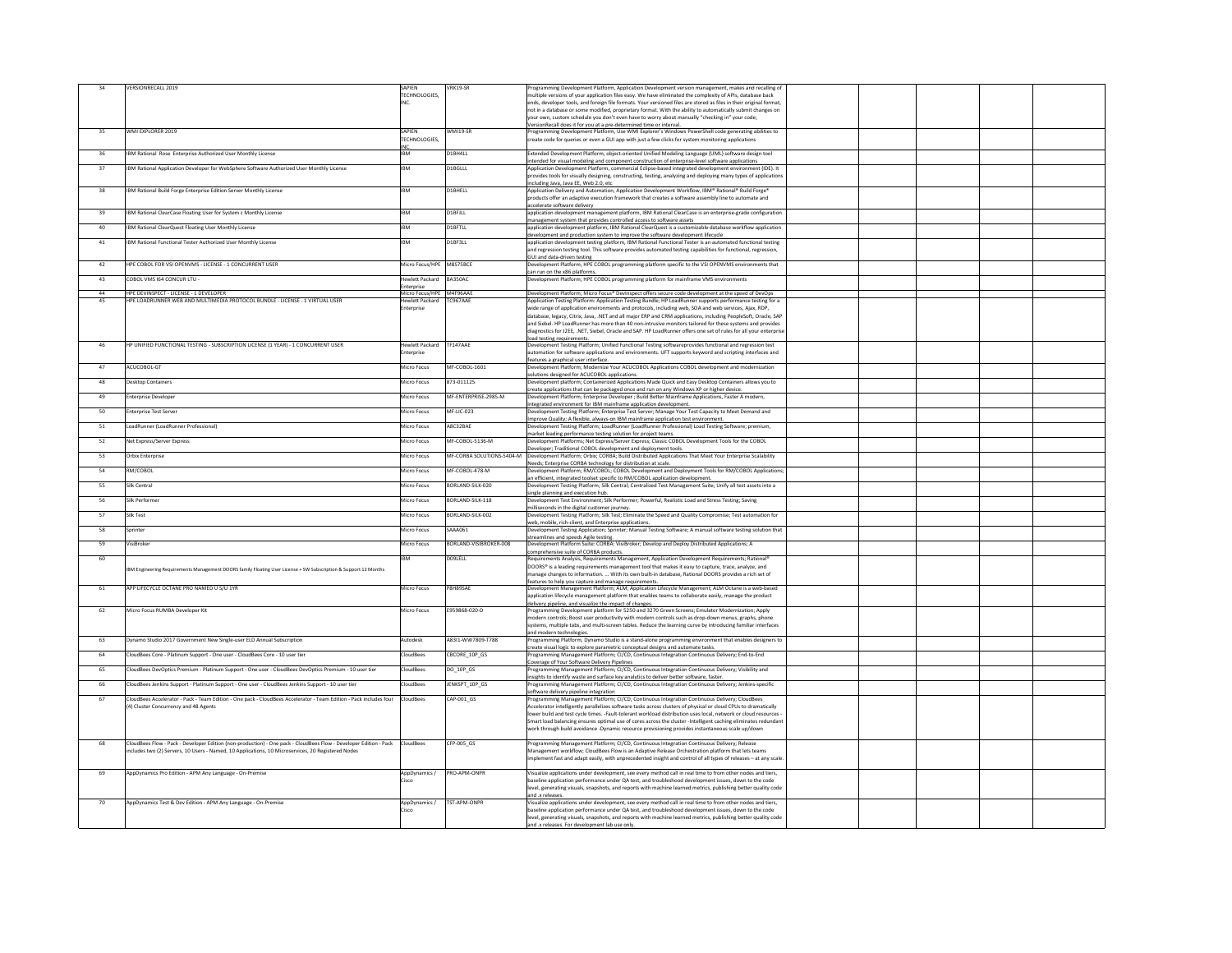| <b>Offeror Name:</b>   | Sirius Federal, LLC |
|------------------------|---------------------|
| Cage Code:             | 0TC84               |
| <b>Date Submitted:</b> | 10/2/2019           |

# **Catalog 13: IT Utility & Security**

| Line # | Product Name and version (Must match name under the associated networthiness vetting process, if applicable) | Software<br>Publisher | Manufacturer<br><b>Part Number</b> | <b>Product Salient Characteristics</b>                                                                                                                                                 | <b>Certificate of</b><br><b>Networthiness</b><br>(CoN) Number | <b>Risk Management</b><br><b>Framework (RMF)</b><br><b>Indentifier (ex. eMASS</b><br>ID) | <b>Agency certification</b><br>Identifier | <b>Certification Expiration Date</b><br><b>Certifying Agency</b><br>(CoN, RMF, Agency Cert) |
|--------|--------------------------------------------------------------------------------------------------------------|-----------------------|------------------------------------|----------------------------------------------------------------------------------------------------------------------------------------------------------------------------------------|---------------------------------------------------------------|------------------------------------------------------------------------------------------|-------------------------------------------|---------------------------------------------------------------------------------------------|
|        | A-PHISH RESP ONLY 100 ATTACKS MO FEE                                                                         | <b>RSA</b>            | FAAPR0100                          | security, anti-phish, anti-virus, The service is designed to $ $<br>help organizations respond to an attack when it takes<br>place and perform detailed forensics following an attack  |                                                               |                                                                                          |                                           |                                                                                             |
|        | A-TROJAN 100 ATTACKS for 1 YEAR                                                                              | <b>RSA</b>            | FAATS100C1                         | security, anti-virus, anti-trojan, The service is designed to $\vert$<br>identify malware threats, respond to an attack when it<br>occurs and minimize the threat by blocking end-user |                                                               |                                                                                          |                                           |                                                                                             |
|        |                                                                                                              |                       |                                    | access to the attack's online resources.                                                                                                                                               |                                                               |                                                                                          |                                           |                                                                                             |
|        | BIG-IP Virtual Edition Advanced Web Application Firewall 1 Gbps (v13.1.0.2 - v18.x)                          | <b>F5 Networks</b>    | F5-BIG-AWF-VE-1G-V18               | Network Administration tools, Security Firewall, BIG-IP<br>VEs deliver all the same market-leading application                                                                         |                                                               |                                                                                          |                                           |                                                                                             |
|        |                                                                                                              |                       |                                    | delivery services—including advanced traffic                                                                                                                                           |                                                               |                                                                                          |                                           |                                                                                             |
|        |                                                                                                              |                       |                                    | management, acceleration, DNS, firewall, and access                                                                                                                                    |                                                               |                                                                                          |                                           |                                                                                             |
|        |                                                                                                              |                       |                                    | management-that run on F5 purpose-built hardware.                                                                                                                                      |                                                               |                                                                                          |                                           |                                                                                             |
|        |                                                                                                              |                       |                                    | VE software images are downloadable and portable                                                                                                                                       |                                                               |                                                                                          |                                           |                                                                                             |
|        |                                                                                                              |                       |                                    | between on-premises virtualized data center, public                                                                                                                                    |                                                               |                                                                                          |                                           |                                                                                             |
|        | BIG-IP Virtual Edition: Local Traffic Manager 200 Mbps (v12.1.x - v18.x)                                     | <b>F5 Networks</b>    | F5-BIG-LTM-VE200MV18               | cloud, and private cloud environments.<br>Network Administration tools, Security Firewall, F5 <sup>®</sup> BIG-                                                                        |                                                               |                                                                                          |                                           |                                                                                             |
|        |                                                                                                              |                       |                                    | IP® Local Traffic Manager™ (LTM) helps you deliver your                                                                                                                                |                                                               |                                                                                          |                                           |                                                                                             |
|        |                                                                                                              |                       |                                    | applications to your users in a reliable, secure, and                                                                                                                                  |                                                               |                                                                                          |                                           |                                                                                             |
|        |                                                                                                              |                       |                                    | optimized way. You get the extensibility and flexibility of                                                                                                                            |                                                               |                                                                                          |                                           |                                                                                             |
|        |                                                                                                              |                       |                                    | application services with the programmability you need                                                                                                                                 |                                                               |                                                                                          |                                           |                                                                                             |
|        |                                                                                                              |                       |                                    | to manage your cloud, virtual, and physical                                                                                                                                            |                                                               |                                                                                          |                                           |                                                                                             |
|        |                                                                                                              |                       |                                    | infrastructure. With BIG-IP LTM, you have the power to<br>simplify, automate, and customize application services                                                                       |                                                               |                                                                                          |                                           |                                                                                             |
|        |                                                                                                              |                       |                                    | faster and more predictably.                                                                                                                                                           |                                                               |                                                                                          |                                           |                                                                                             |
|        |                                                                                                              |                       |                                    |                                                                                                                                                                                        |                                                               |                                                                                          |                                           |                                                                                             |
|        | BIG-IP Virtual Edition: Policy Enforcement Manager 1 Gbps (v12.1.x - v18.x)                                  | F5 Networks           | F5-BIG-PEM-VE-1G-V18               | Network Administration tools, Security Firewall, F5 <sup>®</sup> BIG-                                                                                                                  |                                                               |                                                                                          |                                           |                                                                                             |
|        |                                                                                                              |                       |                                    | IP <sup>®</sup> Policy Enforcement Manager <sup>™</sup> (PEM) delivers the                                                                                                             |                                                               |                                                                                          |                                           |                                                                                             |
|        |                                                                                                              |                       |                                    | insight you need to understand subscriber behavior and<br>effectively manage network traffic with a wide range of                                                                      |                                                               |                                                                                          |                                           |                                                                                             |
|        |                                                                                                              |                       |                                    | policy enforcement capabilities. BIG-IP PEM provides                                                                                                                                   |                                                               |                                                                                          |                                           |                                                                                             |
|        |                                                                                                              |                       |                                    | intelligent layer 4-7 traffic steering, network                                                                                                                                        |                                                               |                                                                                          |                                           |                                                                                             |
|        |                                                                                                              |                       |                                    | intelligence, and dynamic control of network resources                                                                                                                                 |                                                               |                                                                                          |                                           |                                                                                             |
|        |                                                                                                              |                       |                                    | through subscriber- and context-aware solutions. It also                                                                                                                               |                                                               |                                                                                          |                                           |                                                                                             |
|        |                                                                                                              |                       |                                    | provides deep reporting, which you can capitalize on to                                                                                                                                |                                                               |                                                                                          |                                           |                                                                                             |
|        |                                                                                                              |                       |                                    | build tailored services and packages based on<br>subscribers' app usage and traffic classification and                                                                                 |                                                               |                                                                                          |                                           |                                                                                             |
|        |                                                                                                              |                       |                                    | patterns to increase ARPU.                                                                                                                                                             |                                                               |                                                                                          |                                           |                                                                                             |
|        | BIG-IP Virtual Edition: SSL Orchestrator High Performance VE (16 vCPUS) (v14.x-v18.x)                        | <b>F5 Networks</b>    | F5-BIG-SSLO-VE-16V18               | Network Administration tools, Security Firewall                                                                                                                                        |                                                               |                                                                                          |                                           |                                                                                             |
|        | Citrix Virtual Apps and Desktops Advanced Trade-Up from XenClient Advanced - x1 Concurrent License           | Citrix                | 3013183-EZ                         | virtual desktop, remote desktop management, Citrix                                                                                                                                     |                                                               |                                                                                          |                                           |                                                                                             |
|        |                                                                                                              |                       |                                    | Virtual Apps and Desktops leverages desktop                                                                                                                                            |                                                               |                                                                                          |                                           |                                                                                             |
|        |                                                                                                              |                       |                                    | virtualization, allowing you to manage all desktops at<br>once while rolling out updates, patches, and new                                                                             |                                                               |                                                                                          |                                           |                                                                                             |
|        |                                                                                                              |                       |                                    | applications updates.                                                                                                                                                                  |                                                               |                                                                                          |                                           |                                                                                             |
|        | Citrix XenMobile Advanced Edition - x1 User License                                                          | Citrix                | 3008385-E1                         | virtual desktop, remote desktop management,                                                                                                                                            |                                                               |                                                                                          |                                           |                                                                                             |
|        |                                                                                                              |                       |                                    | XenMobile is a comprehensive solution for managing                                                                                                                                     |                                                               |                                                                                          |                                           |                                                                                             |
|        |                                                                                                              |                       |                                    | and protecting mobile devices, apps, including Mobile<br>device management, Mobile app management and Multi                                                                            |                                                               |                                                                                          |                                           |                                                                                             |
|        |                                                                                                              |                       |                                    | factor single sign-on (SSO) and data,                                                                                                                                                  |                                                               |                                                                                          |                                           |                                                                                             |
|        | Commvault Complete Backup & Recovery - Per Front-End TB, Perpetual                                           | Commvault             | CV-BR-FT                           | conduct backup, recovery and archiving activities,                                                                                                                                     |                                                               |                                                                                          |                                           |                                                                                             |
|        |                                                                                                              |                       |                                    | enable operational reporting and perform hardware                                                                                                                                      |                                                               |                                                                                          |                                           |                                                                                             |
|        |                                                                                                              |                       |                                    | snapshot management of data                                                                                                                                                            |                                                               |                                                                                          |                                           |                                                                                             |
| 10     | Commvault Complete Backup & Recovery for Endpoints, Per User, Monthly Rate, Subscription - 1 Year, Upfront   | Commvault             | $CV-BR-EP-11$                      | backup and recovery for endpoints, Commvault                                                                                                                                           |                                                               |                                                                                          |                                           |                                                                                             |
|        | Payment                                                                                                      |                       |                                    | Complete <sup>™</sup> Backup & Recovery for Endpoint users<br>provides one simple platform - available on-premises,                                                                    |                                                               |                                                                                          |                                           |                                                                                             |
|        |                                                                                                              |                       |                                    | public/hybrid cloud, and SaaS - that reduces data risk,                                                                                                                                |                                                               |                                                                                          |                                           |                                                                                             |
|        |                                                                                                              |                       |                                    | increases visibility, and improves employee data access.                                                                                                                               |                                                               |                                                                                          |                                           |                                                                                             |
|        |                                                                                                              |                       |                                    | It runs effortlessly on desktops, laptops and many other                                                                                                                               |                                                               |                                                                                          |                                           |                                                                                             |
|        |                                                                                                              |                       |                                    | devices, in any location, with self-service and                                                                                                                                        |                                                               |                                                                                          |                                           |                                                                                             |
|        |                                                                                                              |                       |                                    | automation tools, so that files can be retrieved and<br>recovered without IT intervention.                                                                                             |                                                               |                                                                                          |                                           |                                                                                             |
|        | Commvault Complete Backup & Recovery for Mailboxes & Cloud Apps, Per User, Perpetual                         | Commvault             | $CV-BR-MB$                         | backup and recovery for email                                                                                                                                                          |                                                               |                                                                                          |                                           |                                                                                             |
| 12     | Duo Access                                                                                                   | <b>DUO</b>            | 80011                              | MFA, Multifactor authorization, Duo Access adds policy                                                                                                                                 |                                                               |                                                                                          |                                           |                                                                                             |
|        |                                                                                                              |                       |                                    | and control over which users, devices, and networks are                                                                                                                                |                                                               |                                                                                          |                                           |                                                                                             |
|        |                                                                                                              |                       |                                    | permitted to access organization applications. It                                                                                                                                      |                                                               |                                                                                          |                                           |                                                                                             |
|        |                                                                                                              |                       |                                    | analyzes user behavior, location, and device parameters<br>and gives you the power to set more precise                                                                                 |                                                               |                                                                                          |                                           |                                                                                             |
|        |                                                                                                              |                       |                                    | authentication policies. This lets you better secure your                                                                                                                              |                                                               |                                                                                          |                                           |                                                                                             |
|        |                                                                                                              |                       |                                    | users without inconveniencing them.                                                                                                                                                    |                                                               |                                                                                          |                                           |                                                                                             |
| 13     | Duo Beyond                                                                                                   | <b>DUO</b>            | 90011                              | MFA, Multifactor authorization, Duo Beyond allows you                                                                                                                                  |                                                               |                                                                                          |                                           |                                                                                             |
|        |                                                                                                              |                       |                                    | to identify corporate vs. personal devices with easy                                                                                                                                   |                                                               |                                                                                          |                                           |                                                                                             |
|        |                                                                                                              |                       |                                    | certificate deployment, block untrusted endpoints, and<br>give your users secure access to internal applications                                                                       |                                                               |                                                                                          |                                           |                                                                                             |
|        |                                                                                                              |                       |                                    | without using VPNs.                                                                                                                                                                    |                                                               |                                                                                          |                                           |                                                                                             |
| 14     | Duo MFA                                                                                                      | <b>DUO</b>            | 70011                              | MFA, Multifactor authorization, Verify the identity of all                                                                                                                             |                                                               |                                                                                          |                                           |                                                                                             |
|        |                                                                                                              |                       |                                    | users with strong two-factor authentication - before                                                                                                                                   |                                                               |                                                                                          |                                           |                                                                                             |
|        |                                                                                                              |                       |                                    | granting access to corporate applications to protect                                                                                                                                   |                                                               |                                                                                          |                                           |                                                                                             |
|        |                                                                                                              |                       |                                    | against phishing and other access threats.                                                                                                                                             |                                                               |                                                                                          |                                           |                                                                                             |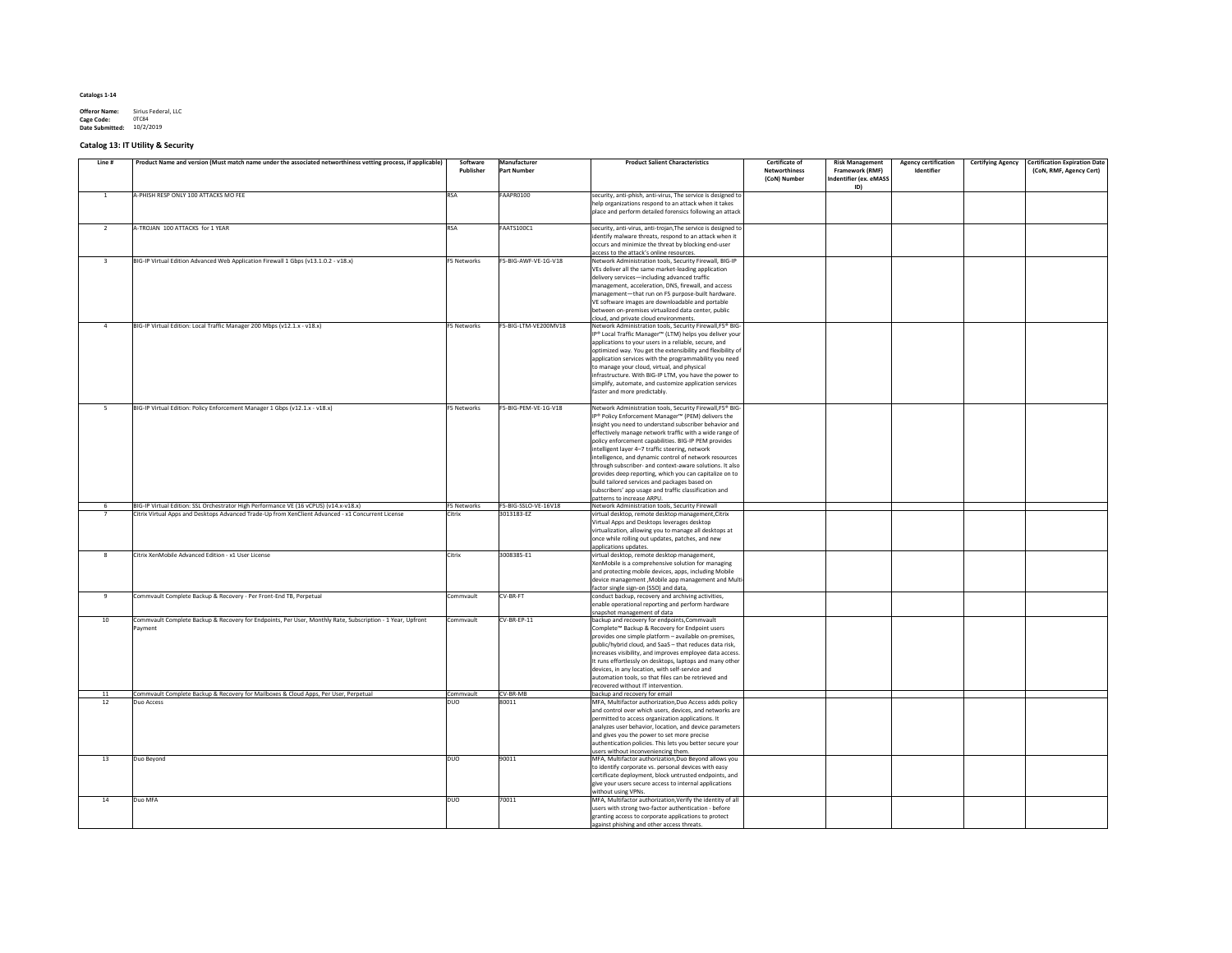| 15              | Endpoint Anti-Virus package subscription for 1 year                                                                      | CheckPoint         | CPEP-AV-1Y                               | anti-virus, Mature endpoint capabilities to protect                                                               |  |
|-----------------|--------------------------------------------------------------------------------------------------------------------------|--------------------|------------------------------------------|-------------------------------------------------------------------------------------------------------------------|--|
|                 |                                                                                                                          |                    |                                          | against known and unknown cyberattacks Industry best                                                              |  |
|                 |                                                                                                                          |                    |                                          | practices elevate endpoint security to combat targeted                                                            |  |
|                 |                                                                                                                          |                    |                                          | and evasive attacks High catch rates and low false                                                                |  |
|                 |                                                                                                                          |                    |                                          | positives ensure efficient security efficacy and effective<br>prevention Automated forensics data analysis offers |  |
|                 |                                                                                                                          |                    |                                          | detailed insights into threats Full attack containment                                                            |  |
|                 |                                                                                                                          |                    |                                          | and remediation quickly restore any infected systems                                                              |  |
|                 |                                                                                                                          |                    |                                          |                                                                                                                   |  |
| 16              | Enterprise Mobility + Security E5 for Government                                                                         | Microsoft          | e8e7637b-9b0a-4a8f-9393-                 | EMM, Endpoint Mobility Management and Security for                                                                |  |
|                 |                                                                                                                          |                    | 7ed8aa8f0296                             | public sector                                                                                                     |  |
| 17              | IBM QRadar Network Security XGS Network Interface Module - 10G - 2 LR with Bypass Appliance Install Appliance +  IBM     |                    | D10L7LL                                  | Security SEIM, Log Management, network vulnerability                                                              |  |
|                 | Subscription and Support 12 Months                                                                                       |                    |                                          | analysis, IBM Security Network Protection appliance                                                               |  |
|                 |                                                                                                                          |                    |                                          | builds on the time-tested security of the IBM Security<br>intrusion prevention portfolio.                         |  |
| 18              | IBM QRadar Network Security Active Bypass - 10G - 0 TX - 2 SR - 2 LR Appliance Install Appliance + Subscription and  IBM |                    | D <sub>10FQLL</sub>                      | Security SEIM, Log Management, network vulnerability                                                              |  |
|                 | Support 12 Months                                                                                                        |                    |                                          | analysis, IBM Security Network Active Bypass is                                                                   |  |
|                 |                                                                                                                          |                    |                                          | designed to optimize the availability of a network                                                                |  |
|                 |                                                                                                                          |                    |                                          | protected by IBM security network intrusion prevention                                                            |  |
|                 |                                                                                                                          |                    |                                          | system (IPS) appliances. In the unlikely event that an IPS                                                        |  |
|                 |                                                                                                                          |                    |                                          | appliance fails, the bypass is designed to ensure the<br>network remains functional and users have access to      |  |
|                 |                                                                                                                          |                    |                                          | critical applications.                                                                                            |  |
| 19              | IBM QRadar Vulnerability Manager Standalone Software 60XX Install License + SW Subscription & Support 12 Months IBM      |                    | D10V1LL                                  | Security SEIM, Log Management, network vulnerability                                                              |  |
|                 |                                                                                                                          |                    |                                          | analysis, IBM Security QRadar products provide a                                                                  |  |
|                 |                                                                                                                          |                    |                                          | security intelligence platform that integrates disparate                                                          |  |
|                 |                                                                                                                          |                    |                                          | functions including SIEM, Log Management,                                                                         |  |
|                 |                                                                                                                          |                    |                                          | Configuration Monitoring, and Network Behavior                                                                    |  |
|                 |                                                                                                                          |                    |                                          | Analytics into a comprehensive security intelligence<br>solution.                                                 |  |
| 20              | IBM Security QRadar Incident Forensics Software Install License + SW Subscription & Support 12 Months                    | <b>IBM</b>         | D14BMLL                                  | Security SEIM, Log Management, network vulnerability                                                              |  |
|                 |                                                                                                                          |                    |                                          | analysis, QRadar Incident Forensics reconstructs raw                                                              |  |
|                 |                                                                                                                          |                    |                                          | network data that is related to a security incident back                                                          |  |
|                 |                                                                                                                          |                    |                                          | into its original form.                                                                                           |  |
| 21              | IBM Security QRadar Risk Manager Added 100 Remote/Branch Configuration Source Install License + SW Subscription  IBM     |                    | D0WWFLL                                  | Security SEIM, Log Management, network vulnerability                                                              |  |
|                 | & Support 12 Months                                                                                                      |                    |                                          | analysis, IBM® Security QRadar® Risk Manager is a<br>separately installed appliance for monitoring device         |  |
|                 |                                                                                                                          |                    |                                          | configurations, simulating changes to your network                                                                |  |
|                 |                                                                                                                          |                    |                                          | environment, and prioritizing risks and vulnerabilities in                                                        |  |
|                 |                                                                                                                          |                    |                                          | your network. QRadar Risk Manager is accessed by using                                                            |  |
|                 |                                                                                                                          |                    |                                          | the Risks tab on your IBM Security QRadar SIEM                                                                    |  |
|                 |                                                                                                                          |                    |                                          | Console.                                                                                                          |  |
| 22              | IBM Security QRadar Vulnerability Manager Software 60XX Install License + SW Subscription & Support 12 Months            | <b>IBM</b>         | D10VDLL                                  | Security SEIM, Log Management, network vulnerability                                                              |  |
|                 |                                                                                                                          |                    |                                          | analysis, IBM® Security QRadar® Vulnerability Manager                                                             |  |
|                 |                                                                                                                          |                    |                                          | is a network scanning platform that detects<br>vulnerabilities within the applications, systems, and              |  |
|                 |                                                                                                                          |                    |                                          | devices on your network or within your DMZ.                                                                       |  |
| 23              | Identity & Access Management Base License (per affiliated/enterprise entity)                                             | Micro Focus        | 873-011081                               | Security Identity and Access management, quickly and                                                              |  |
|                 |                                                                                                                          |                    |                                          | cost-effectively integrate Identity and Access                                                                    |  |
|                 |                                                                                                                          |                    |                                          | Management (IAM) policies across local, mobile, and                                                               |  |
| 24              | NetIQ Access Manager 1-User Government-to-Citizen/Business-to-Consumer License                                           | <b>Micro Focus</b> | 873-010815                               | cloud environments<br>Security Access Management, NetIQ Access Manager                                            |  |
|                 |                                                                                                                          |                    |                                          | enables organizations to select the authentication                                                                |  |
|                 |                                                                                                                          |                    |                                          | methods that fit the context of access. Using the right                                                           |  |
|                 |                                                                                                                          |                    |                                          | authentication type provides high security for sensitive                                                          |  |
|                 |                                                                                                                          |                    |                                          | information while simplifying access for authorized                                                               |  |
|                 |                                                                                                                          |                    |                                          | users.                                                                                                            |  |
| 25              | Next Generation Security Management Software for 150 gateways (SmartEvent & Compliance 1 year)                           | CheckPoint         | CPSM-NGSM150                             | <b>Network Security</b>                                                                                           |  |
| 26              | Office 365 Advanced Threat Protection (Plan 1) for GCC                                                                   | Microsoft          | acf50125-eb1b-4425-8fed-<br>7519d0e4e196 | Office suite security,Office suite security,Office 365<br>Advanced Threat Protection (ATP) safeguards your        |  |
|                 |                                                                                                                          |                    |                                          | organization against malicious threats posed by email                                                             |  |
|                 |                                                                                                                          |                    |                                          | messages, links (URLs) and collaboration tools                                                                    |  |
| 27              | Office 365 Data Loss Prevention for GCC                                                                                  | Microsoft          | 042c0bd9-a910-475c-b640-                 | office suite data protection, Identify sensitive                                                                  |  |
|                 |                                                                                                                          |                    | 20ba6f21542c                             | information across many locations, such as Exchange                                                               |  |
|                 |                                                                                                                          |                    |                                          | Online, SharePoint Online, OneDrive for Business, and                                                             |  |
|                 |                                                                                                                          |                    |                                          | Microsoft Teams. Prevent the accidental sharing of<br>sensitive information.                                      |  |
| 28              | Office 365 Extra File Storage for GCC                                                                                    | Microsoft          | 359ac2fe-b217-4d9b-961d-                 | office suite data protection, Office suite security                                                               |  |
|                 |                                                                                                                          |                    |                                          |                                                                                                                   |  |
|                 |                                                                                                                          |                    | 23da5ec63dcc                             |                                                                                                                   |  |
| 29              | OneDrive for Business (Plan 1) for GCC                                                                                   | Microsoft          | 86bcd3d7-6053-4a27-8967-                 | remote file storage, OneDrive is online storage space in                                                          |  |
|                 |                                                                                                                          |                    | 8455d5bfa53e                             | the cloud that's provided for individual licensed users in                                                        |  |
|                 |                                                                                                                          |                    |                                          | an organization. Use it to help protect work files and                                                            |  |
|                 |                                                                                                                          |                    |                                          | access them across multiple devices. OneDrive lets you                                                            |  |
|                 |                                                                                                                          |                    |                                          | share files and collaborate on documents, and sync files<br>to your computer.                                     |  |
| 30 <sup>°</sup> | Privileged Account Manager Single Sign-on Module Enterprise License (per affiliated/enterprise entity)                   | <b>Micro Focus</b> | 873-011229                               | Security; Identity Management; Privileged Account                                                                 |  |
|                 |                                                                                                                          |                    |                                          | Manager Secure privileged account access to databases,                                                            |  |
|                 |                                                                                                                          |                    |                                          | applications, and the cloud; Allowing IT administrators                                                           |  |
|                 |                                                                                                                          |                    |                                          | to work on systems without exposing administrator or                                                              |  |
|                 |                                                                                                                          |                    |                                          | supervisor passwords.                                                                                             |  |
| 31              | RSA Fed Identity Mgr Enh Maint -1 User Level unlimited                                                                   | <b>RSA</b>         | <b>FIMUNLE1</b>                          | Security; Identity Management; Cross Domain Identity                                                              |  |
|                 |                                                                                                                          |                    |                                          | Management; RSA® Federated Identity Manager;<br>Enterprise solution for securely exchanging identities            |  |
|                 |                                                                                                                          |                    |                                          | across business boundaries                                                                                        |  |
| 32              | SandBlast Agent Advanced- 1 year                                                                                         | CheckPoint         | CPEP-SBA-ADVANCED-1Y                     | anti-virus, endpoint protection, SandBlast Agent is a                                                             |  |
|                 |                                                                                                                          |                    |                                          | complete endpoint security solution offering a fleet of                                                           |  |
|                 |                                                                                                                          |                    |                                          | advanced endpoint threat prevention capabilities so you                                                           |  |
|                 |                                                                                                                          |                    |                                          | can safely navigate today's menacing threat landscape.                                                            |  |
|                 |                                                                                                                          |                    |                                          | It provides a comprehensive system to proactively                                                                 |  |
|                 |                                                                                                                          |                    |                                          | prevent, detect, and remediate evasive malware<br>attacks.                                                        |  |
| 33              | SecureData Suite for Hadoop Enterprise Edition 1 Year Term Software E-LTU                                                | <b>Micro Focus</b> | M8P46AAE                                 | Big Data Security, Protects data in Hadoop and IoT with                                                           |  |
|                 |                                                                                                                          |                    |                                          | integrations for Apache® NiFi, Sqoop, Hive, Storm/Kafka,<br>MapReduce, and others.                                |  |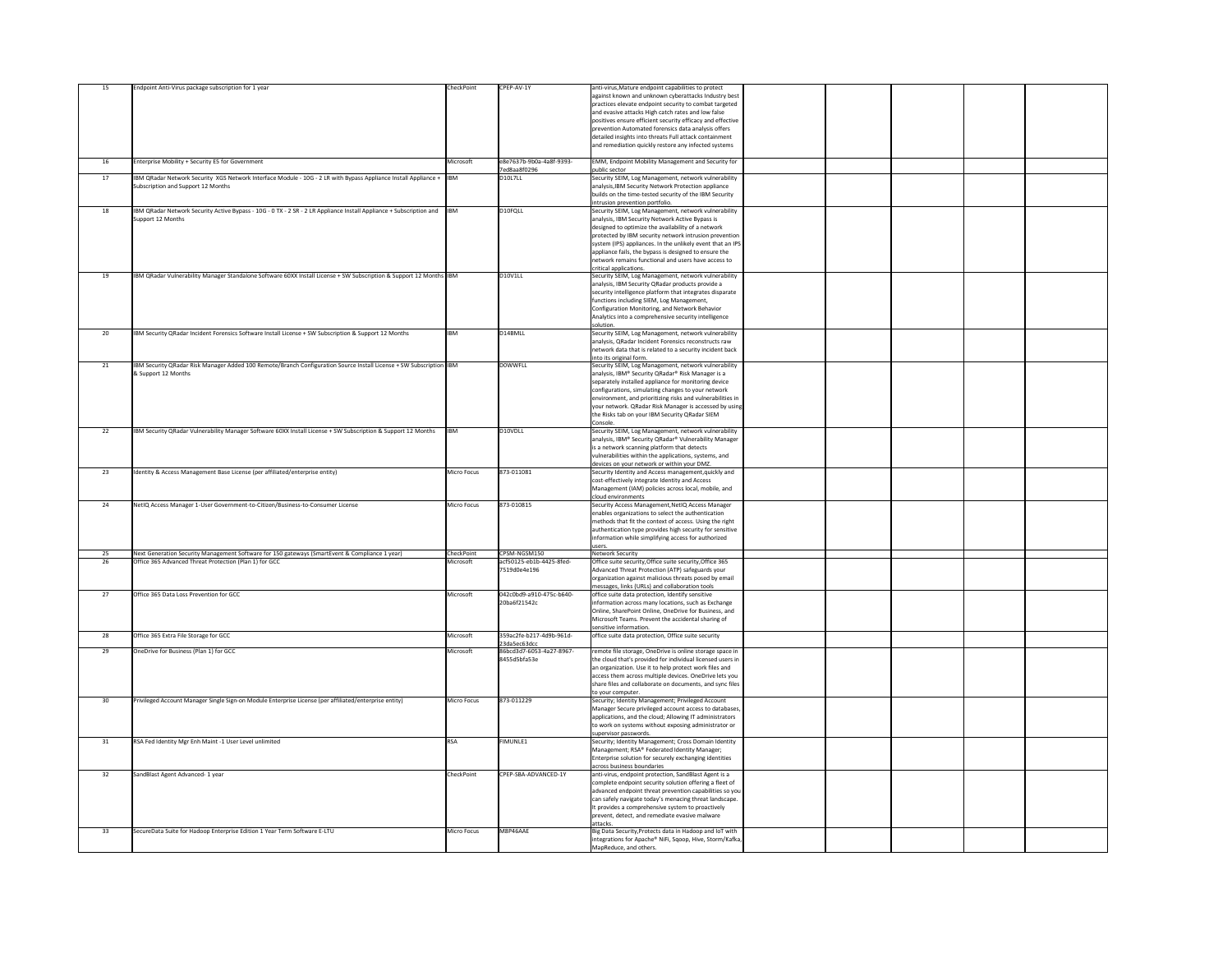| 34 | Security Fortify Real Time Analyzer Flexible Deploy Plan per Named Contributing User Upgrade to add ABAP scanning   Micro Focus<br>1 Year Term SW E-LTU |                    | TF487AAE               | IT Operations; Network Load Balancer; Ensure Application                                                                  |  |
|----|---------------------------------------------------------------------------------------------------------------------------------------------------------|--------------------|------------------------|---------------------------------------------------------------------------------------------------------------------------|--|
|    |                                                                                                                                                         |                    |                        | Scalability, Performance, and Security Highly demanding<br>enterprise networks require full-featured application delivery |  |
|    |                                                                                                                                                         |                    |                        | controller that optimizes application load balancing and                                                                  |  |
|    |                                                                                                                                                         |                    |                        | performance while providing protection from an ever-<br>expanding list of intrusions and attacks. The Barracuda Load      |  |
|    |                                                                                                                                                         |                    |                        | Balancer ADC is a Secure Application Delivery Controller that                                                             |  |
|    |                                                                                                                                                         |                    |                        | enables Application Availability, Acceleration and Control,                                                               |  |
|    |                                                                                                                                                         |                    |                        | while providing Application Security Capabilities.                                                                        |  |
| 35 | Security Fortify Static Code Analyzer Flexible Deployment Plan for one Named Contributing Developer 1 Year Term<br>Software E-LTU                       | <b>Micro Focus</b> | TF465AAE               | Application Security: Vulnerability Scan; Fortify Static<br>Code Analyzer; Static Application Security Testing            |  |
|    |                                                                                                                                                         |                    |                        | Deliver secure software fast. Find security issues early in                                                               |  |
|    |                                                                                                                                                         |                    |                        | the development cycle and fix at the speed of DevOps.                                                                     |  |
| 36 | Smart-1 5050 Appliance Multi-Log Manager for 50 gateways and 10 domains (perpetual)                                                                     | CheckPoint         | CPAP-NGSM5050-MLOG10   | Network Security, Single visual dashboard fully                                                                           |  |
|    |                                                                                                                                                         |                    |                        | integrated with logging, monitoring and event analysis                                                                    |  |
| 37 | Smart-1 5050 Next Generation Security Management Appliance for 50 gateways (SmartEvent & Compliance 1 year)                                             | CheckPoint         | CPAP-NGSM5050          | Network Security, single management centrally<br>correlates all types of events across all network                        |  |
|    |                                                                                                                                                         |                    |                        | environments, cloud services and mobile infrastructures.                                                                  |  |
|    |                                                                                                                                                         |                    |                        |                                                                                                                           |  |
| 38 | Smart-1 5050 SmartEvent dedicated Appliance for 50 gateways (perpetual)                                                                                 | CheckPoint         | CPAP-NGSM5050-EVNT     | Network Security, Manage thousands of objects and<br>rules and millions of events, Unify network and cloud                |  |
|    |                                                                                                                                                         |                    |                        | policy in a single pane of glass                                                                                          |  |
| 39 | SnapManager for VI SW, INC                                                                                                                              | Netapp             | SW-SMVI-VMWARE-INC     | <b>Backup and Recovery</b>                                                                                                |  |
| 40 | SnapMirror Software, Special, T1                                                                                                                        | Netapp             | SW-T1-SMIRROR-S        | Backup and Recovery, fast, efficient, array-based data<br>replication for backup, disaster recovery, and data             |  |
|    |                                                                                                                                                         |                    |                        | mobility.                                                                                                                 |  |
| 41 | SW, SnapCenter Standard                                                                                                                                 | Netapp             | SW-SNAPCENTER-STANDARD | Backup and Recovery, SnapCenter Software is a simple,                                                                     |  |
|    |                                                                                                                                                         |                    |                        | centralized, scalable platform that provides application-                                                                 |  |
|    |                                                                                                                                                         |                    |                        | consistent data protection for applications, databases,<br>host file systems and VMs running on ONTAP systems             |  |
|    |                                                                                                                                                         |                    |                        | anywhere in the Hybrid Cloud.                                                                                             |  |
| 42 | SW, SnapLock Compliance                                                                                                                                 | Netapp             | SW-SLC                 | Backup and Recovery, SnapLock is a high-performance                                                                       |  |
|    |                                                                                                                                                         |                    |                        | compliance solution for organizations that use WORM                                                                       |  |
|    |                                                                                                                                                         |                    |                        | storage to retain files in unmodified form for regulatory                                                                 |  |
|    |                                                                                                                                                         |                    |                        | and governance purposes. A single license entitles you to                                                                 |  |
|    |                                                                                                                                                         |                    |                        | use SnapLock in strict Compliance mode, to satisfy<br>external mandates like SEC Rule 17a-4, and a looser                 |  |
|    |                                                                                                                                                         |                    |                        | Enterprise mode, to meet internally mandated                                                                              |  |
|    |                                                                                                                                                         |                    |                        | regulations for the protection of digital assets.                                                                         |  |
| 43 | U.S. Federal Production Support/Subscription VMware Infrastructure Standard for 2 Processors for 1 Year                                                 | Vmware             | VI-STD-P-SSS-F         | IT Operations Management, Server Administration tools,                                                                    |  |
|    |                                                                                                                                                         |                    |                        | Server consolidation, , Receive included coverage for                                                                     |  |
|    |                                                                                                                                                         |                    |                        | eligible products when purchasing from the U.S. Federal                                                                   |  |
|    |                                                                                                                                                         |                    |                        | price list / GSA schedule through VMware's authorized<br>Government Dealer. Interact with experienced technical           |  |
|    |                                                                                                                                                         |                    |                        | support engineers with U.S. citizenship, located on U.S.                                                                  |  |
|    |                                                                                                                                                         |                    |                        | soil. Gain direct access to the dedicated U.S. Federal                                                                    |  |
|    |                                                                                                                                                         |                    |                        | technical support team through an exclusive 1-800<br>number.                                                              |  |
| 44 | U.S. Federal VMware AirWatch Advanced Remote Management 1-year Subscription - On Premise for 1 Device                                                   | Vmware             | VA-ARM-TLSS-D-P-F      | MDM, Mobile Device Management, Advanced Remote                                                                            |  |
|    | (Includes Production Support/Subscription)                                                                                                              |                    |                        | Management (ARM) allows you to connect to end-user                                                                        |  |
|    |                                                                                                                                                         |                    |                        | devices remotely to aid in troubleshooting and<br>maintenance. ARM is a premium upgrade that uses a                       |  |
|    |                                                                                                                                                         |                    |                        | remote management client with enhanced functionality.                                                                     |  |
|    |                                                                                                                                                         |                    |                        | The Remote Management client also has additional                                                                          |  |
|    |                                                                                                                                                         |                    |                        | support tools and device information available. The<br>combination of remote control and information allows               |  |
|    |                                                                                                                                                         |                    |                        | you to troubleshoot any issues on devices quickly and                                                                     |  |
| 45 | WinZip 23 Pro License ML (2-9)                                                                                                                          | Corel              | LCWZ23PROMLA           | accurately.<br>Zip, File Compression, Quickly and easily zip, protect,                                                    |  |
|    |                                                                                                                                                         |                    |                        | share and manage all your files with the world's #1 zip                                                                   |  |
|    |                                                                                                                                                         |                    |                        | utility. Unzip all major file formats, Zip files to reduce                                                                |  |
|    |                                                                                                                                                         |                    |                        | email attachment size, Protect files with banking-level<br>encryption Access and manage files on your PC, network         |  |
|    |                                                                                                                                                         |                    |                        | and clouds, Connect to Dropbox, Google Drive, OneDrive                                                                    |  |
|    |                                                                                                                                                         |                    |                        | and more                                                                                                                  |  |
| 46 | Veeam Agent for IBM AIX licensed by Server 1 Year Subscription Upfront Billing License & Production (24/7) Support - Veeam<br><b>Public Sector</b>      |                    | M-VAGAIX-0R-SU1YP-00   | Backup and Recovery, Licensed per server, Includes<br>Production 24x7 support, Veeam Agent for IBM AIX is                 |  |
|    |                                                                                                                                                         |                    |                        | simple physical server backup solution for machines                                                                       |  |
|    |                                                                                                                                                         |                    |                        | running IBM AIX operating systems. The product                                                                            |  |
|    |                                                                                                                                                         |                    |                        | provides file-based backup and disaster recovery<br>capabilities.                                                         |  |
| 47 | Veeam Agent for Oracle Solaris licensed by Server - Premier Support Uplift- One Month                                                                   | Veeam              | M-VAGSLR-0R-SUPRM-00   | Backup and Recovery, Veeam Agent for Oracle Solaris is                                                                    |  |
|    |                                                                                                                                                         |                    |                        | a simple physical server backup solution for machines                                                                     |  |
|    |                                                                                                                                                         |                    |                        | running Oracle Solaris operating systems. The backup<br>agent provides file-based backup and disaster recovery            |  |
|    |                                                                                                                                                         |                    |                        | capabilities. Includes production 24 x 7 support                                                                          |  |
| 48 | Veeam Availability Suite Standard - Public Sector . 1 year of Production 24/7 Support is included.                                                      | Veeam              | M-VASSTD-VS-PP000-00   | Backup and Recovery, Veeam® Availability Suite™                                                                           |  |
|    |                                                                                                                                                         |                    |                        | combines the industry-leading backup, restore and<br>replication capabilities of Veeam Backup &                           |  |
|    |                                                                                                                                                         |                    |                        | Replication <sup>™</sup> , with the advanced monitoring, reporting                                                        |  |
|    |                                                                                                                                                         |                    |                        | and capacity planning functionality of Veeam ONE <sup>™</sup>                                                             |  |
| 49 | Veeam Backup & Replication Enterprise - Public Sector. Includes 1st year of Basic Support.                                                              | Veeam              | M-VBRENT-VS-P0000-00   | Backup and Recovery, Veeam® Backup & Replication™<br>delivers Intelligent Data Management for ALL your                    |  |
|    |                                                                                                                                                         |                    |                        | virtual, physical and cloud-based workloads. Through a                                                                    |  |
|    |                                                                                                                                                         |                    |                        | single management console, you can manage fast,                                                                           |  |
|    |                                                                                                                                                         |                    |                        | flexible and reliable backup, recovery and replication of                                                                 |  |
|    |                                                                                                                                                         |                    |                        | all your applications and data to eliminate legacy backup<br>solutions forever.                                           |  |
|    |                                                                                                                                                         |                    |                        |                                                                                                                           |  |